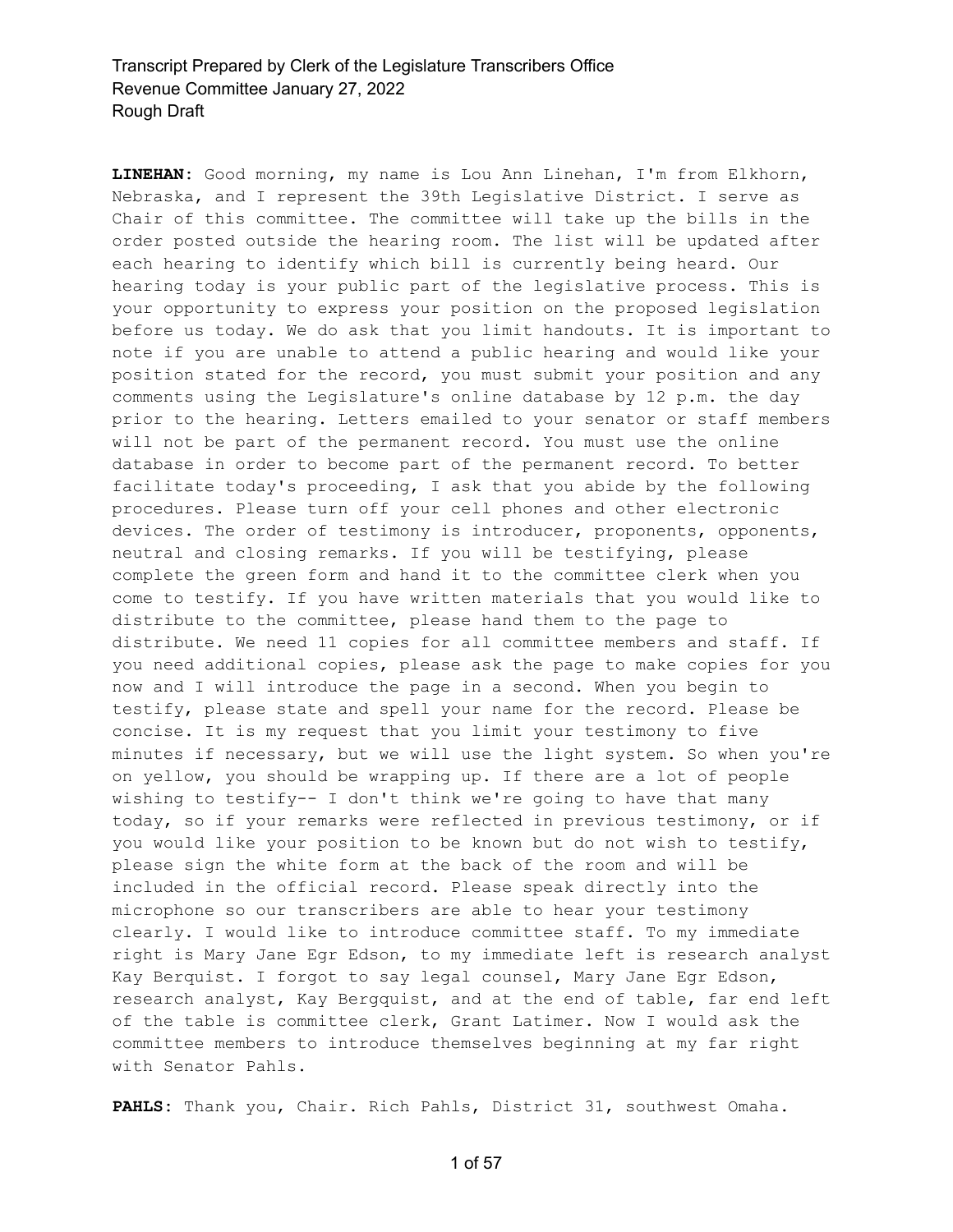**FRIESEN:** Curt Friesen, District 34, Hamilton, Merrick, Nance, and part of Hall Counties.

**LINDSTROM:** Brett Lindstrom, District 18, northwest Omaha.

**FLOOD:** Mike Flood, District 19, all of Madison and southern Pierce County.

**BRIESE:** Tom Briese, District 41.

**ALBRECHT:** Joni Albrecht, District 17, Wayne, Thurston, Dakota and a portion of Dixon County.

**LINEHAN:** Today our pages-- we only have one today, so we're going to have to be very nice. Can you stand up, please? Is Kennedy, so she's our only page today. Please remember that the senators may come-- I'm sorry, Kennedy, is at UNL studying political science. Please remember that senators may come and go during our hearing as they have bills to introduce in other committees. Please refrain from applause or other indications of support or opposition. For our audience, the microphones in the room are not for amplification but for recording purposes only. Lastly, we use electronic devices to distribute information. Therefore, you may see committee members referencing information on their electronic devices. Please be assured that your presence here today and your testimony are important to us and critical to state government. So that we will start with LB926, Senator Pahls.

**PAHLS:** Thank you, Chairwoman Linehan, and members of the committee. My name is Rich Pahls, R-i-c-h P-a-h-l-s. Today, I bring forth LB926. LB926 is about equity. Property taxes are the number one issue for many people in Nebraska, and rightly so because we know they're very high. So what do we do? We try to fix it all. There's all kinds of credits and valuation schemes. That is good, I say. We probably should not even begin taking the money from them-- from the taxpayers in the first place. But it's good that we are addressing property taxes for some-- I'm using the word "some" Nebraskans. Again, I say some Nebraskans, but not all Nebraskans. We're leaving out a full third of the population, 33.9 percent of Nebraskans rent. That's 286,210 rental units and 664,945 renters and they do get the honor of paying the property taxes as a portion of their rent. Those figures I get from the 2020 census. So they are up-to-date. LB926 is mainly, for me, a discussion bill. I'm thinking that Senator DeBoer would take the lead on this issue. To me, it's an important issue that we need to have.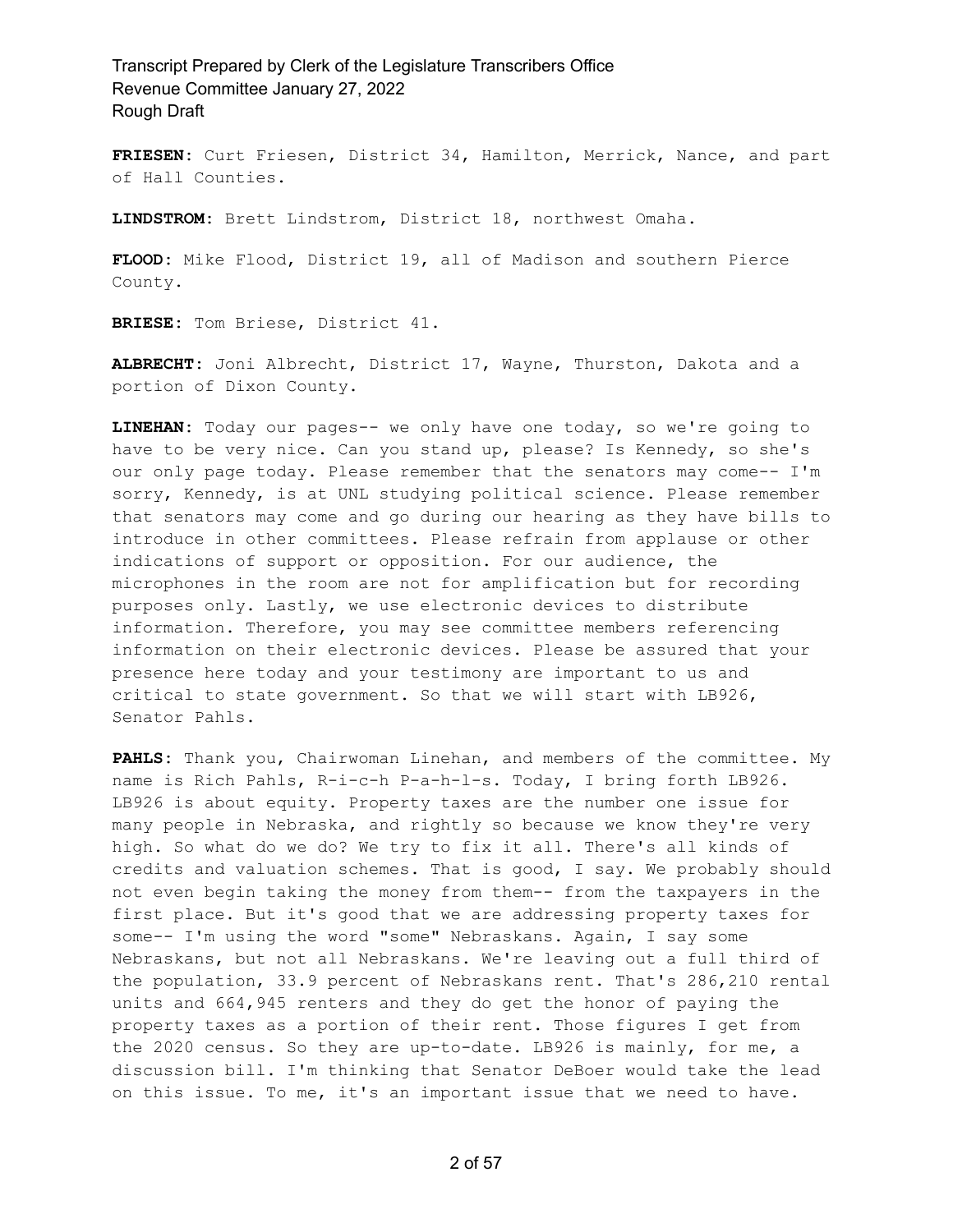Ever-- everyone is looking out for a property taxpayer. Who's looking out for the renter that is having that tax pass on to them and does not receive the benefit of a tax credit? And I do understand the concept of supply and demand because of the rent and the amount of money that the investor has to do to their properties. LB926 would take care of renters by creating an income tax credit of 2 percent of the total amount paid in rent. The credit would be at least \$50, but would be capped at \$500 and like say, I'm using this as a-- as a starting point to get some discussion because if you say a third of the people in the state of Nebraska, we always talk about us being fair, and you know, my thing down here is for balance of things out. So I truly believe a third of the people are not receiving what they could be receiving in property tax credits. Would answer any questions.

**LINEHAN:** OK. Are there questions from the committee? Senator Flood.

**FLOOD:** Senator Pahls, are you telling us that you want this bill be IPP'd so that we can consider Senator DeBoer's bill?

**PAHLS:** Well, that's a possibility. I think you ought to talk-- if that's-- that's OK with me. If you pick up the senator who is following me because it's the same concept looking out for renters. That would not-- that would not bother me because we're beginning the discussion.

**FLOOD:** OK, thank you.

**LINEHAN:** Thank you, Senator Flood. Are there other questions from the committee? Seeing none. You'll be here to close?

**PAHLS:** Thank you. Yes.

**LINEHAN:** OK, excellent. First proponent. Oh, yes- well, let's see how many witnesses we had-- or testimony witness, I'm sorry. Are there any proponents? Are there any opponents? Is there anyone here wishing to testify in a neutral position? Good afternoon.

**LYNN FISHER:** Good afternoon, senators, and thank you very much. My name is Lynn Fisher. L-y-n-n F-i-s-h-e-r. Do you need my address as well?

**LINEHAN:** Nope.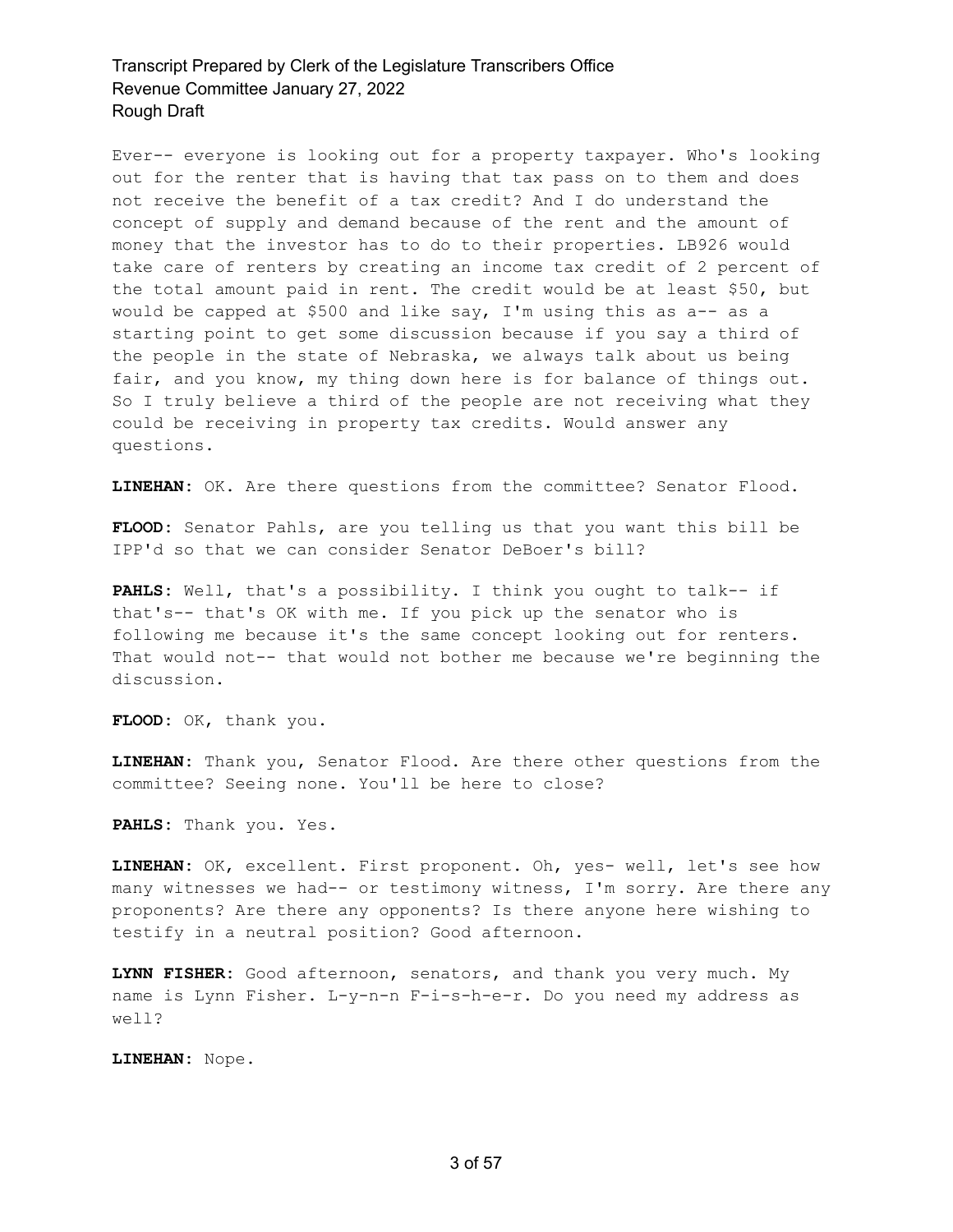**LYNN FISHER:** OK. And I'm here representing the Statewide Property Owners Association here in a neutral capacity. We're actually going to be supporting LB740 for Senator DeBoer, but this particular bill, as it's written, we're neutral on because it does not exclude from the property or the income tax credit those properties who are property tax exempt. And so here, for example, in Lincoln, the Lincoln Housing Authority has millions of dollars worth of property. They don't pay property taxes, yet they rent to fully market nonsubsidized tenants. And we don't believe that if this was to pass that that would be a fair allocation of credits for people whose properties are taxed to begin with. Be happy to answer any questions.

**LINEHAN:** Thank you. I'm very glad you're here because I wondered about that. So a lot of-- I don't know. So what if you're a student at the University of Nebraska paying rent for a-- I don't know. Would that include dorms? I mean, where does it-- where-- how do we break this down?

**LYNN FISHER:** Well, there are lots of property tax exempt properties, and the Lincoln Housing Authority is the one-- major one that we're concerned about because it offers unfair competition to our industry because they rent to anybody in several-- many of them, more than half of their properties that are not-- they don't pay property taxes or sales taxes, yet their-- their tenants are fully capable of renting anywhere, they're not subsidized at all.

**LINEHAN:** OK, so you're you're saying if they don't, if the landlord doesn't pay property taxes then they shouldn't get a break on their (INAUDIBLE)

**LYNN FISHER:** Exactly.

**LINEHAN:** Any other questions? OK, thank you very much. Are there any other people wanting to testify in the neutral position? Do we have letters for the record on this? OK, we have one proponent, one opponent and none in the neutral. Senator Pahls, would you like to close?

**PAHLS:** Yes, I understand the concern. I was thinking that a nonprofit, but it was not in the bill. It would not-- not paying money into the tax, so they should not receive the taxes. But you do have-- you brought up some very good-- good point about the people on campus. I mean, they are renting, but I think--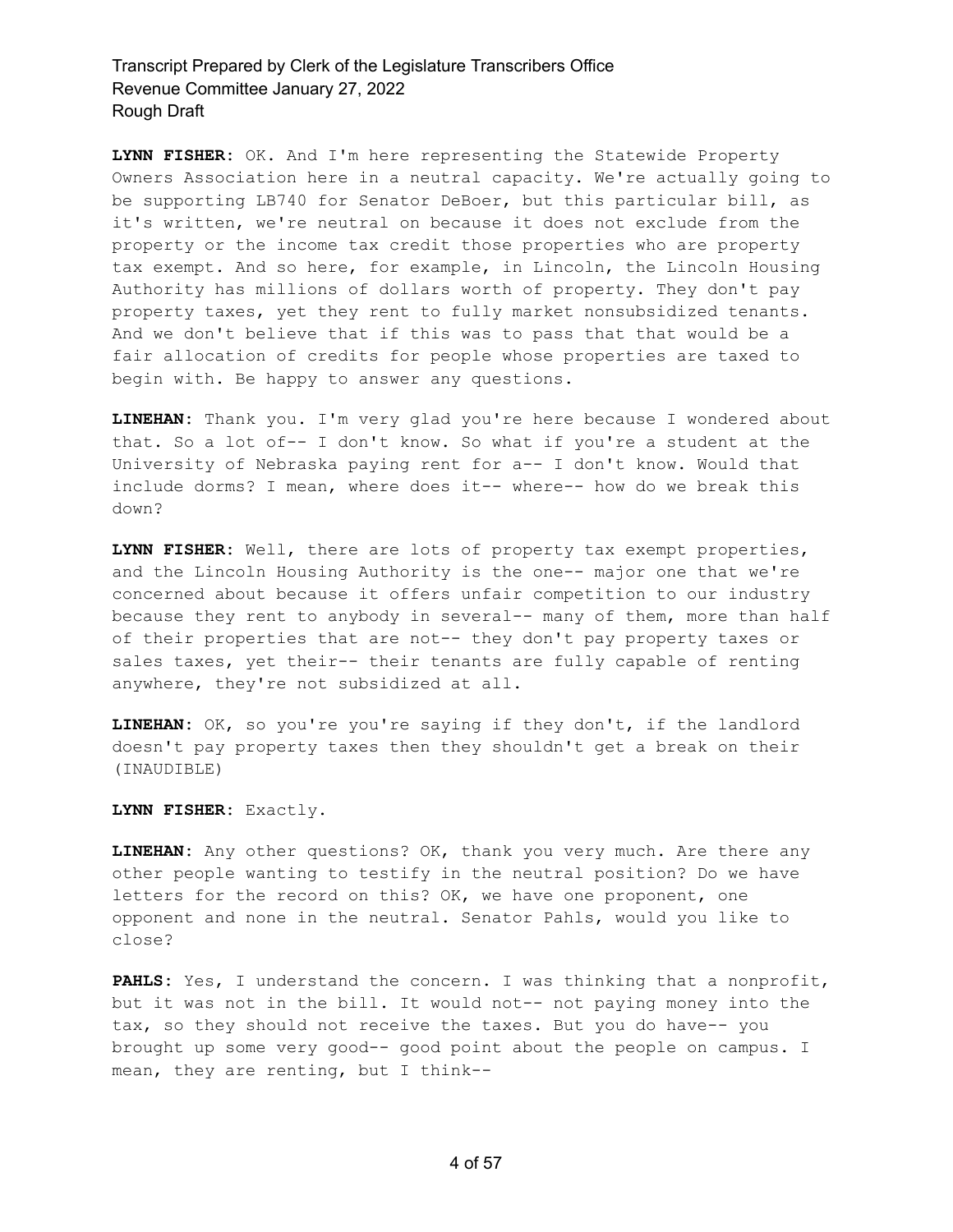**LINEHAN:** We did tighten it up somehow.

**PAHLS:** No, I understand. so.

**LINEHAN:** Any other questions for Senator Pahls? Seeing none, thank you very much.

**PAHLS:** Thank you. Appreciate it.

**LINEHAN:** You bet. So with that, we closed the hearing on LB926 and open the hearing on LB740, Senator DeBoer. Good afternoon.

**DeBOER:** Good afternoon, Chair Linehan, and members of the Revenue Committee, my name is Wendy DeBoer. W-e-n-d-y D-e-B-o-e-r, and I represent Legislative District 10 in northwest Omaha. I'm here this afternoon to introduce LB740, a bill that creates an income tax deduction for rent paid up to a maximum of \$3,000 on an individual's principal place of residence. My purpose in introducing LB740 is to help address one aspect of our housing issues in Nebraska. In recent years, the cost of housing has been increased-- increasing at a higher rate than wages. We know that we don't have enough workers in the state and one without enough housing that workers can afford, we can't grow our economy. This bill will help one swath of Nebraskans, even if just a little bit. The data shows, as you heard from the previous bill, that over a third of Nebraska's populations are renters, and the Department of Revenue estimates that 257,000 households, 257,000 households will be eligible for this tax credit. Sorry, tax deduction. This isn't a large amount of money, but it is a start and we have to be serious about housing to get serious about our workforce. LB740 is modeled after a similar law in Indiana. I passed out a handout for you that shows how the law has been working in Indiana. That's from the Fiscal Office of the Indiana Legislature. I will grant you the data is a little bit older from them, but it gives you an idea of how it works. Indiana's had this law in place since 1979, and it continues today. LB740 allows the taxpayer to deduct from their adjusted gross income rent paid on their residence up to a maximum of \$3,000. The tax saving to an individual equals the deduction amount multiplied by their tax rate. As such, the maximum \$3,000 deduction in this bill will reduce the state income tax liability by \$205.20 if you are in the highest tax bracket. I have a chart that I've also handed out to you that shows how much tax liability would be reduced under each income tax bracket. This is a separate deduction that an individual can take even if they do not itemize on their tax returns. If you do not have any income tax liability in the state of Nebraska, however,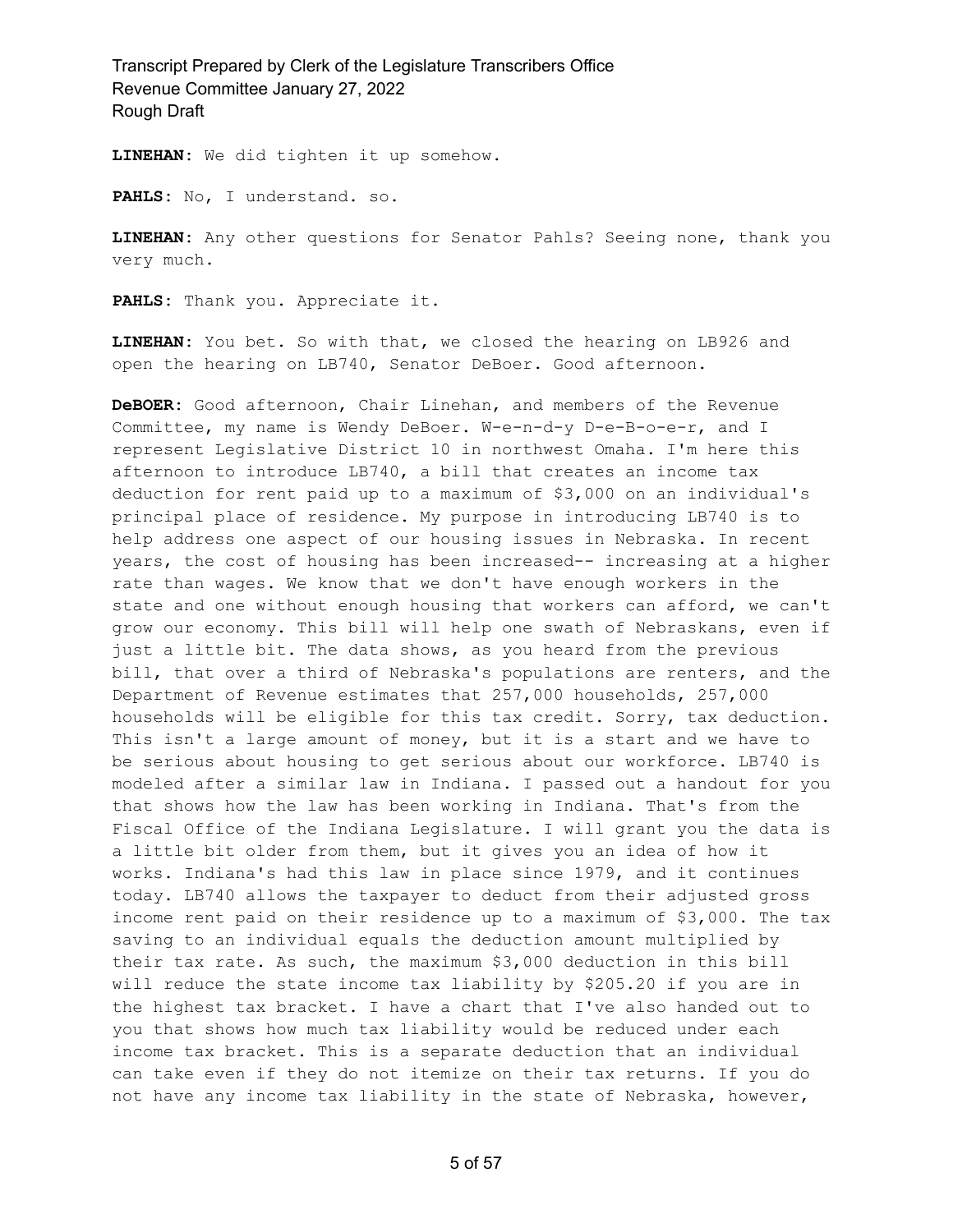you will not be eligible to benefit from this deduction. LB740 will help make housing more affordable for our taxpayers who do not own their own homes. We have programs to help reducing housing costs for property owners such as the mortgage interest deduction for those who itemize and property tax credit funds. LB740 will help renters. My district has a large number of renters and I care about the affordability of their housing. This bill addresses a population that is currently missed in our efforts to address our housing crisis. I urge you to advance LB740 to General File. I'm happy to work with this committee to make any changes that you think would be necessary to make it a better bill. I'm considering this bill for my personal priority, and at this time I would be happy to answer any questions that you might have.

**LINEHAN:** Are there questions from the committee? Senator Pahls.

**PAHLS:** Thank you, Chair. I just wanted to make-- as my intent was to start out, but you-- did I hear correctly, want to make this a priority if it gets out of committee?

**DeBOER:** If it gets out of committee, it's one of the ones I'm considering, yes.

**PAHLS:** OK. Thank you.

**LINEHAN:** Other questions from the committee? Senator Friesen.

**FRIESEN:** Thank you, Chairwoman Linehan. You know, in the past we've- people who ran it like Senator Pahls and said that our property tax credit doesn't necessarily trickle down to help the tenant. But what would stop the landlord here from raising the rent a little bit, knowing that there's a little relief from you? Is there any, you know, it's so easy somebody to take advantage of this. I've seen it in other tax things we've done. If the landlord could raise rent \$10 a month and recoup some of this, and.

**DeBOER:** Yeah, I mean, I-- I admit there's probably a possibility that that could happen. I would hope that the market would take care of that issue. We know that rents are very susceptible to market forces, so I would hope that that would take care of it.

**FRIESEN:** Recently too, like in Hall County, we had a case where, you know, apartment buildings were undervalued by 200 percent. They increased their valuations suddenly. So I mean, those apartment dwellers were getting quite a break, it's the tenants. Landlords, the

6 of 57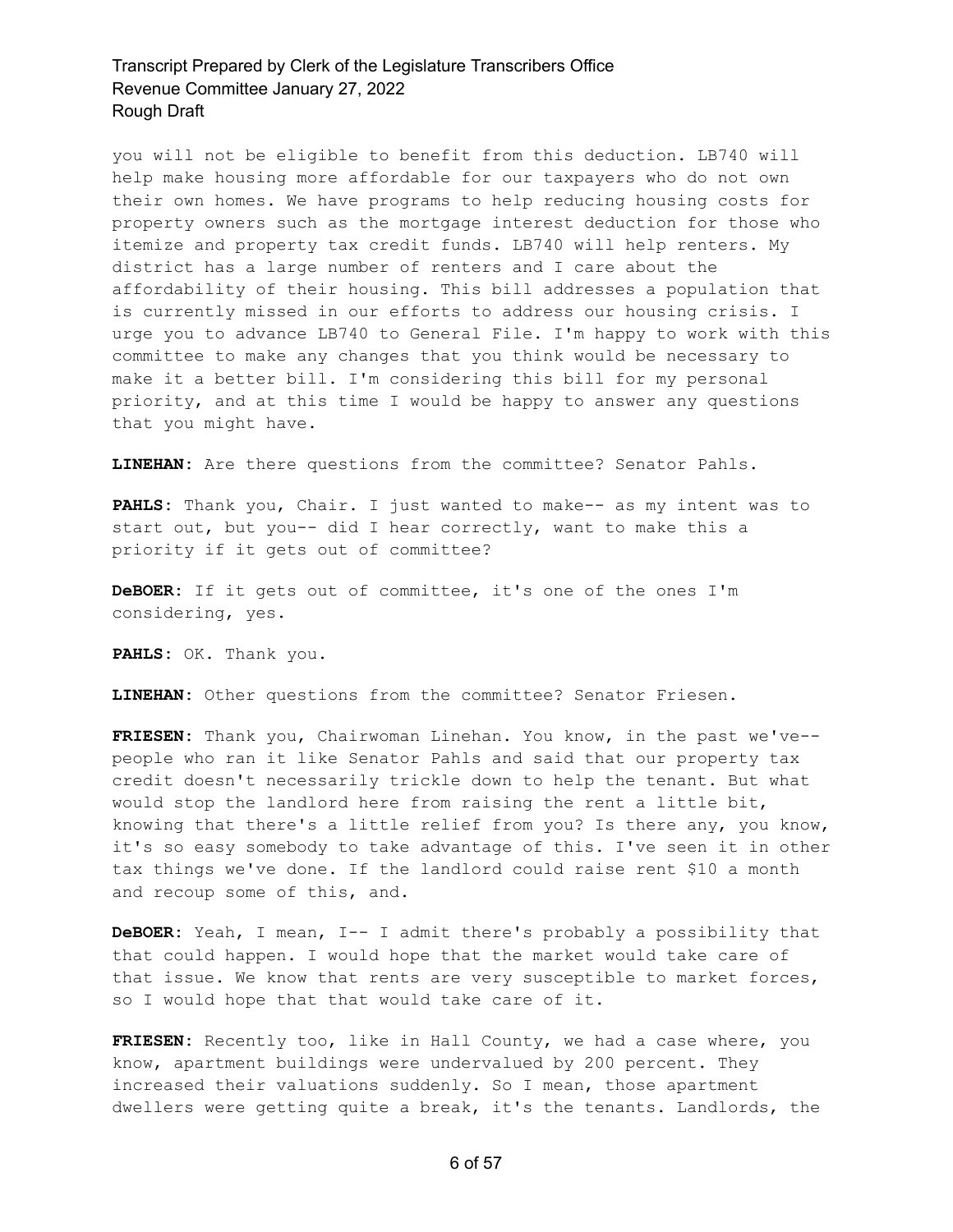one indicated is raising rent \$45 a month now the valuations where they belong. And I think that's more widespread than we think. I know this kind of compensates because it's got a cap on it, but at some point it doesn't come close to covering a \$45 a month increase if those apartments were valued where they should be. I'm kind of torn between trying to do something like this, but again, it seems like people can take advantage of it. And I don't-- I don't know that it gets in the end gets to where it belongs.

**DeBOER:** Yeah. Well, I don't have information on how many apartment buildings in the state are undervalued and sort of where that would change and all that. I just-- I don't have that information. But if you had it, I would be happy to look at it.

**FRIESEN:** Thank you.

**LINEHAN:** Thank you, Senator Friesen. Are there other questions from the committee? Seeing none. Will you stay to close?

**DeBOER:** I will.

**LINEHAN:** OK. First proponents for LB740.

**LYNN FISHER:** Lynn Fisher, L-y-n-n F-i-s-h-e-r, representing the Statewide Property Owners Association, and we're here to support this bill and this effort. We want to see that all of our customers or tenants are able to get some relief, if possible, through this type of a bill. We try our best to keep the rents as low as possible. To answer your question, Senator Friesen, the market dictates what we're able to charge for rent. Those rents are constrained by the marketplace. It's not always possible for us to raise rents as much as we would like in order to keep our places relatively full. So, you know, if we keep raising the rents, obviously we'll have vacant units and then-- then our revenues actually decrease. So the market forces certainly do come into play in terms of controlling what can be charged for rent. And it varies a lot depending on location and real estate. You know, location and condition and-- and market conditions fluctuate all the time. Right now, fortunately, you know, vacancy rates are in the last several years quite low because there's a shortage of good properties for folks that are interested in trying to find a good quality property. But we want to give any opportunity to our tenants and our customers to get some relief and this just helps them because we've had to raise rents. We've had to because of property tax increases, inflationary pressures on all of our expenses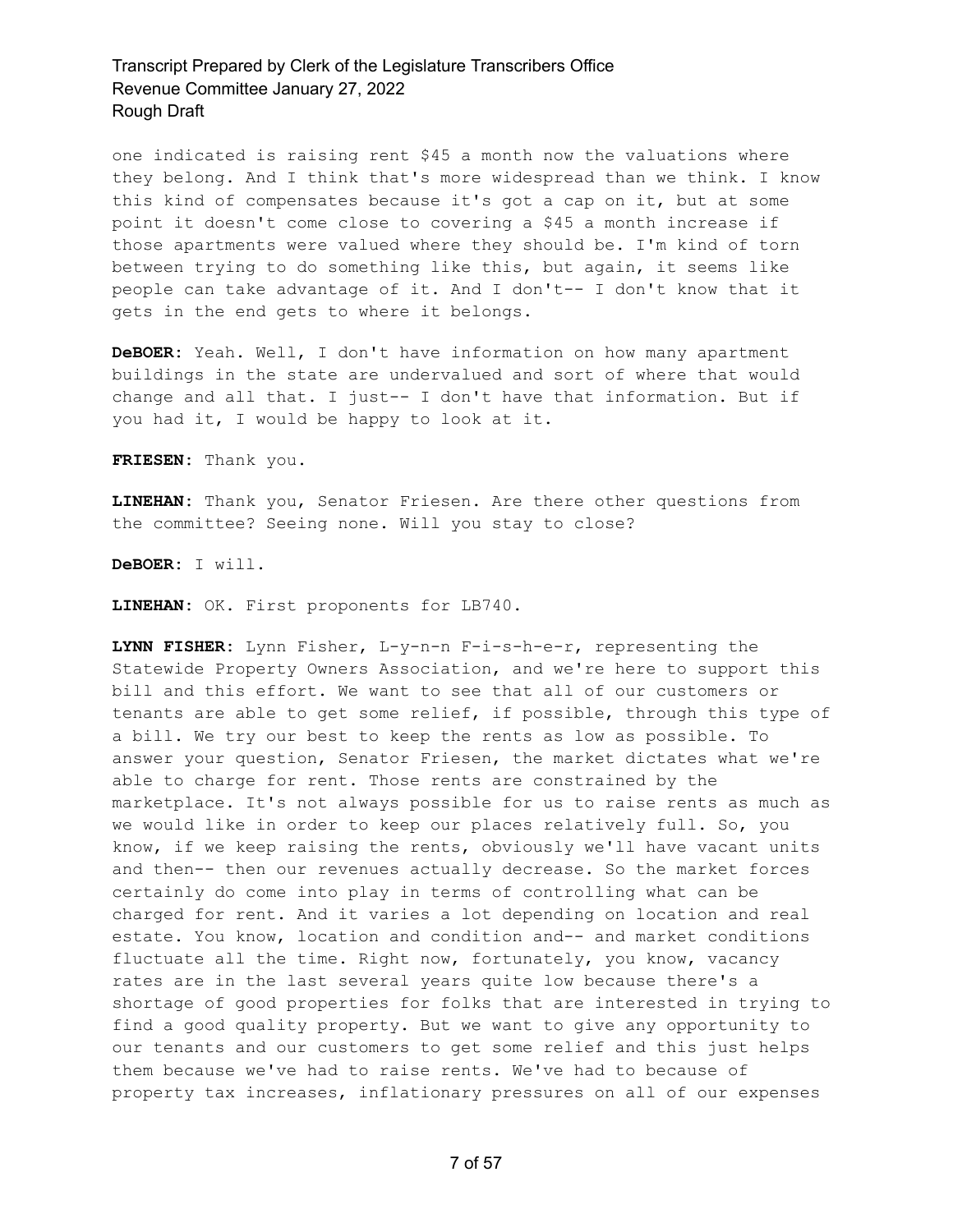and overhead. In order for us to maintain a small profit we need to be able to raise those rents whenever we can for those reasons. But we-- I can't imagine a situation where we or any of our members of our association would see this as an opportunity, if it passed, to be able to raise the rent for this sole purpose only. That just wouldn't- certainly wouldn't be fair or ethical. And the market would certainly have something to say about that, too in terms of how much rents are raised anyway. But I'd be happy to answer any questions.

**LINEHAN:** Thank you very much, Mr. Fisher. Are there questions from the committee? Senator Friesen.

**FRIESEN:** Thank you, Chairwoman Linehan. So like this next year, when you file your income taxes, you're going to be able to get back and being in Lincoln here, your \$1.5 tax levy, you get back 25 percent of what you pay your school in taxes.

**LYNN FISHER:** Right.

**FRIESEN:** Does anyone pass that on to the tenant? Is anybody ever lowered rents a little bit?

**LYNN FISHER:** Well, our property tax-- taxes have increased far more than that credit limit. So we--

**FRIESEN:** I get that, but this is going to increase four times more from what we were, and there's going to be a pretty large refund that's going to go to the homeowners.

**LYNN FISHER:** Well, the net effect, though, is our property taxes are going up even with the credit, so.

**FRIESEN:** They won't be going up as much as those refunds.

**LYNN FISHER:** Well. I would love to show you our tax bills compared to the last couple of years. Our members are just screaming because of the amount of tax increases that we've seen on our properties, and that's the reason why we've had to raise rents.

**FRIESEN:** OK. Do you feel your apartment buildings are fairly assessed in value?

**LYNN FISHER:** Yes.

**FRIESEN:** Very well market value.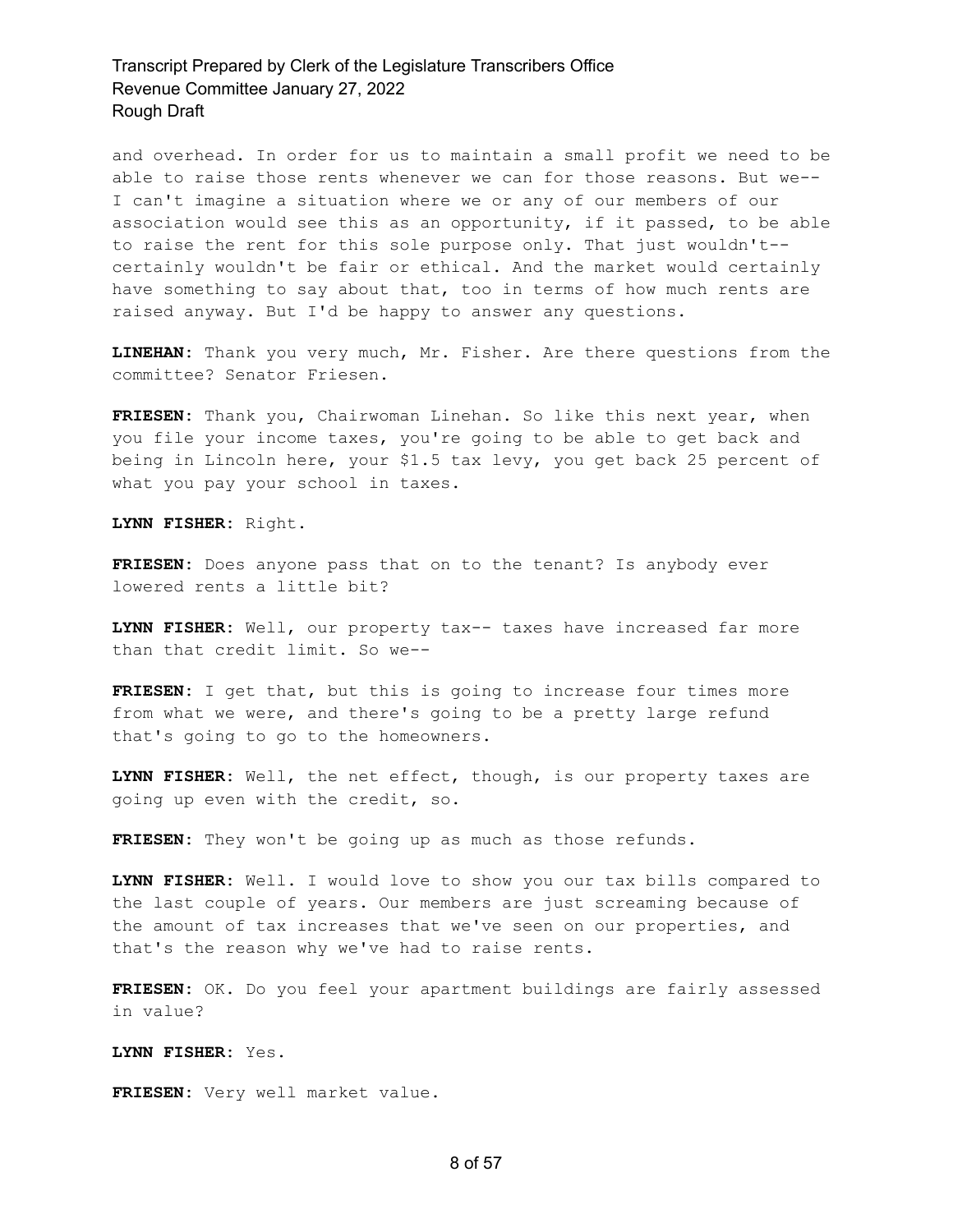**LYNN FISHER:** Yes. Yeah, and they have been going up quite a bit.

**FRIESEN:** OK, thank you.

**LINEHAN:** Thank you, Senator Friesen. Senator Pahls.

**PAHLS:** Thank you. I lease so I understand. I'd be honest with you. I live in a nice place, not that unbelievable. But my rates have gone up I know compensate for any tax increase. I can tell you that personally.

**LYNN FISHER:** Sure.

**PAHLS:** Another question I have is my-- I have to have fire-- fire protection for my belongings, my stuff. But now I'm finding out that I'm paying the-- those of us in my complex, we're paying the fire- the insurance for the building. Is that typical?

**LYNN FISHER:** Well, I don't know if you're paying it directly or if its just part of the rent covering the overhead of the-- of the owner. But that's what we do. We have property insurance and that's part of our- our structure for overhead that we have to decide how much above that do we need for rent to cover for those expenses. We do, however, require renter's insurance if that's what you're referring to, which is-- which is very important.

**PAHLS:** Well, I was just surprised a couple of years ago. I started seeing my lease and then this is what it costs, plus additional rent, which-- or insurance.

**LYNN FISHER:** So they're charging you a fee for renters insurance, separate?

**PAHLS:** For the building.

**LYNN FISHER:** Right.

**PAHLS:** I pay my own.

**LYNN FISHER:** Well, I guess I don't know what your situation is or what your-- what your--

**PAHLS:** I just-- I just curious, I didn't know if that's common practice and I'm not--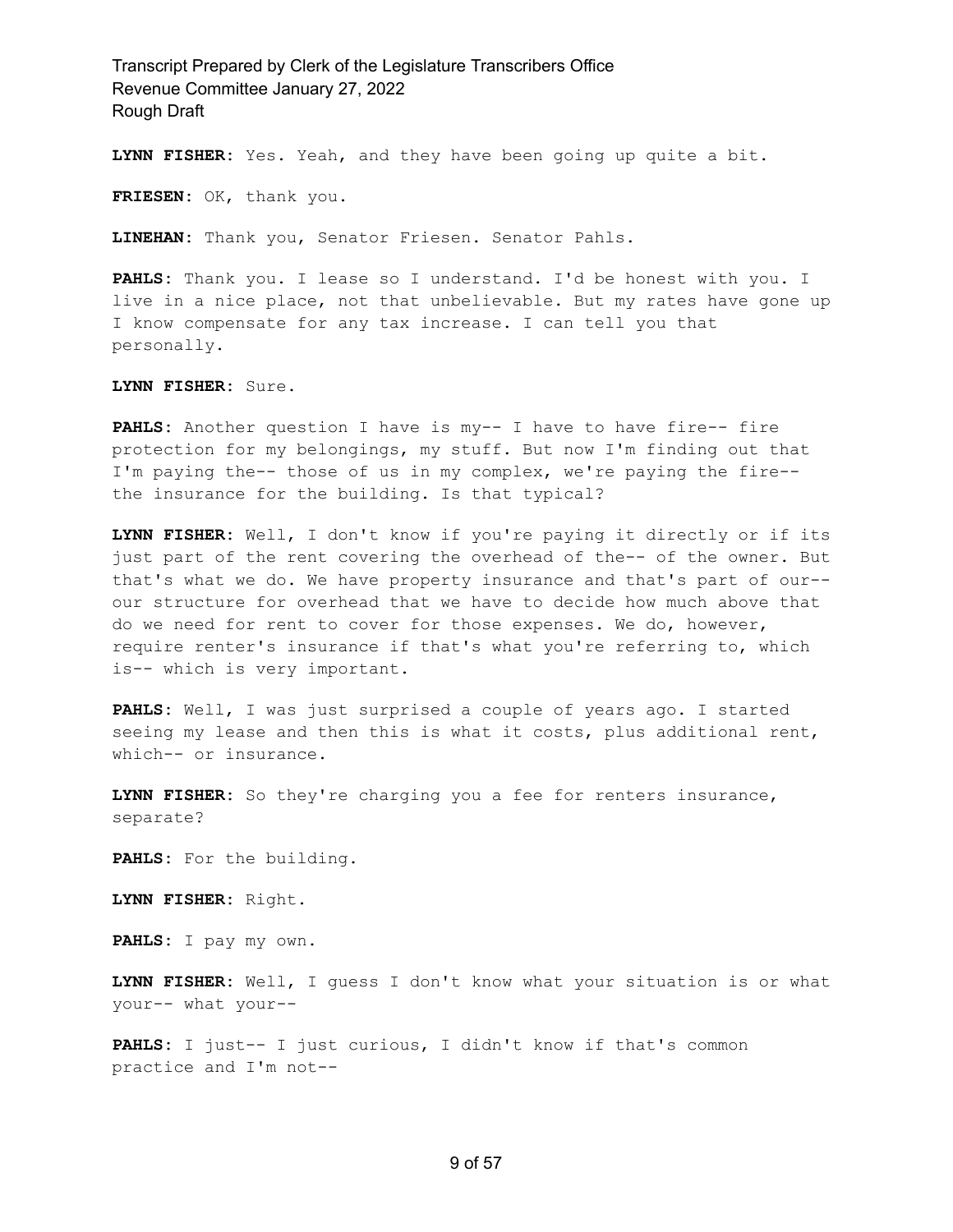**LYNN FISHER:** I'm not-- I'm not familiar with a separate charge for rent or for insurance.

**PAHLS:** OK.

**LINEHAN:** Other questions from committee? How long-- if you informed Senator Pahls, if you owned a building, you're going to make sure you have the insured-- the building is insured.

**LYNN FISHER:** Of course, of course.

**LINEHAN:** Yeah. But what you're saying is sometimes you require them to have-- find insurance for their belongings in the apartment,

**LYNN FISHER:** Well, we require renter's insurance--

**LINEHAN:** Renters.

**LYNN FISHER:** --which covers their own personal belongings. But it offers an-- also a liability coverage for them in case they negligently cause a fire or flood. And that will give us some protection. We can make a claim against the renters insurance so that we don't have to have that claim against our policy other than the deductible sometimes.

**LINEHAN:** I see. OK, other questions? Thank you very much for being here. Appreciate it.

**LYNN FISHER:** Thank you. Appreciate it.

**LINEHAN:** Other proponents? Good afternoon.

**JOEY LITWINOWICZ:** Good afternoon, Madam Chairwoman Linehan, and committee members. I just-- I just support this bill and it's just, you know, I-- well first of all, I think that market forces will--

**LINEHAN:** Could you say your name and spell your name?

**JOEY LITWINOWICZ:** Oh, heck yeah. My name is Joey Litwinowicz, J-o-e-y L-i-t-w-i-n-o-w-i-c-z, and my phone number-- no, just kidding, but.

**LINEHAN:** We just need your name.

**JOEY LITWINOWICZ:** Huh?

**LINEHAN:** We just need your name.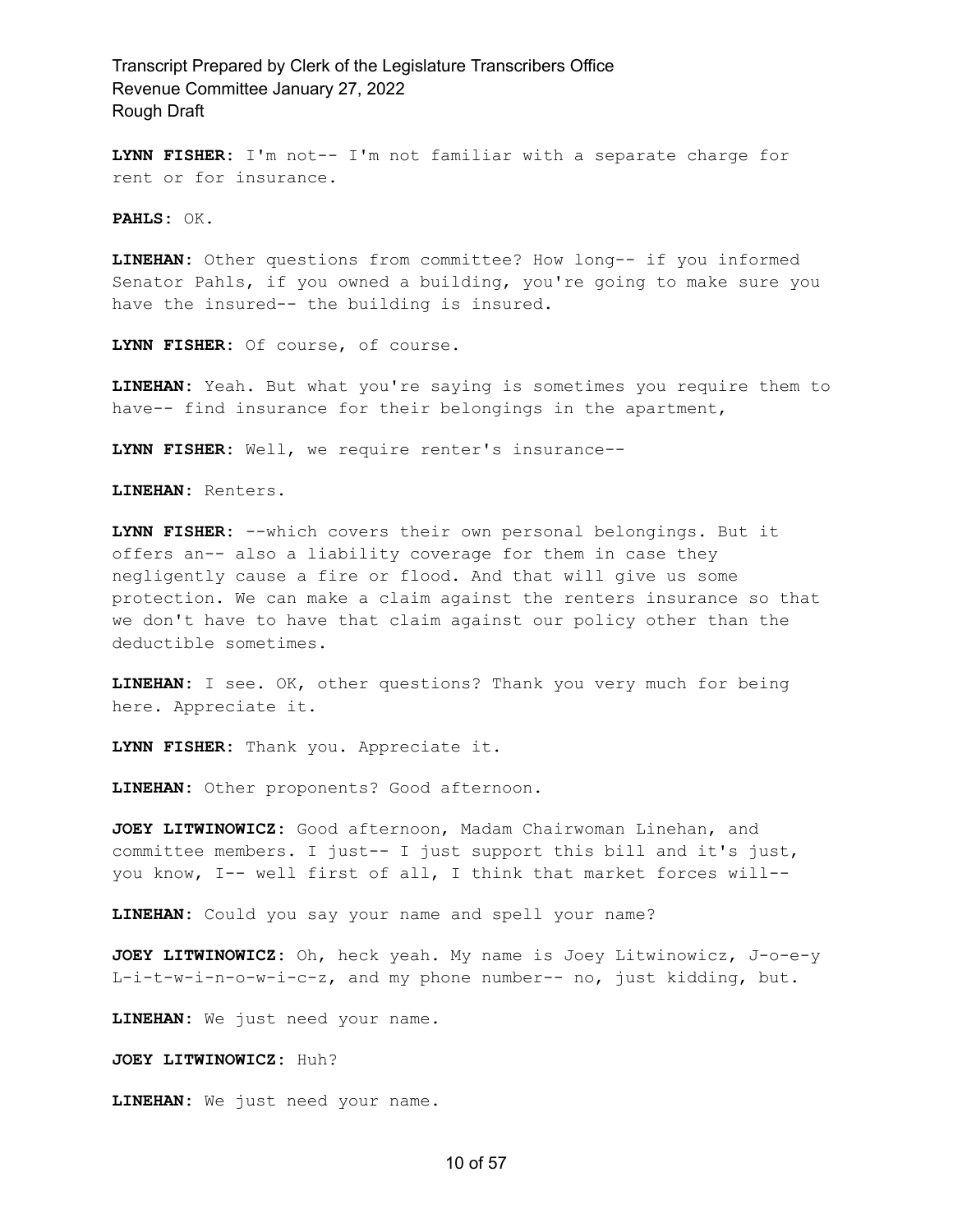**JOEY LITWINOWICZ:** I was kidding.

**LINEHAN:** Oh, OK. (LAUGHTER)

**JOEY LITWINOWICZ:** And anyway, oh, I don't mean-- I don't mean to waste time. I believe that market forces, first of all, we'll take care of it. In Lincoln, I read the-- the city report. I live in Lincoln and there's so little housing. There's so much competition that on that case, I can't imagine that being a problem because I'm familiar with it. I read the book. I mean, paper it is like a book and it's huge. And just for this location of Lincoln, and you know, I think I just for me, it seemed like if we can't do-- OK, let me finish. It just seems that there's got to be a way to help the little guy out. And it's interesting just the body language and, you know, I don't mean to be, but when you mention, you know what-- what about-- well, don't do this or don't do that, but we're losing sight of the focus that we should instead of like, well, coming up with easy ways to shoot it down is to figure it out. And that's just the feeling I got. So using the rules of a happy marriage, I feel that there was an atmosphere like that here. And as far as the housing authority goes, you know, they do so much in ranking that, you know, we're so short on housing in this-- in this town for people like me. Well, I'm on disability, I get subsidized. But I mean, there's so little housing that, you know, let's let them build wherever, you know. And so, you know, that's all I have to say, and I just want people to think about that. And I know it's easy to say to find another way to pay schools, but we shouldn't, you know-- yeah, you know, I don't know what to say about that. But you know, just do-- I'm going to leave it at that, thank you, guys.

**LINEHAN:** Thank you very much for being here. Are there any questions from the committee? Thank you very much for being here. Appreciate it. Other proponents? Good afternoon.

**ALAN DUGGER:** Good afternoon. My name is Alan Dugger, A-l-a-n D-u-g-g-e-r. I'm a student attorney for the Civil Clinic at Nebraska Law. I'm testifying and speaking in support of LB740 in my capacity as a student of the law and a lifelong tenant. In Nebraska, there's a considerable disparity in how-- in how homeowners or owners are treated under the law, including under the tax code. Unlike homeowners, there are no real economic incentives for renters in general. Renters will build equity and even the highest tax brackets can't claim any deductions for mortgage interest, for example. There's a need for parity here. I echo Mr Fisher's comments really rather a need for relief for his tenants. The fair market price for a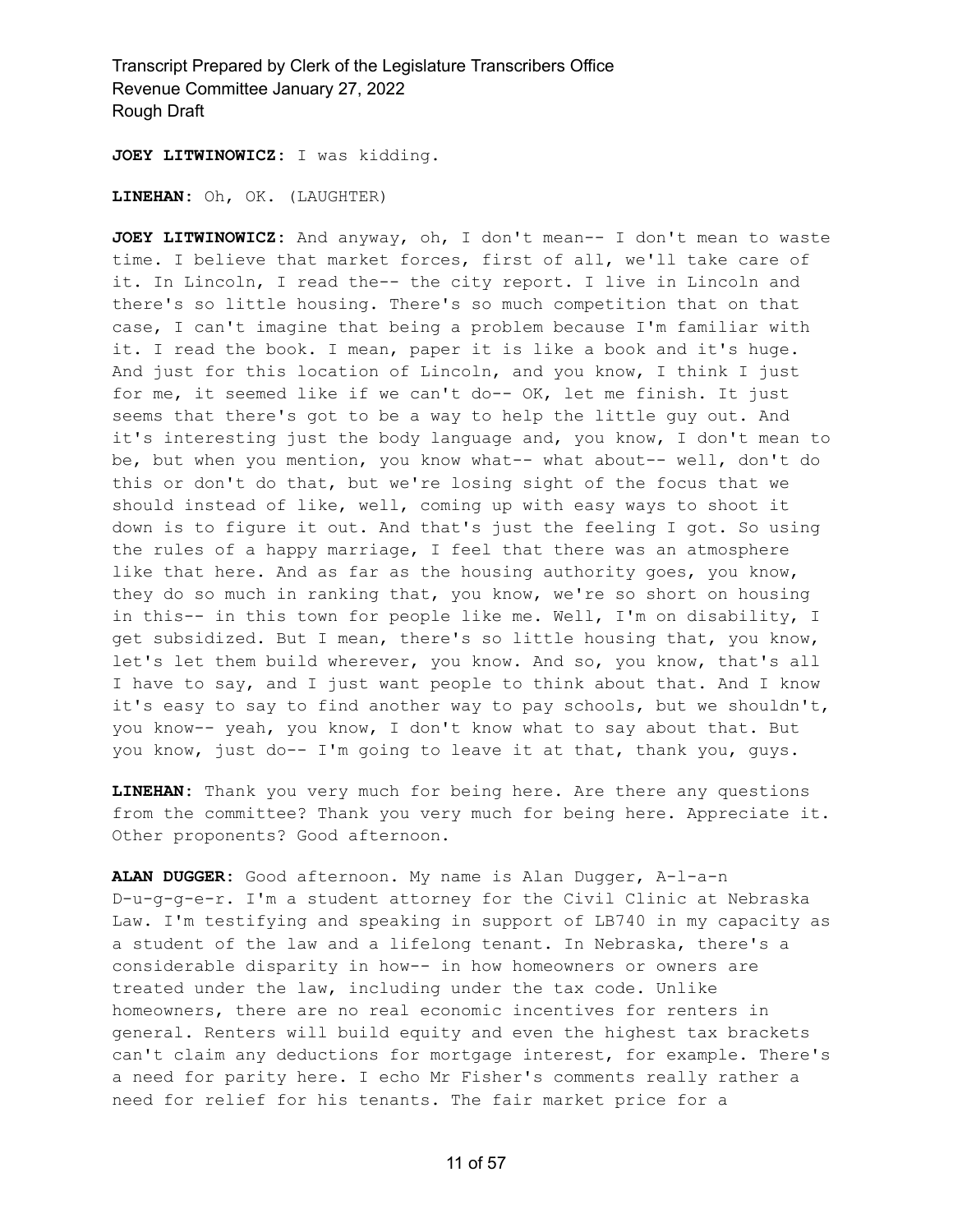two-bedroom rental in Nebraska is just under \$900 per month. According to the National Low Income-- Low Income Housing Coalition, the minimum hourly wage needed here in Nebraska to afford a two-bedroom rental for a family is \$17 per hour. That's \$3 below the average minimum wage for a renter-- the average wage renter in Nebraska. Many of Nebraskans for hanging on by their margins and LB740 could really make a difference there. As a Nebraska citizen, a renter, I support LB740 and it's time to correct that imbalance. I want to go off script for a little bit. I can tell you-- so part of what I do is I volunteer in eviction defense and we see tenants all the time in court who are just one-month behind in rent and always able to help them, but I wonder how much-- how much of an impact might any kind of money in their pockets and most-- and most Americans don't even have \$500 saved up. One-month of rent stands to an even eviction. Even a small amount of money, \$200, even less, can prevent that, hold it off, while I'm coming to buy you groceries. LB740 makes good economic sense. It directly benefits all renters, a filter to Nebraskans, as Senator Pahls mentioned earlier, a predominantly low-income a third. It puts money back in their pockets. A third of Nebraskans who need it most. Our tax system is regressive. Nebraskans are in the lowest 20 percent of income, wind up paying the highest amount of taxes "apportionate" to that income. I think any measure that eases that burden on low-income families and wonder where is economic activity rather than simply shifting the burden to a higher tax bracket, should find and support our Legislature. As a final point, Senator DeBoer's legislation could not be more timely. The average Nebraskan renter already struggling to provide a home for a family and rent prices are only going up. The federal-- the Federal Reserve Bank of Dallas has projected that rent inflation will rise up to 6.9 percent by December 2023, right when LB740 would take effect. Even outside of our urban centers, rents are on the rise. Renters and their families need help and this Legislature is the place to step in. I respectfully urge you to do so.

**LINEHAN:** Thank you. Are there any questions for Mr. Dugger? Seeing none, thank you very much for being here.

**ALAN DUGGER:** Thank you.

**LINEHAN:** Are there other proponents? Are there any opponents? Anyone wanting to testify in the neutral position? We did have four proponents submit testimony and one opponent and no one in the neutral position. Senator DeBoer, would you like to close?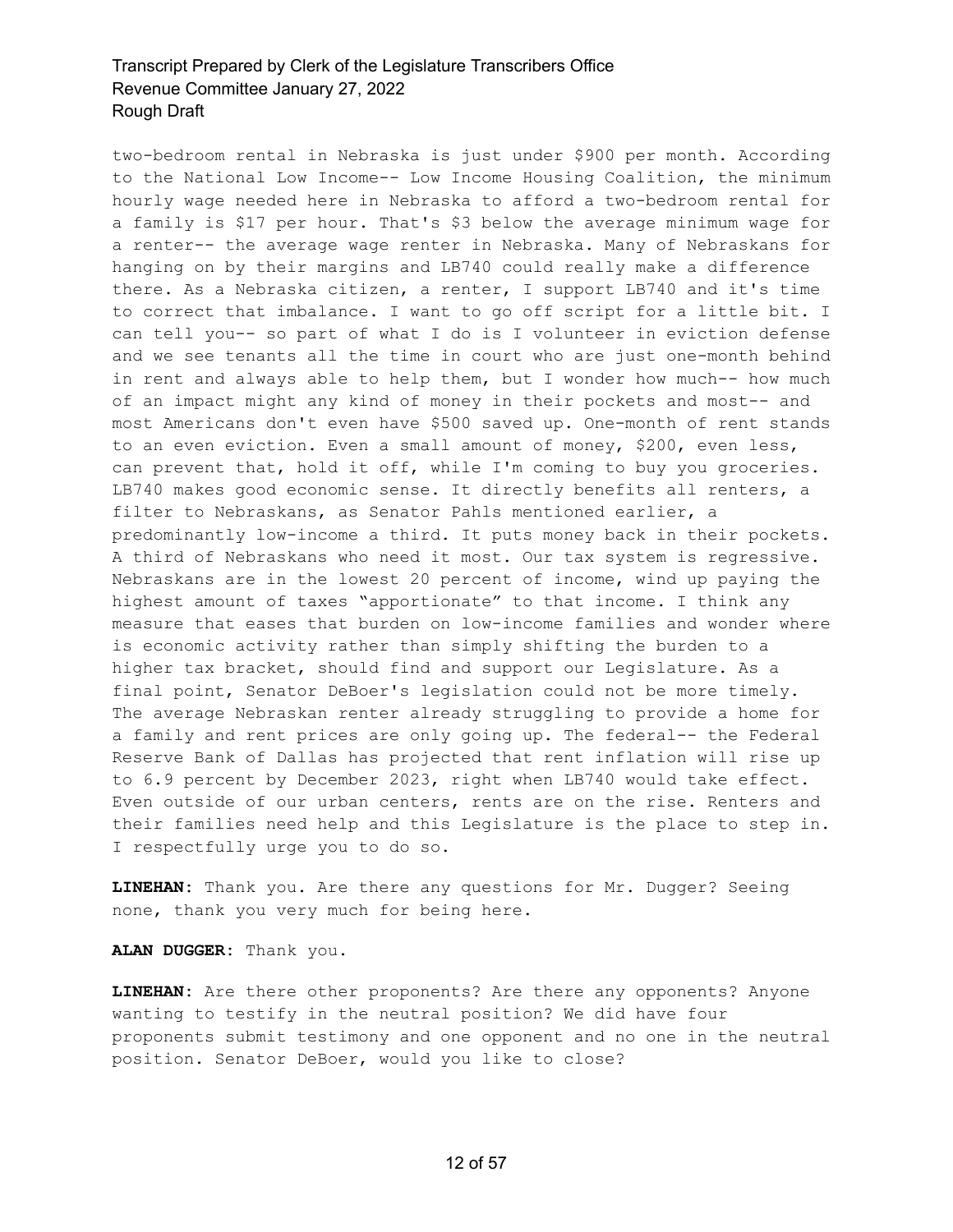**DeBOER:** Thanks, Senator Linehan, and thank you to members of the committee. I don't really have a lot to add at this time because it was a relatively short hearing, but I will reiterate that I am willing to make adjustments and work with the committee if they have concerns and would like to make changes or modifications in order to make the bill better. So with that, I'll take any last questions.

**LINEHAN:** Did you ask the Fiscal Office at all about the revenue of the fiscal note?

**DeBOER:** No, I--

**LINEHAN:** I know, sometimes we don't have time. I get that. I'm having a hard time-- OK, so we're-- I agree with the assumption from the young man from law school that he is probably the lowest- lower-income people that are renters. Not always, obviously.

**DeBOER:** Not always.

**LINEHAN:** Senator Pahls rents, it's not always. I think about renting whenever it snows, I think about rent. But the majority, I would think, aren't paying a great deal of income taxes if they're-- I just-- the fiscal note seems pretty high to me.

**DeBOER:** Yeah, I mean, I think it's 257,000 families and if you're filing jointly, then it would be, you know, one, not both incomes, but one. So 257,000 families, I mean, I can ask about it.

**LINEHAN:** Well, I would just ask for the breakdown what-- what they use as a breakdown on income levels because all 257,000 aren't paying income taxes, but some of them are getting-- and I'm not saying it's not right, but they get earning from tax credits. They file and get money back. So it's just-- I'd like to find it--

**DeBOER:** I mean, if the fiscal note is smaller, better. Yay.

**LINEHAN:** That's what I was thinking. (LAUGHTER) So any other questions from committee? Senator Bostar.

**BOSTAR:** Thank you, Chairwoman Linehan. Thank you, Senator DeBoer. I actually agree with Senator Linehan that it strikes me as a very high fiscal note and so I think it would be helpful to the committee if we could look into that and figure out how they arrived at the number they did. The other question I had was related to the fiscal note, which is you have two fiscal notes. Is the only difference just their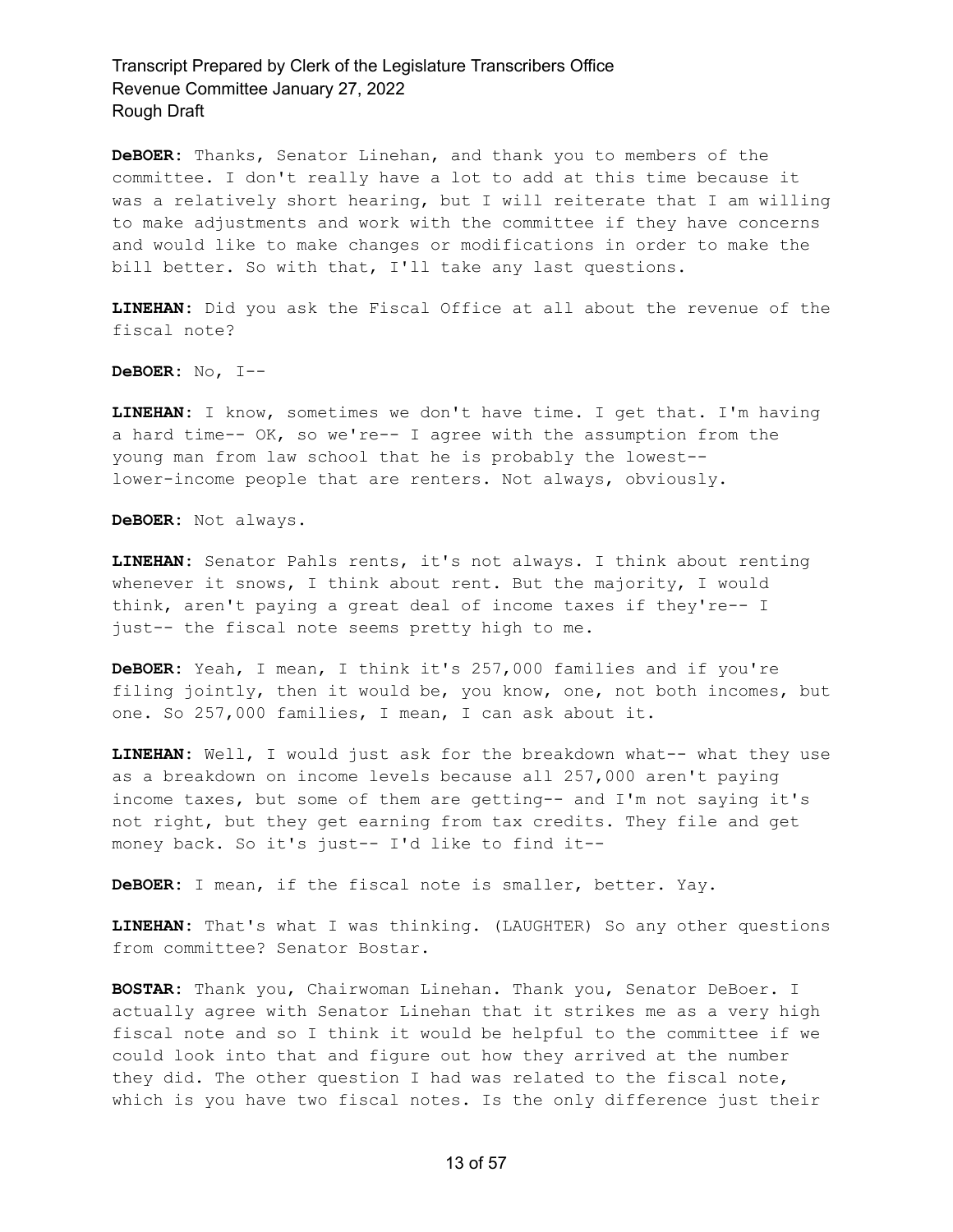characterization in the language in Revision 00 that they referred to as a tax credit, and then they edited that. Is that the only change? I see your-- your-- **DeBOER:** Yes, it looks like the answer is yes to that question. **BOSTAR:** OK, I just wanted to check-- **DeBOER:** Yeah. **BOSTAR:** --if there was anything else that was missing. **DeBOER:** Yeah, I didn't see any difference. In fact, I thought it was just printed out twice. **BOSTAR:** Thank you very much. **LINEHAN:** This is a deduction not a credit. **DeBOER:** Correct. **LINEHAN:** So it's not refundable. **DeBOER:** Correct. **LINEHAN:** You have to pay income. **DeBOER:** Yeah. **LINEHAN:** You need to talk. **DeBOER:** It may be too high. **LINEHAN:** Any other questions? Thank you. I read the letters, so close the hearing on LB740. OK, then who's taking over? Senator Briese.

**BRIESE:** Now we'll open the hearing on LB938. Chairwoman Linehan, welcome.

**LINEHAN:** Can you-- I'm sorry, Kennedy. Good afternoon, Vice Chairman Lindstrom and members of the Revenue Committee. My name is Lou Ann Linehan, L-o-u A-n-n L-i-n-e-h-a-n, and I'm here to introduce LB938. This bill continues the reduction in corporate income taxes that was started last session with LB432. As you may recall, LB432 was amended on the floor to slow down the reduction in the rate and wait to see if the state was fiscally sound enough to continue the reduction. Well,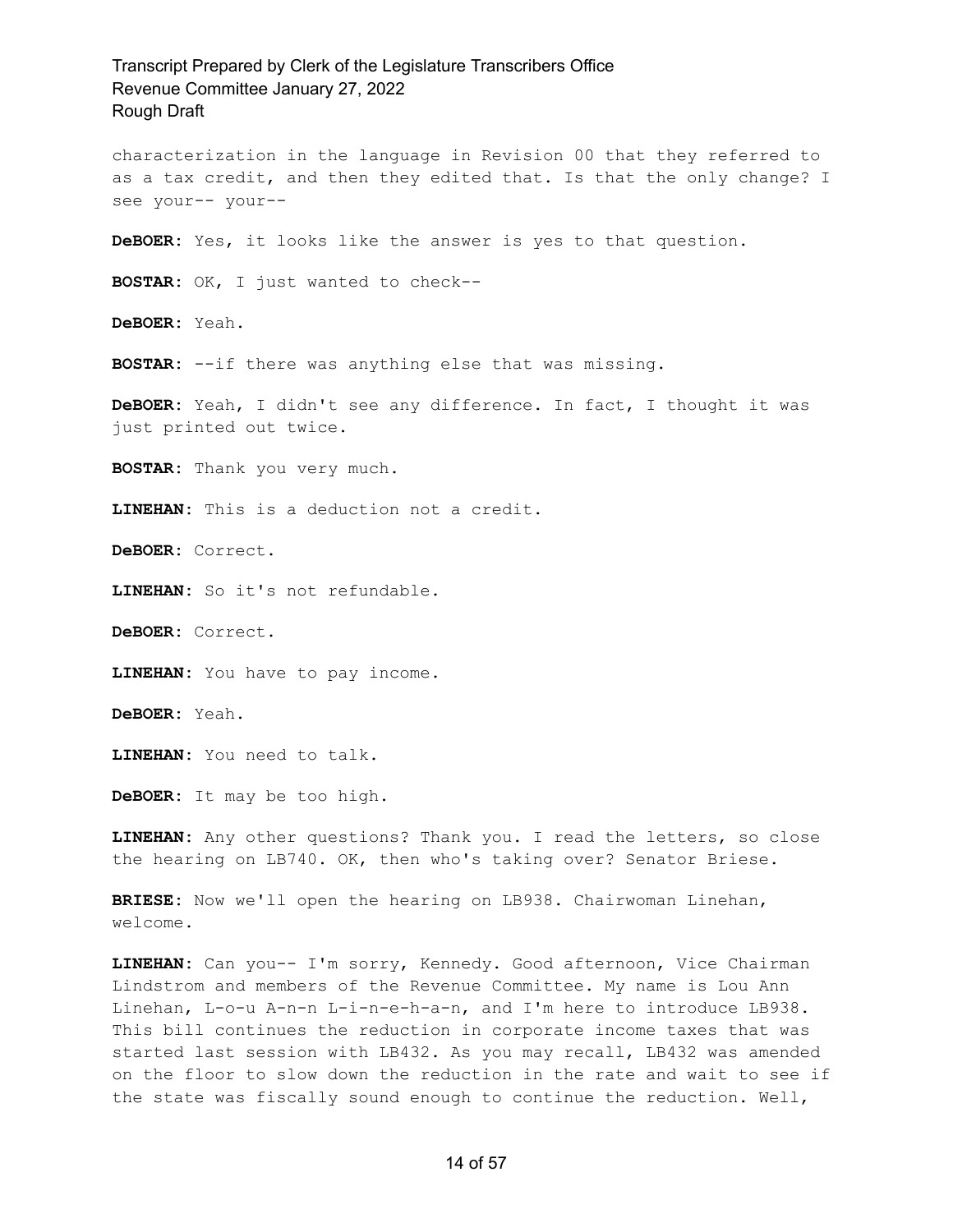here we are one year later and we all know that we're in great fiscal shape. The state is fiscally sound, so it's time to continue the reduction at the top corporate rate. This bill would reduce the top corporate rate from 7.81 to 5.84 by year-- tax year 2026. The rate for the first \$100,000 of taxable income remains at 5.58 percent. This is a companion bill to LB939, which will be up next. The overarching goal of this bill is to reduce our top marginal tax rate for both corporate and individual income taxes to 5.84 percent. Achieving this goal will do several things for the state of Nebraska. It creates parities between corporations and flow-through entities. It's more competitive. We'd have better rankings, like the map I just handed out shows. We'd do better. It makes us more attractive. It helps attract more businesses and more talented people to fill our open jobs. Allows taxpayers keep more of their money. It has a multiplier effect when residents spend extra money in the state. If corporations have less income tax to pay, some tax incentives may go unused, we could hope. If you have any questions, please ask me. Thank you. And I do want to comment on the fiscal note because I talked to the Fiscal Office at noon today, so they go with the Revenue Department's average annual growth. So when they do a fiscal note for tax cuts, they assume our annual growth in revenue is going to be 5 percent a year. And over the last three or four years, it's been above 5 percent. Way above, in a couple of cases. But so when we look at these, when we look at the cost on this, I just think because, you know, when we're on the floor, we're talking about the out years maybe being-- I don't know, I think there's this discussion going on what the out years should be. I think right now, the Fiscal Office has them at 0.7 percent, 0.7, so 0.7 in our growth. But when they do the fiscal notes to cut taxes, they're using a 5 percent growth. So with that, I'll take any questions.

**BRIESE:** OK, thank you for your opening. Any questions of Senator Linehan? Seeing none, thank you. First proponent testifier. Good afternoon and welcome.

**BRYAN SLONE:** Good afternoon. Chair Briese and members of the committee, my name is Bryan Slone, B-r-y-a-n S-l-o-n-e, I'm the president of the Nebraska Chamber. I'm here on behalf of the Nebraska Chamber, the Greater Omaha Chamber and the Lincoln Chamber today in support of this legislation. Let me just hit a few high points. One, it's been a long two years. It's been a long two years for all of you, it's been a long two years in the business community. Unfortunately, if I were to bring my employers in the room today, they would tell you that the, the hardest work is in front of us, not behind us. As we come out of the pandemic, the, the issue of dealing with a brand new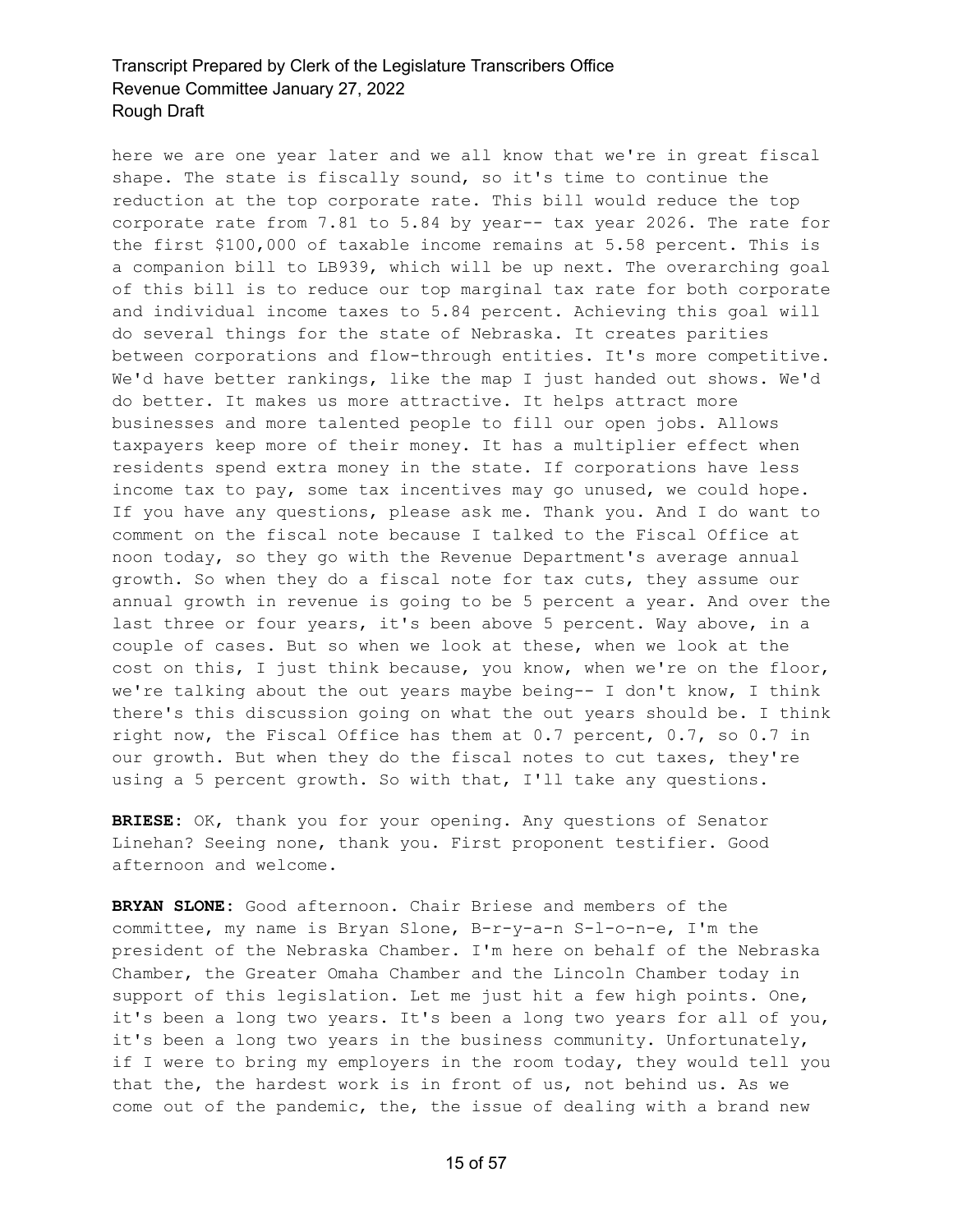economy with a different workfo-- workforce structure, different cost structure and the need for technology and innovation in all of our core industries, including ag, manufacturing, construction, engineering, transportation and finance is significant. The challenges are significant. And whether it's workforce or technology companies and implementations, sorry, we're going to be competing with each of the 50 states. And that level of competition is, is genuinely different than it was before the pandemic. This bill is one of what I would say is a handful of game-changing differences that this body could, could take on this year to truly make Nebraska competitive coming out of the pandemic, and help our communities and, and our, our state thrive and compete coming out of this. To give you a flavor of what this corporate tax rate means competitively, it would finally put us in the top 20, although it would be 20th. Assuming no other state lowers their corporate rate, it would make us the 20th from, from the lowest rate. We're not in the top 20 right now. We are not a competitive rate of-- rate at all. If I were to list states that have lower rates than, than we do at this point, it would be Alabama, Arizona, Arkansas, Colorado, Florida, Georgia, Hawaii, Idaho, Indiana, Kentucky, Michigan, Mississippi, Missouri, Montana, New Mexico, North Carolina, North Dakota, Ohio, Oklahoma, South Carolina, South Dakota, Tennessee, Texas, Utah, Virginia and West Virginia, all with lower corporate tax rates than we have. This continuation, and I want to, I want to thank Senator Linehan for bringing his legislation, is critical to the competitiveness of our state and also solves another problem which we've talked about before, which is parity with the individual rate. Just to remind everyone, income on corporations is taxed twice, not once. It's taxed once at the corporate tax rate and then again for, for ultimately the shareholders to receive that income, it's taxed again at the individual rate. So this is just the beginning of how corporate income tax is taxed. In a sensible tax policy, you would always never have the corporate rate above the individual rate. Many times you would have a below the individual rate as a consequence to stay competitive. I'm very confident in the, in the game-changing capability of this to, to bring something that's really important to the state. If I look at ag, the future of ag is technology. When I look at manufacturing, the future of manufacturing is technology. We need technology companies here in Nebraska and we need to attract them. Unfortunately, we rank in the bottom 10 in attracting those kinds of companies to the state. It's key to our core industries. It's key as we go forward. So I see this as a very positive bill, and our chamber members are very, very supportive of this bill. This is one of the key things we can do this year to truly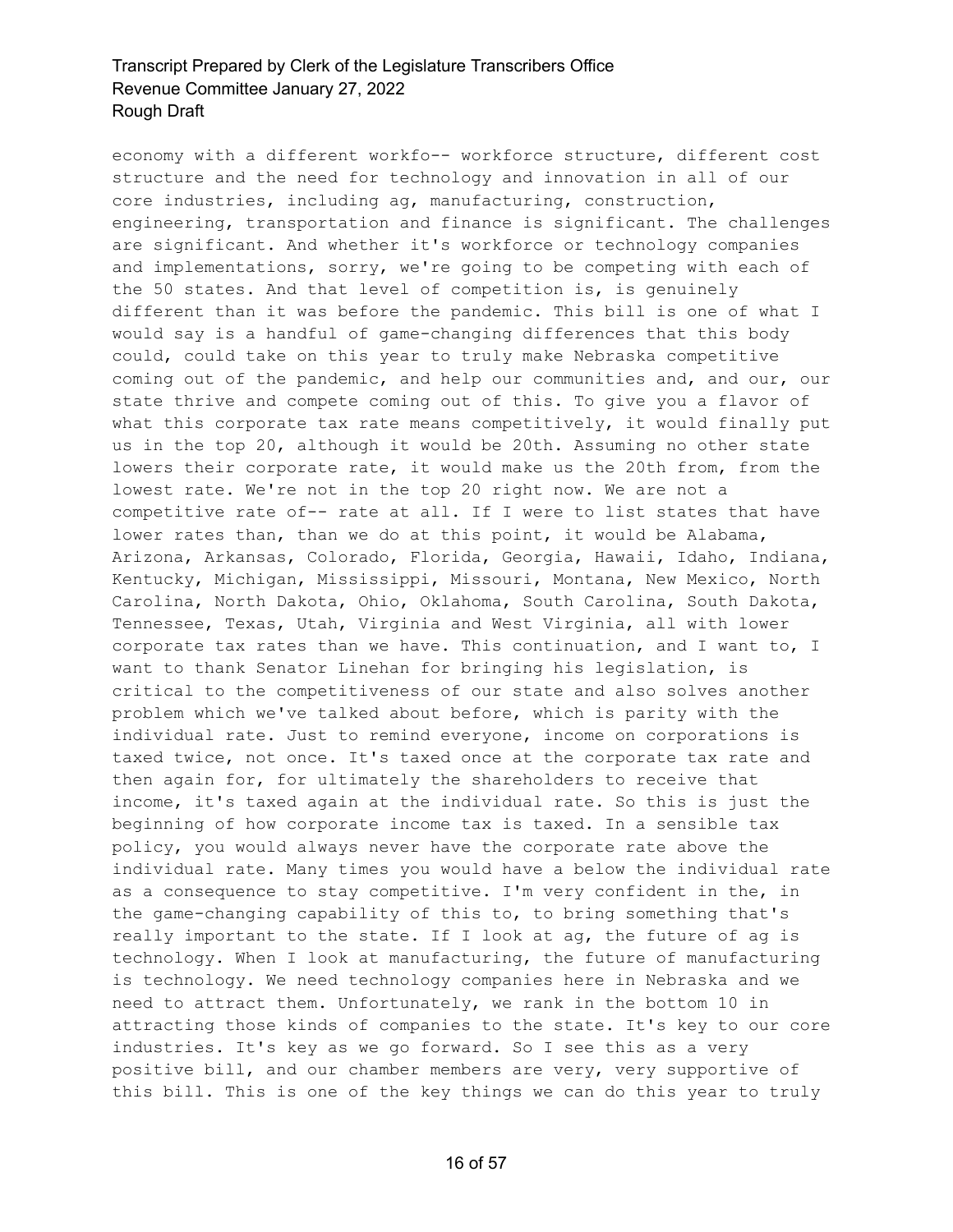make a difference going forward. So with that, I'd be happy to take any questions.

**BRIESE:** Thank you for your testimony. Any questions? Senator Bostar.

**BOSTAR:** Thank you, Senator Briese. Thank you, Mr. Slone. We had spoken over the interim sort of about taxes in general, and I had the question of what share of our corporate income taxes originate outside of Nebraska? And I just, I was just wanted to follow up and see if you had any other information about that.

**BRYAN SLONE:** So I'd better be careful, your legal counsel is a much greater expert on these subjects than I am. But, but generally speaking, in terms of what originates outside of Nebraska, the way that the tax code is set up is that all of the corporate tax income, with one exception, one very notable exception, is related to activities or things that have nexus to Nebraska that we collect. We don't collect for activities generally, it's-- there are a couple of notable, and one particular exception for which there's other legislation, but is beyond the scope of this hearing.

**BOSTAR:** Sure, right. I mean, it's you know, and these have a business presence here, but, but fundamentally originating from corporations and individuals associated with corporations that aren't here.

**BRYAN SLONE:** So, so the activity that generates the income is related here. And you're correct, there are lots of companies. I will use Kawasaki in Lincoln as an example. That's clearly a Japanese company, but it's one of our largest manufacturers in the state. It's one of our largest employers in the state. And the corporate tax that Kawasaki pays in Nebraska relates to the activities that are here in Nebraska.

**BOSTAR:** But so, and thank you for having this conversation. The taxes that Kawasaki pays is related directly to the apportionment of their sales within Nebraska. So if their sales stay flat, we lower our corporate rate. That isn't necessarily an incentive for them to come and invest more in building up manufacturing-- another manufacturing plant in Nebraska, because fundamentally, if they're, if they're selling at the same national landscape they are today, it won't make a difference. Is that correct?

**BRYAN SLONE:** It depends in terms of the where the sales take place. **BOSTAR:** Let's just say that their sales picture doesn't change.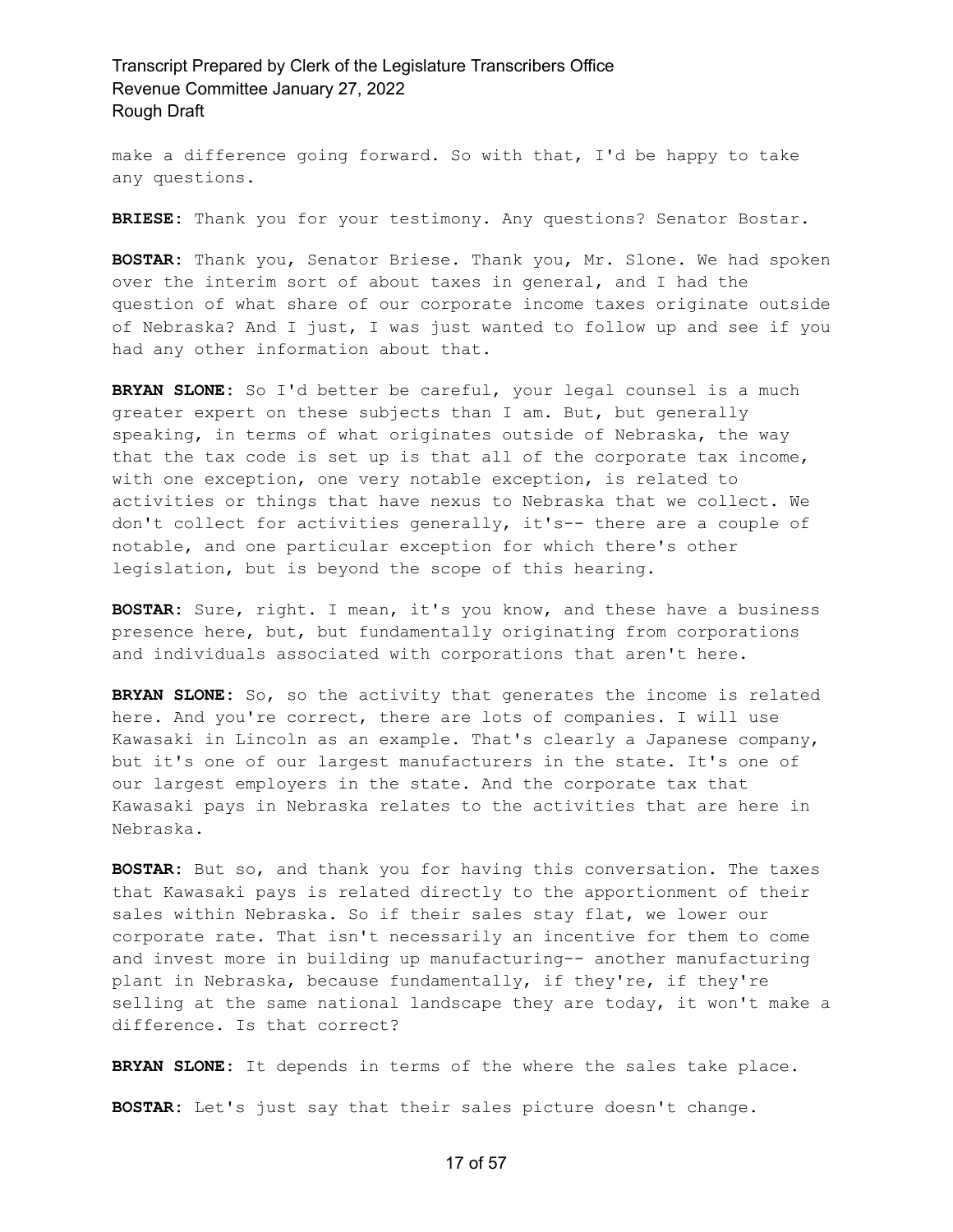**BRYAN SLONE:** Like I say, it depends upon where the sales take place and the mix of what they produce. Generally speaking, beyond, beyond the sales of any of these companies, they also have other headquarters activities associated with it. And but, but you're correct that, to the extent that they're, they're making sales in other places, it will, it will be allocated to those other places.

**BOSTAR:** Thank you very much.

**BRIESE:** Thank you, Senator Bostar.

**BRYAN SLONE:** I-- and I, I should add, Senator Bostar, we also have a number, a very large percentage of our corporations that just sell in Nebraska.

**BOSTAR:** Of course.

**BRYAN SLONE:** OK.

**BRIESE:** Thank you, Senator Bostar. Anyone else? Senator Pahls.

**PAHLS:** Thank you. Just recently, we had a bill in front of us that the chamber was-- had a conditional acceptance of it, and explain to me why that was conditional. I'm just curious.

**BRYAN SLONE:** Which bill, were, were you referring to, Senator? I can't--

**PAHLS:** The one on property tax.

**BRYAN SLONE:** Yeah, so we will-- you will hear me testify, and I probably will testify yet again this session, did a hearing with a conditional support. It will mean that we support the, the general approach and, and, and goals of the bill, but there are certain pieces of the bill that would be problematic that we think need additional work and drafting. In this case, this is not one of those bills. It's-- this is one of those situations where there's a very simple, small bill that will have a mega impact for the state and our ability to compete against the other 49 states, and build jobs not only in our metropolitan areas, but in our smaller communities.

**BRIESE:** Thank you, Senator Pahls. Anyone else? Senator Friesen.

**FRIESEN:** Thank you, Senator Briese. I want to go back and talk about the corporate that Senator Bostar started a little bit with. So, well,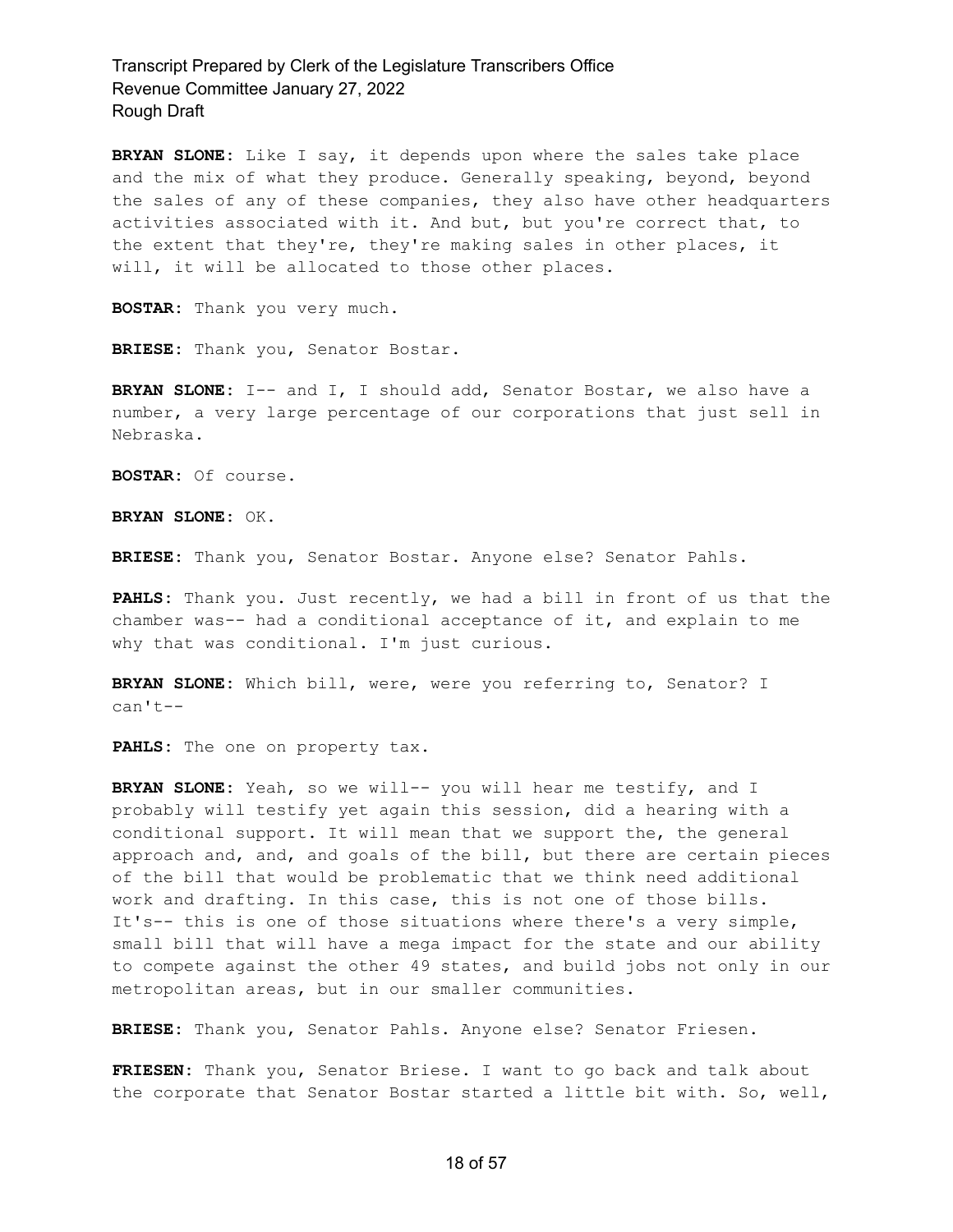I mean, let's use Kawasaki. You know, let's assume they just made streetcars, and that's all they did. So their sales were all in some other state because we don't have streetcars. Do they have to pay any Nebraska state income tax on those sales?

**BRYAN SLONE:** To the extent the sales are made in Nebraska, yes. To the extent they aren't. So, for instance, and let me use an ag example, and then let me use like a John Deere, which is the opposite.

**FRIESEN:** Yes.

**BRYAN SLONE:** Which is not a Nebraska company with very substantial operations and sales in Nebraska. And as you know, a lot of those sales are repair parts as well. And the question is, where are those repair parts sourced? And generally in that case, they're going to be sourced with the local dealer.

**FRIESEN:** That's kind of where I was going, you've got two different corporate situations. One is--

**BRYAN SLONE:** Right.

**FRIESEN:** --out of state earning money here. And so what they earn here off of selling the parts they pay in Nebraska taxes

**BRYAN SLONE:** Yeah, they could put that understand-- and that's a good example of the competitive issue. Forty-five percent of our population and 45 percent of our, our businesses are within a 40-mile range of a border. And so they could just as well put that dealer in South Dakota for a lot of, a lot of the areas in the state, or in Council Bluffs or, or somewhere else.

**FRIESEN:** I'm almost driving that far already so.

**BRYAN SLONE:** I understand. I understand. But this is, this is the issue. We are in competition against all of our neighboring states for activity and having sales occur in this state. And when you have higher rates than, than most of our competitors, it causes this question of where you locate your sales to be not in Nebraska, if there's a practical alternative.

**FRIESEN:** Thank you.

**BRIESE:** Thank you, Senator Friesen. Senator Albrecht.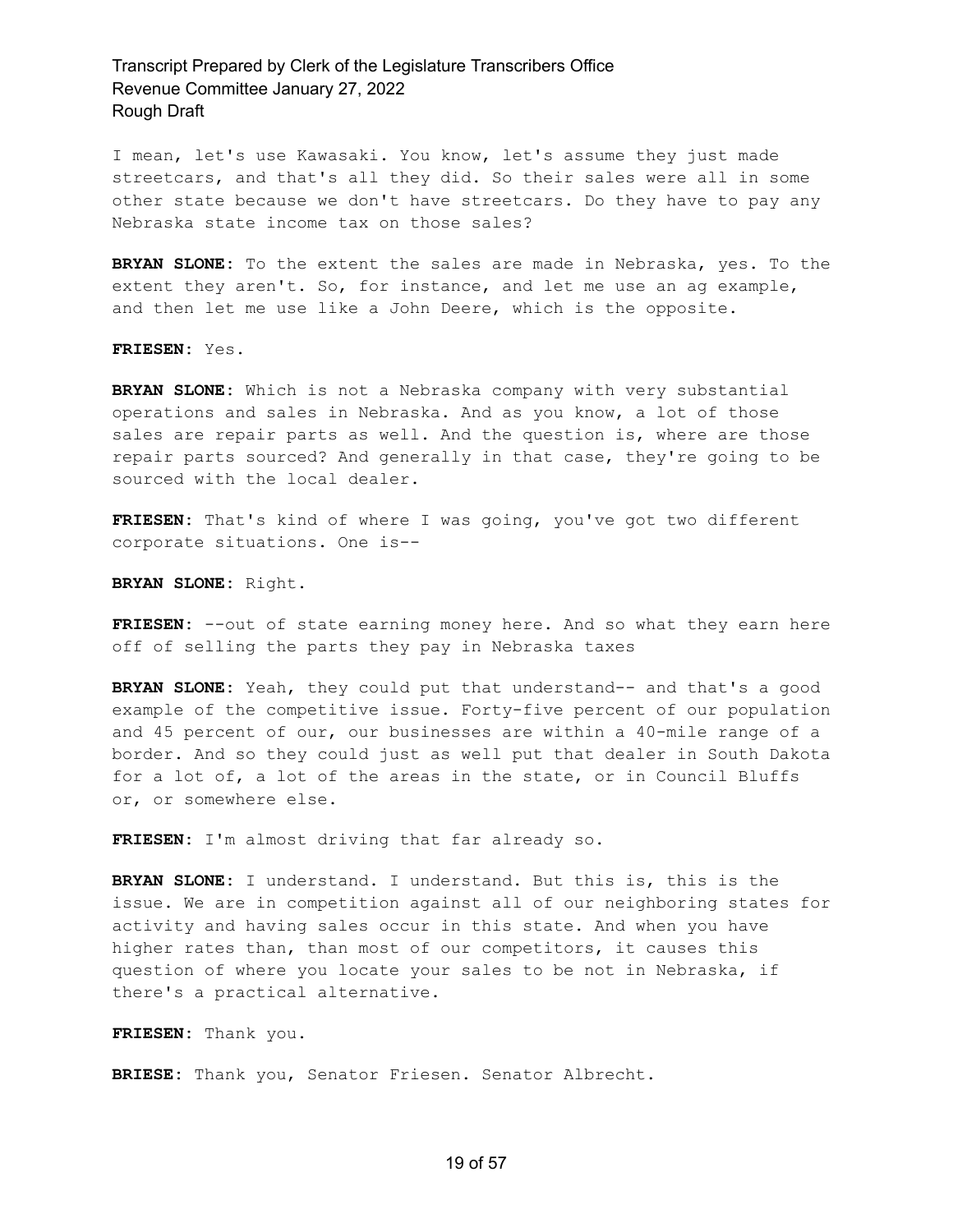**ALBRECHT:** Thank you very much. With the map that Senator Linehan put out, and we have competition all around us, you mentioned that when you started to talk. When we have these incentive packages, obviously we have those because we have to do some heavy negotiating to get them to come to our state. So in reducing this, if we should be able to do so, how would that affect our bargaining power? Would we have to have--

**BRYAN SLONE:** Yeah.

**ALBRECHT:** --have all these major incentives as we continue to--

**BRYAN SLONE:** Very fair, fair question, Senator. And I don't mean to give you a lawyerly answer, but the answer is yes and no. In this case, which is the yes answer, is we're forced to have significant incentive packages in the state because both our individual and our corporate tax rate are, are some of the higher in the country. And that is just what it is. So presumably, if you had a lower rate, you would be in a different competitive standard and you would be able to change your incentive packages appropriately. I will say, though, that even in states like Texas, which has no income tax whatsoever, they have incentive packages for certain things they're trying to create. And I'll give you an example. I do believe this technology issue is core to the development of our core industries. And you can correct me if I'm wrong, whether it's ag or manufacturing or banking and finance or even construction or transportation. This ability to attract technology entrepreneurs, which our state has not been particularly good at, but is sort of core to our growth going forward and our ability to attract and keep 18 to 34-year-olds in the state, really means the ability to, to bring in companies that bring in game-changing ag tech, manufacturing tech, fintech, whatever. And I could conceive in that case, you might come up with a different kind of incentive program for those kinds of things or even, even other expansions of existing core businesses here. But it would be on a case-by-case basis rather than having to do a, a broad, big tax incentives program.

**ALBRECHT:** And just one more question. So since we are bordering to two states that have no income tax or corporate income tax, when they come into our state, are they doing business with us and then later go to one of the neighboring states they have a headquarters so they can avoid our corporate income tax? And if they were to do that--

**BRYAN SLONE:** Yeah.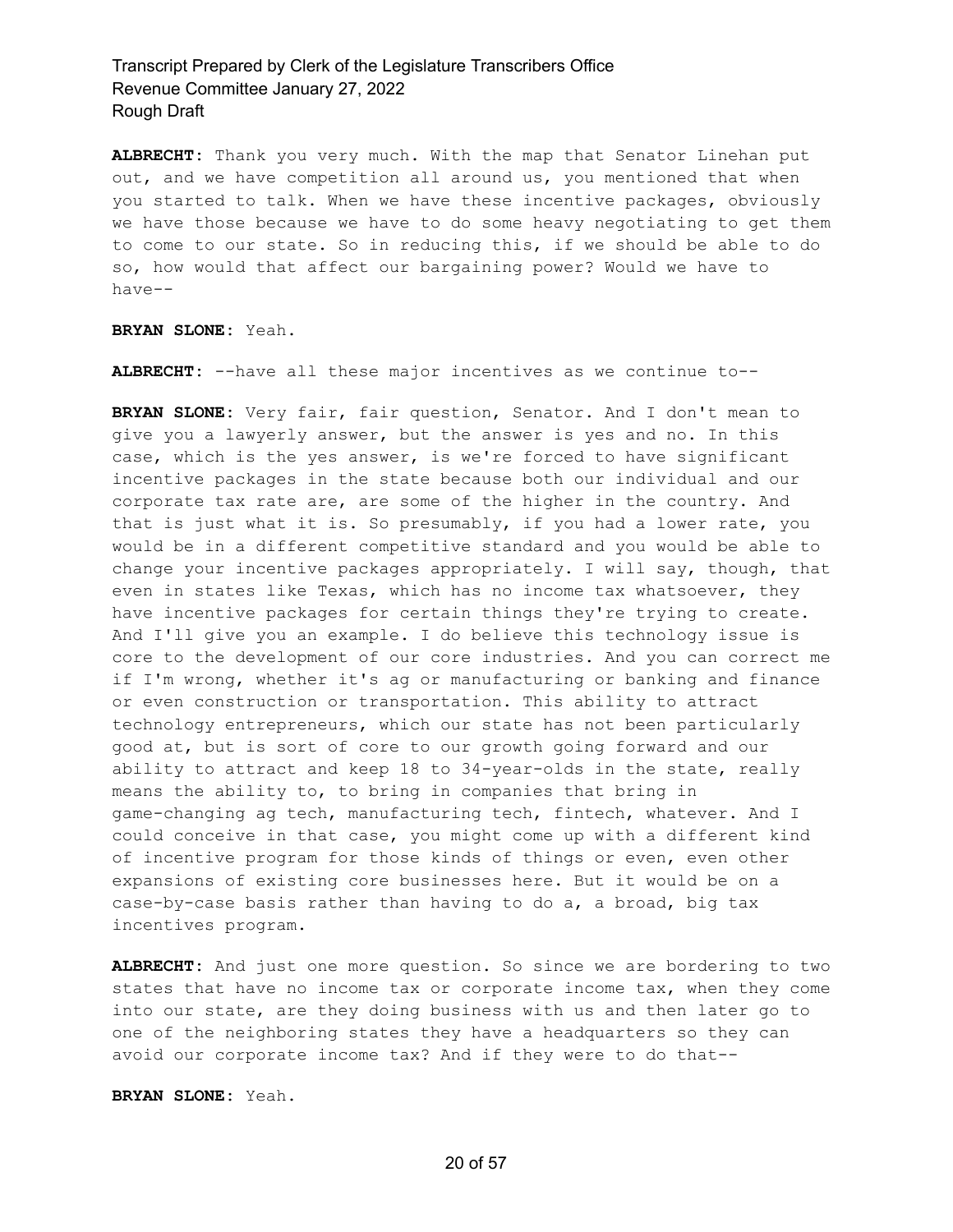**ALBRECHT:** --after you've already negotiated a package deal with them, what would you do?

**BRYAN SLONE:** Well, those deals are dependent upon, as you know, those, those incentive deals are dependent upon maintaining a certain employee base and investment base in the state. There are recapture provisions around that. I will say that the key to headquarters has been my experiences will be the next bill, which is the individual tax bill, which is historically Nebraska has been blessed with, with corporate headquarters. We've seen some leave. Our biggest competitor for corporate headquarters right now seems to be Texas, which has zero income tax. But that will be the next bill, and I will address that issue--

**ALBRECHT:** Thank you.

**BRYAN SLONE:** --in the next bill.

**BRIESE:** Thank you, Senator Albrecht. Senator Bostar.

**BRIESE:** Thank you, Senator Briese. I promise I'll be done soon, Mr. Slone. So you talked about the idea of, you know, a large national corporation setting up a dealership, for example, John Deere, in a, in a border-- you know, right across the border in order to avoid those sales being apportioned to within Nebraska at a higher rate. So, you know, the vast majority of our population is on the eastern side of the state. Right across the border of Iowa is a significantly higher rate, and right across the border toward Missouri, a significantly lower rate. So I guess what I'm interested in knowing is, are we seeing-- and I don't, I have no idea what the answer is. Are we seeing large corporations set up branch offices, dealers, things like that right across the border on our side when you're talking about proximity to Iowa? And are we-- is there a large development of these kinds of businesses in that northwestern corner of Missouri where they can, they can apportion sales at the 4 percent rate and avoid our 7.5, I think it's going to be 7.25, and Iowa's 9.8? Is that-- if I went to that area of Missouri, am I going to find a lot of locations for large national corporations?

**BRYAN SLONE:** So I'll give you an example that I would recommend. I'm not a, a, as familiar with northwest Missouri as I probably should be.

**BOSTAR:** Nor am I.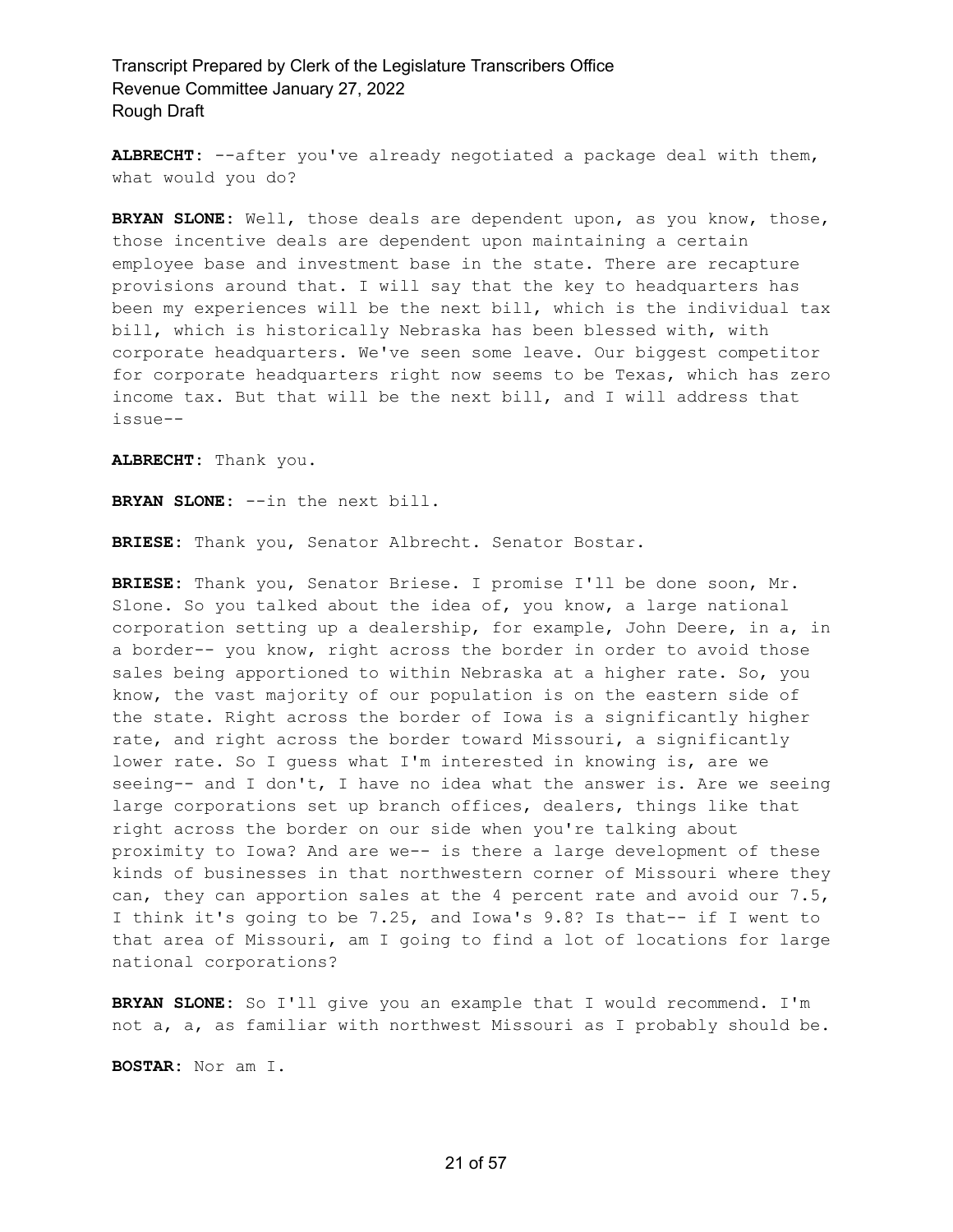**BRYAN SLONE:** A couple of motorcycle rides. But beyond that, I don't- can't tell you much. I am very familiar with Sioux Falls. Sioux Falls is one of the fastest-growing communities in the country, and that is largely because of that-- two things, really, a zero percent tax rate, both on business and individuals; and two, some very significant community leadership in that community. That's a, that's a perfect mix. And you see it in health care, you see it in fintech, you see it in technology, you can see it in agribusiness. It's growing much faster than any of our Nebraska communities at this point. And so it is-- it absolutely does happen. And we have two states that border us, to the earlier comment, that have zero percent income tax. And we have Kansas and Colorado to deal with as well. And I'm a western Nebraska kid, and so our competition out there is Denver.

**BRIESE:** Thank you, Senator Bostar.

**BOSTAR:** Thank you.

**BRIESE:** Anyone else? We have a fiscal note here, and it shows us the price tag of doing that. But we're talking about enhancing our business climate, correct? There's going to be some positive impacts to the state coffers from enhancing that climate, correct, that aren't reflected here?

**BRYAN SLONE:** They're not reflected. So we don't use any dynamic scoring at all in our revenue forecasts. And so they're not really geared to demonstrate that. And this goes, this goes back as far as Blueprint, but, but truly, and you've heard me on this theme today, but I truly do believe the ability to attract technology companies is key to the ability to attract 18 to 34-year-olds, which is key to our ability to continue to to fund economic growth. And not only the functions of government, but the ability to provide tax relief, whether that's income tax relief or property tax relief. I see this as a necessary component in that process.

**BRIESE:** OK, thank, thank you. Anyone else? Seeing no other questions, thank you for your testimony, Mr. Slone.

**BRYAN SLONE:** Thank you very much.

**BRIESE:** Next proponent testifier. Good afternoon and welcome.

**JERRY STILMOCK:** Acting Chair, members of the committee, my name is Jerry Stilmock, J-e-r-r-y S-t-i-l-m-o-c-k, testifying on behalf of the National Federation of Independent Business, as well as Nebraska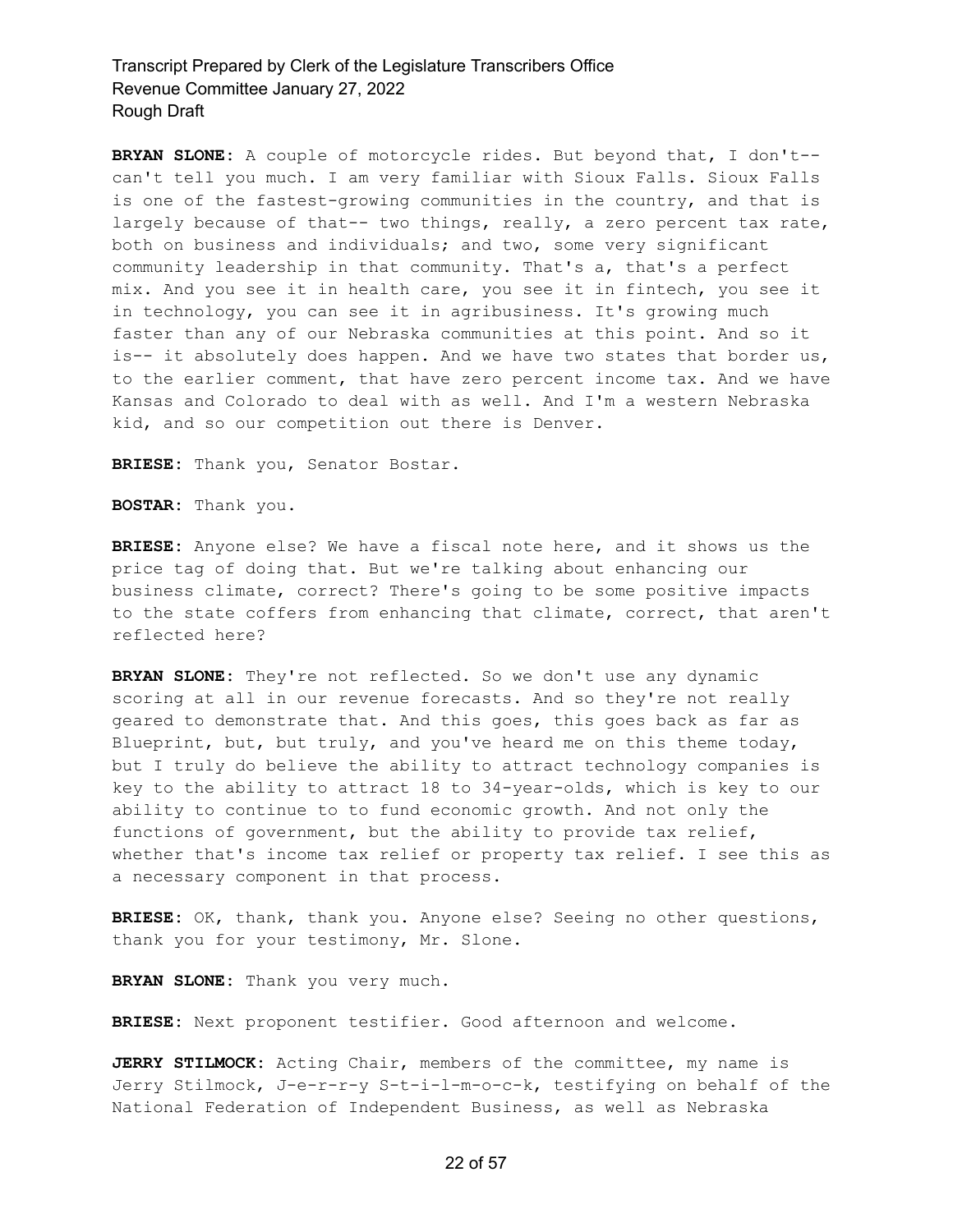Bankers Association in support of the legislation. I've listened intently to what Senator Linehan has shared with you, what Mr. Slone has shared with you. I'm not going to read from my remarks because they're somewhat compet-- repetitive. And the first paragraph simply restates what the legislation would do. So I'm not going to waste your time in that regard, other than to say my closing paragraph is it creates parity among the businesses, no matter what the entity choice is by the business. And I think the biggest thing that, that, that Senator Linehan said that I would repeat with your indulgence is to, to keep and maintain taxpayers in Nebraska and bring more here. The resounding cry is workforce. And if, if the belief by you is it doesn't have to be by-- I'm not a salesperson, I'm supporting the position of my two clients. But if the belief is that reducing the corporate tax rate will bring more business, will bring-- therefore bring more people, that's, that's a goal that, that we've heard, no matter what retail area you go to, no matter, no matter if you're going out to eat or shopping or whatever-- whatever the retail is, its workforce. And if this is to attract more businesses to come to Nebraska, I guess you all as the policymakers which go-- which comes first? And it's our belief that this would assist. And for the reasons that, that I've tried to outline for you, we'd ask you to consider moving this bill along to the General File. Thank you, Senators.

**BRIESE:** Thank you for your testimony. Any questions? Senator Bostar. **BOSTAR:** Thank you, Senator Briese. Mr. Stilmock, good to see you.

**JERRY STILMOCK:** Sir, you as well.

**BOSTAR:** So first of all, I think that you're absolutely right. It's, I think it's a top priority for certainly everyone here to attract a workforce, attract businesses, grow the state. And I think that, you know, all these conversations are ultimately about trying to with confidence identify the absolute best way to do that. So that being said, you talked about parity and that, that comes up a lot. And you know, we can make the rates look the same as far as the number, but depending on your, your business, financial positioning, trying to get a passthrough in a C Corp to pay the same amount of taxes is really- you can, you can you can peg a target depending on their revenue, but as soon as the revenue of that changes, you're going to be out of balance again, right? Because at the federal level, the way that your, your deduction structure works is, is fundamentally different. So if we could make the rates the same, but a company with the same revenue that's a passthrough in a C Corp won't necessarily have the same state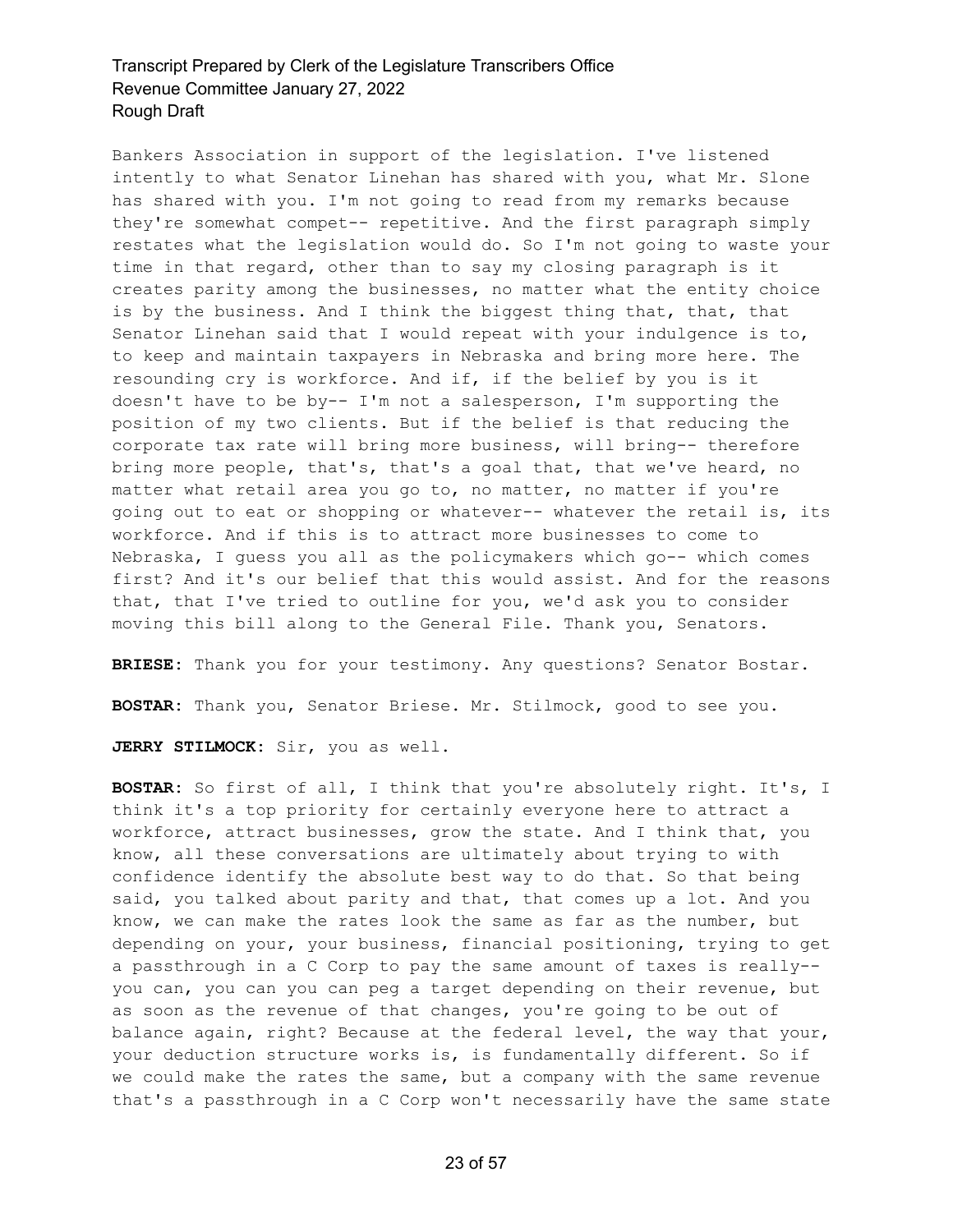corporate tax or even in individual tax liability. Is that-- am I understanding that correctly?

**JERRY STILMOCK:** You know, I understand your comment, sir. And, and this is one time where I get to say, I'm no accountant. Right? I'm an attorney so I'm going to flip it just a hair. I don't know that I could even, even comment to the, to the breadth of, of your policy statement, sir. I respect your policy statement. But if I understood, if I may, different factors go into the C Corp taxation, than go, than would go into the personal property tax-- or personal income tax. Excuse me. And there are going to be differences in the computation of those two taxes. So you're recognizing that there are different factors that, that should be considered as, as your side of the table and policy considerations. I'm acknowledging your point, but I don't know if I can take it any further than that, sir.

**BOSTAR:** Thank you very much.

**JERRY STILMOCK:** I appreciate your question, or your comment, and my offer to try to answer it.

**BRIESE:** Thank you, Senator Bostar. Any other questions from the committee? Seeing none, thank you for your testimony, Mr. Stilmock.

**JERRY STILMOCK:** Very well, thank you, Senators.

**BRIESE:** Next proponent testifier. Anyone wanting to testify, feel free to move up to the front. Good afternoon and welcome.

**BUD SYNHORST:** A rush to the front, right? Good afternoon, members of the Revenue Committee. My name is Bud Synhorst, B-u-d S-y-n-h-o-r-s-t, I'm president and CEO of the Lincoln Independent Business Association. We represent over a thousand businesses here in the Lincoln, Lancaster County community. We're here today to support LB938 and also could share these sentiments on the next bill, LB939. Several of our, our points have been reiterated by previous testifiers. I just want to reiterate that high corporate income-- corporate and income tax rates are detrimental to the impact on our economy, reduce the amount of money in our businesses' hands to pay their workers and grow their businesses. The workforce issues are very real that Mr. Slone spoke about earlier. And currently we rate the 35th on the Tax Foundation's State Business Tax Climate Index. We can do better as a state, and I hope we can do better. These measures presented today will assist in a larger mission of attracting and retaining businesses and talent to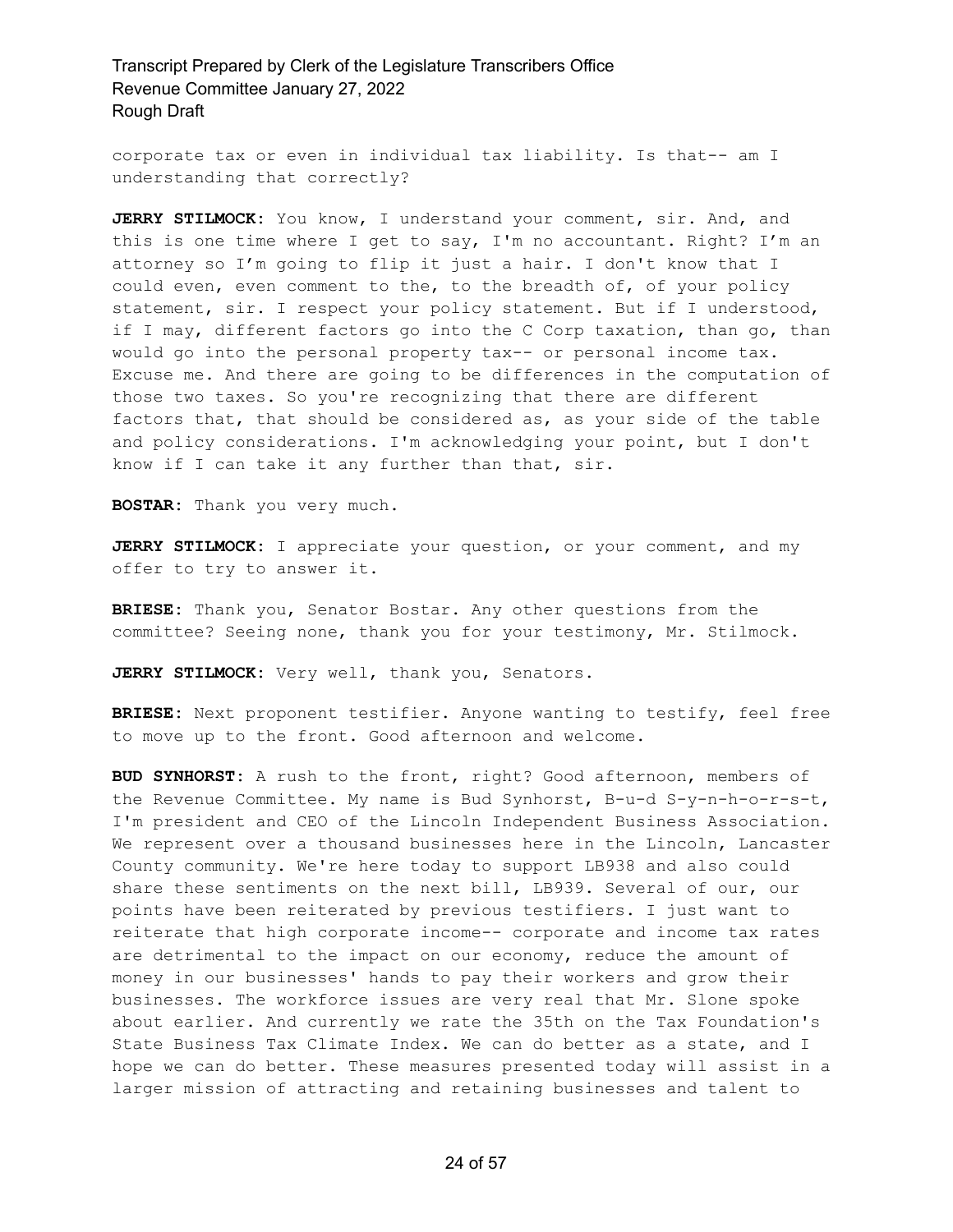our state. By becoming more competitive in the tax arena, we send the right message that we are open for business. As business owners attempt to navigate out of the uncertainty brought up brought on by the past two years and having dealt with things like closures, restrictions, et cetera, it's time that we have to be imperative that our policies produce an environment of opportunity and reflect a growth mindset. This bill, we believe, reflects that mindset. And for these reasons, we urge the advancement of both LB938 and LB939 on to General File, and I'd be happy to take any questions.

**BRIESE:** Thank you, Mr. Synhorst. Any questions?

**BUD SYNHORST:** Thank you very much.

**BRIESE:** Seeing none, thank you for your testimony. Next proponent testifier. Good afternoon and welcome.

**JESSICA SHELBURN:** Good afternoon. My name is Jessica Shelburn, J-e-s-s-i-c-a S-h-e-l-b-u-r-n, I'm the state director of Americans for Prosperity Nebraska. Thank you for giving us the opportunity to speak on this today. As you know, we have always been in support of lowering our tax rates. This committee has heard a lot of proposals over the years, and this is one proposal that we fully stand behind. We would like to see it go a little bit lower, maybe. But we really appreciate Senator Linehan bringing this bill and hope that you guys will move it forward. I'm not going to repeat everything that folks have said, there's no need. But with that, if you have any questions, I'm happy to answer them.

**BRIESE:** Thank you for your testimony. Any questions? Seeing none, thank you again.

**JESSICA SHELBURN:** Thank you.

**BRIESE:** Next proponent testifier. Any testifiers in the opposition? Good afternoon and welcome.

**CRAIG BECK:** Good afternoon. Chairman Briese and members of the Revenue Committee, my name is Craig Beck, that's C-r-a-i-g B-e-c-k, and I'm the senior fiscal analyst at OpenSky Policy Institute. We're here today in opposition to LB938 because the corporate income tax cuts proposed in the bill would mostly flow to wealthy non-Nebraskans, and this would be on top of the generous tax breaks we already provide for corporations. Further, the bill also would cut General Fund revenues for services that actually benefit Nebraskans and our economy. First,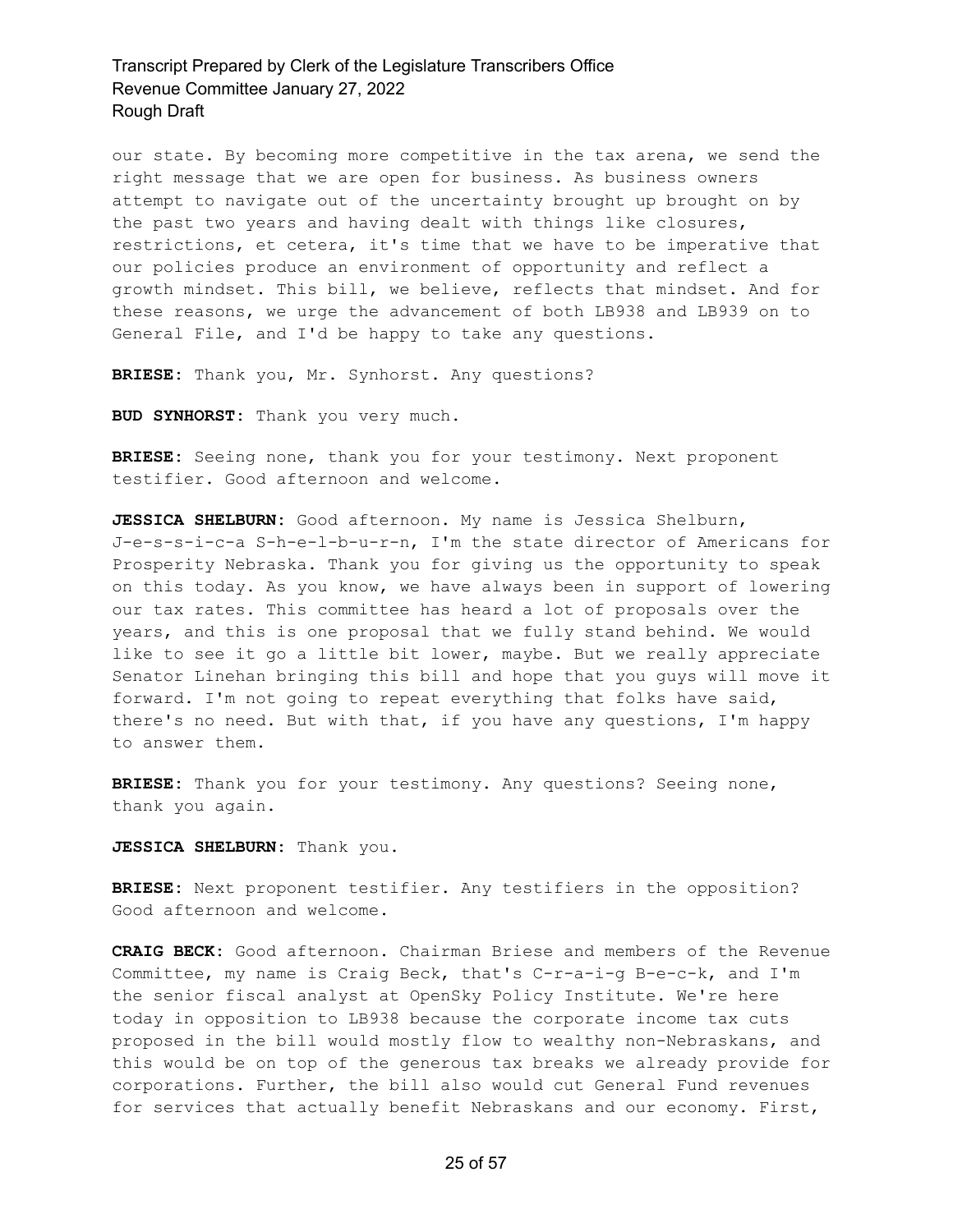the vast majority of benefits from the proposed corporate income tax reduction, when fully implemented, would flow to non-Nebraskans. LB938 would cut more than \$53 million from the state's base in fiscal year '26, yet an insignificant amount of that would end up in the pockets of Nebraska taxpayers. Estimates of how much the cut will flow out of state range from 83 percent to over 90 percent, with the more conservative estimate coming from the Institute on Taxation and Economic Policy or ITEP. Under their conservative estimate, Nebraska's corporations would be left splitting at most about \$9 million of this tax cut, with the other \$44 million benefiting residents of other states. That means the wealthiest 1 percent of Nebraskans would see an average tax cut of just \$436, which is such a small percentage of that group's income that it actually rounds to zero in our modeling. It's still far greater than the \$5 average tax cut that's seen by the 80 percent of taxpayers making less than \$125,000. Second, Nebraska's corporations are already afforded generous state subsidies through tax incentives. Nebraska's two largest tax incentives, LB775 and Nebraska Advantage, have provided corporate tax relief to the tune-- corporate tax relief to the tune of nearly \$1.2 billion through corporate income tax reductions alone, which doesn't include any benefits that might have been paid out due to ImagiNE Nebraska. In fact, those two programs have abated more than \$4.2 billion in total state taxes, and that doesn't include the property taxes that have been abated under these programs. Furthermore, LB938 would do little to help small businesses. The median income of self-employed individuals at their own incorporated business was \$43,040 in 2018. Such a business would not receive a tax cut under LB938. The revenue losses created by the proposal, however, would impede Nebraska's ability to invest in the real economy builders like schools, public safety and infrastructure, and also would prevent Nebraska from taking real steps to address our high reliance on property taxes to fund schools and other vital services. Finally, I'd like to note that we're in an economic period of significant uncertainty. There is a risk that we are in the middle of a financial bubble and we'll see revenues drop if it bursts. We also don't know the extent to which federal funds are supporting our economy and face the prospect of the federal government clawing back some of the ARPA money if it's improperly spent. We therefore recommend caution when considering proposals that would cause ongoing revenue losses. Before I end here, I do just want to make one quick comment about the suggestion that corporate income taxes amount to double taxation. You know, from our perspective, corporations are afforded a litany of exemptions. They also are subject to a significant amount of tax incentives, as you all well know. And again,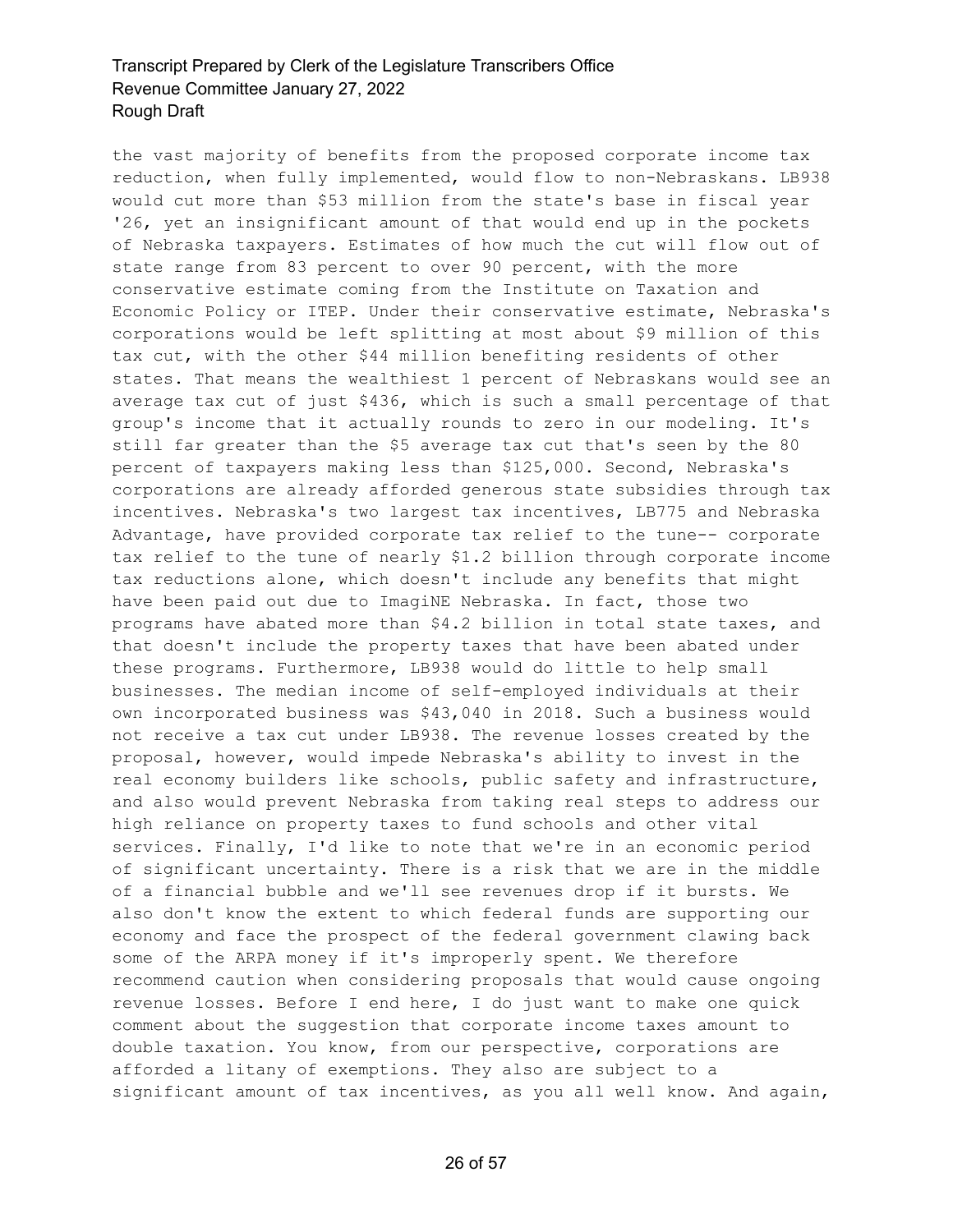a considerable amount of corporate income goes to tax-exempt entities such as retirement funds, educational institutions and religious organizations. And so with that, for those reasons we oppose LB938 and I'd be happy to answer any questions.

**BRIESE:** Thank you for your testimony. Any questions? Senator Pahls.

**PAHLS:** Thank you, Senator Briese. I'm looking at the chart.

**CRAIG BECK:** Yes.

**PAHLS:** I see 83 percent out of state. What is the exact number other than percentage? How many, how many-- you said a number of non-Nebraskans. I like to know what, like I say, 500, 1,000?

**CRAIG BECK:** OK, so--

**PAHLS:** Oh, is this dollars? Am I misinterpreting that?

**CRAIG BECK:** Yes, this is the benefits of the corporate tax cut proposed under LB938 that would flow out of state to out-of-state taxpayers. Correct, yes. And, and again, that's a conservative estimate, on the low end. We have estimates up to upwards of 90 percent so.

**BRIESE:** Thank you, Senator Pahls. Any other questions? Seeing none, thank you for your testimony. Next opponent testifier. Good afternoon and welcome.

**JOEY LITWINOWICZ:** Good afternoon, Vice Chairman Briese and committee. I just wanted to mention, I know-- oh, my name. That's what I wanted to mention. My name is Joey Litwinowicz, J-o-e-y L-i-t-w-i-n-o-w-i-c-z m-o-u-s-e. [LAUGHTER] Anyway, good afternoon again. I just, the problems of getting companies to come to Nebraska are difficult, and it started by a nationwide trend of every-- of corporate, of corporate America, you know, just absolutely-- I know there's competition everywhere. And it's interesting. Economics is fascinating to me. But the problem is is that this is starting and it's going everywhere. So that's the problem. That's the focus, is to stop that. I know-- I don't know how we can, but, but to decrease, I mean, you know, it's irritating when they talk about federal tax rates. You know, they pay between 7 and 11 percent, you know, come on. They're not taxed any higher than that. And some of them get money back. Those are the bigger ones. And we have different sized companies in Nebraska, of course. My suggestion is that we use the-- that we raise or send that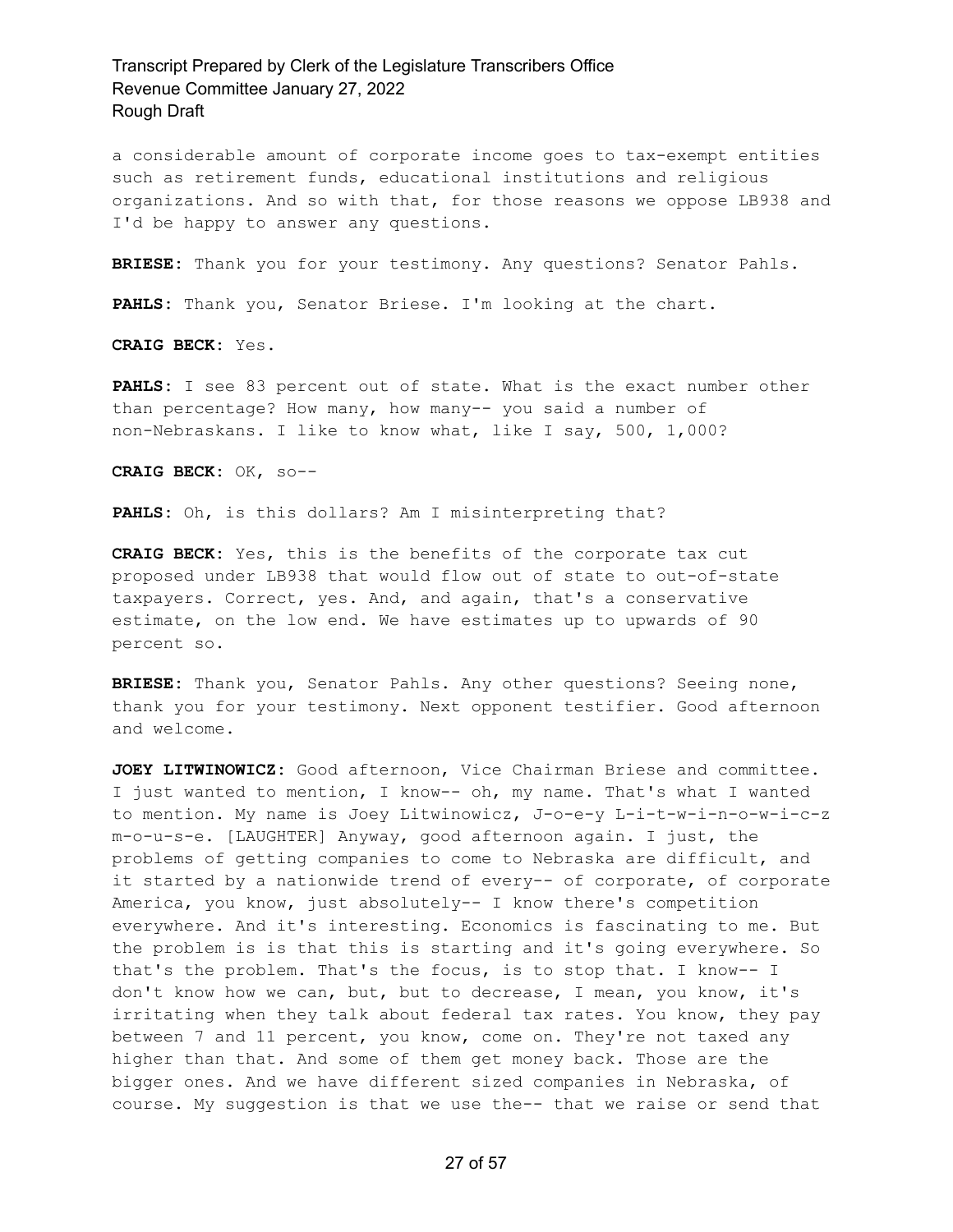money, let's, let's give that money so that we can-- last bill, we can give the renters a little bit money back so they can help their kids go to school better, feed them and then become a more educated workforce and contribute to that. I know that's the long game. And so you can event-- you know, you can buy that car made on Friday. And so you have to help the people out. And I don't know what to do about, you know, attracting companies. I wish Ricketts wouldn't sell his and then send them away. I just, I just know that there's a problem. And to speak to the taxes in Texas, I read a lot, but I forget because of my memory. And so that's why I have problems speaking too, just to let you know, I have trouble finding words. Sometimes I get agitated. But I read an article, something around the Houston area of corporate tax incentives that were affecting local school districts. I tried to find it while I was, while I was writing stuff down for this. So I don't know that Texas, that's a Malthusian, you know, state. It's just- anyway. So we could use that money to help renters. Maybe we could pay the foster kids their back-- the money that they, they're owed. It's not like you don't take money away from them because you can, because it's been done. I mean, they got some things going on wrong. I just felt like speaking at this one. This is why I came. It's just the- and the principle is how we think about this and how in relation to the previous bill that we can help-- the emphasis, I think, is helping our workforce. That will attract business. Because, you know, it's funny because China lost some of our, you know, industry that we sent over there because they didn't have skilled workers. So we couldn't actually-- that's the only reason why these companies came back. I don't know, I got a lot-- I haven't had time to form a cogent paper or anything. But I just, you have to think about this and, and the people involved. And that's it. Any questions?

**BRIESE:** OK, thank you for your testimony. Any questions?

**JOEY LITWINOWICZ:** I just hope it gets listened to, you know, at one point. And to, and to go, you know, when I, when I worked and paid taxes, you know, I didn't, I didn't moan about how much I paid, but I did moan about how it was spent. And I just didn't, I just came from that kind of household. And so, and I'm making, you know, I am educated and I'm making money. And I don't know, we just do it. Thank you. I hope you--

**BRIESE:** OK.

**JOEY LITWINOWICZ:** --consider these words.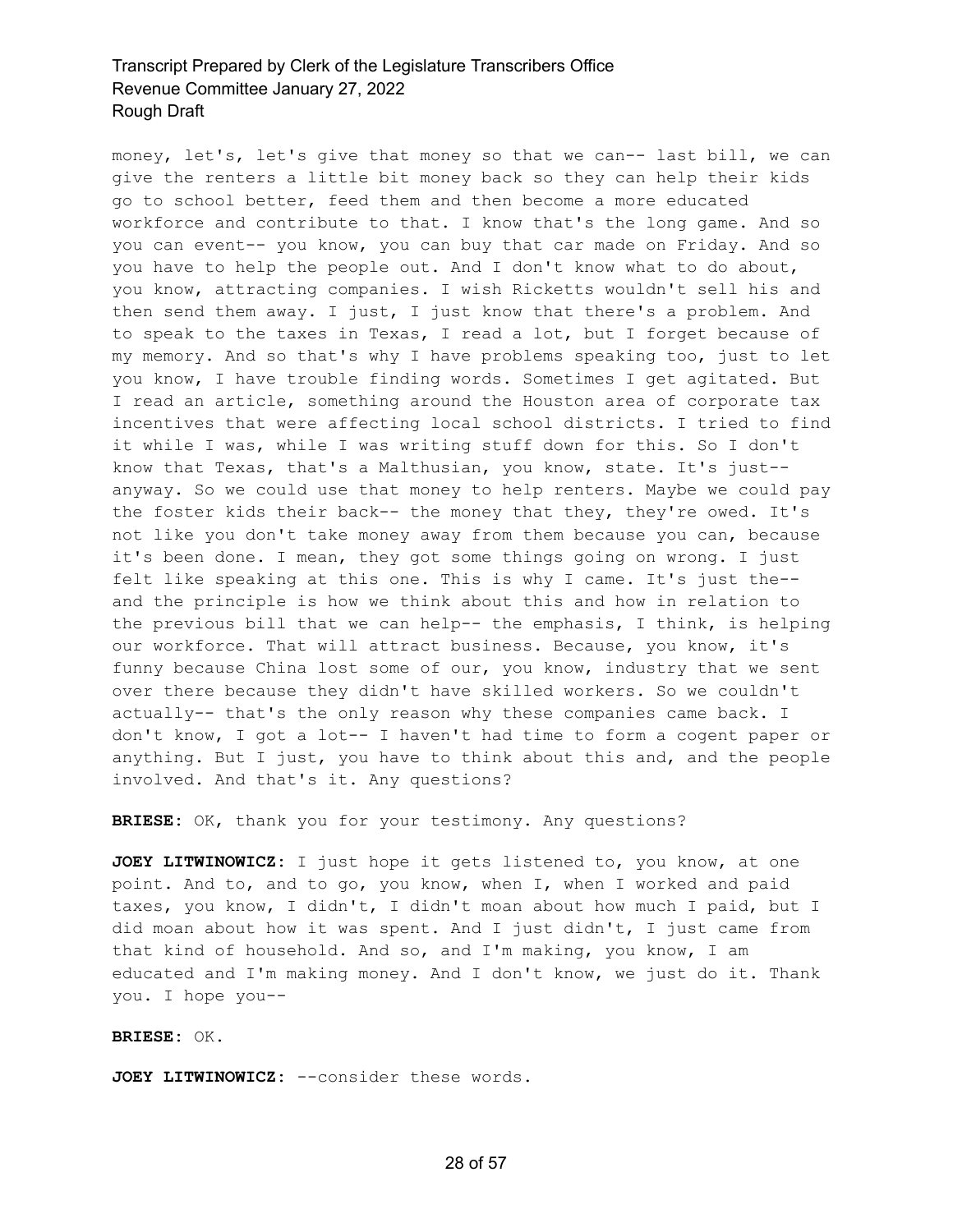**BRIESE:** Thank you for that.

**JOEY LITWINOWICZ:** All right.

**BRIESE:** Next opponent testifier. Seeing none, how about any neutral testimony? Good afternoon and welcome.

**NICOLE FOX:** Good afternoon. Nicole Fox, N-i-c-o-l-e F-o-x, testifying on LB938 in a neutral capacity on behalf of the Platte Institute. I don't think anyone is going to be surprised to hear me say that reducing the corporate income tax rate is a good economic policy choice for Nebraska. As Senator Friesen has mentioned in the past, because corporations are entities and not people, the cost of the tax is passed through to customers, workers and shareholders. There are simpler, more transparent and less economically harmful ways to raise the same revenue. Our high corporate income tax is also part of the reason Nebraska became heavily dependent on tax incentives to offset the disadvantage of doing business here. However, there are at least a couple of reasons that corporate income tax changes would be better accomplished as part of a larger effort for tax reform in Nebraska. The first is how much impact we can make with the change in the tax rate. We're increasingly surrounded by states that are pursuing lower, flatter corporate taxes. Missouri is now at 4 percent, Colorado may soon drop to 4.4 percent, and Iowa's governor is seeking a lower corporate tax rate than this bill proposes. And of course, Wyoming and South Dakota do not have corporate income taxes. The Legislature should also want to consider what other states might do in the future and whether this bill will set the state up for success. Because corporate income taxes usually represent a smaller share of revenues in most states, the tax can be significantly phased down over time. As one example, North Carolina passed legislation this year to repeal its corporate income tax by the end of the decade. This is noteworthy since North Carolina's corporate income tax was almost as high as Nebraska's before their legislature began with tax reform about 10 years ago. To have this kind of impact, Nebraska likely can't rely on using current revenues alone. There are too many other demands facing the Legislature, both on the spending and revenue side. And that brings me to my second point, which is how to prioritize which taxes need the Revenue Committee's attention the most right now. Many of our peers are also working on their personal income taxes at the very same time that attracting workforce and population is a statewide and nationwide economic problem. This suggests a significant effort on personal income tax would be important if Nebraska wants to vie for the growth that will increase Nebraska's tax base well into the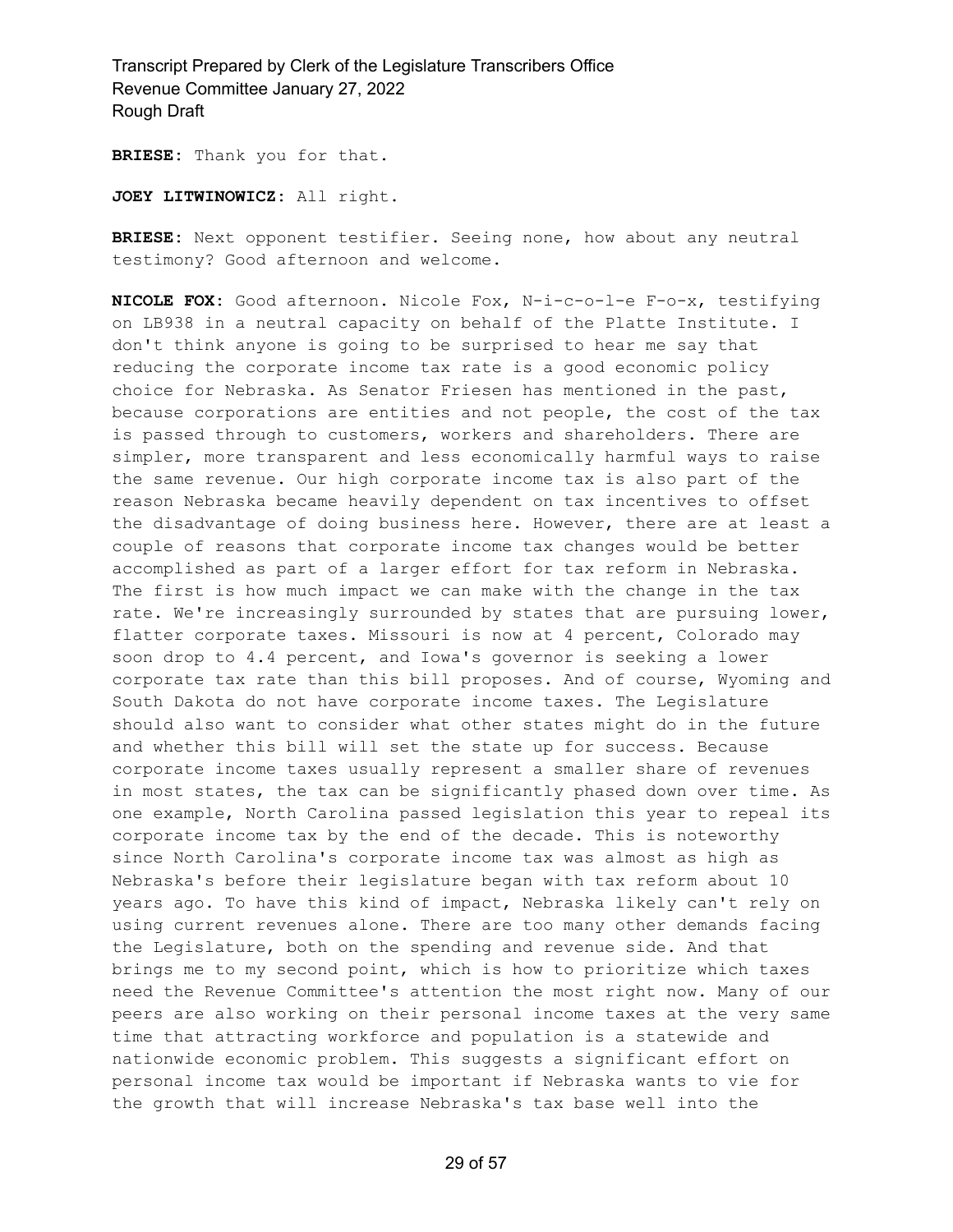future. If the Legislature pursued tax modernization or tax reform, rather than piecemeal tax relief, that would create the financial flexibility for the state to look more comprehensively at the state's entire tax structure. Thank you for the opportunity to testify. With that, I'm happy to answer any questions.

**BRIESE:** Thank you for your testimony. Any questions? Senator Pahls.

**PAHLS:** Thank you, Senator. You said to prioritize. What would be the first tax we should prioritize?

**NICOLE FOX:** Well, I-- basically what we're saying is that corporate income tax, you know, if you look at the potential to use revenues for comprehensive tax reform, corporate income tax is not as a significant share of our state's revenue stream of, say, personal income tax.

**PAHLS:** What would you suggest instead of corporate? I'm asking to try and find out.

**NICOLE FOX:** Well, I mean, definitely a comprehensive-- we, we prefer a comprehensive approach, something that is an aggressive, comprehensive approach. So we would say, you know, looking at, I mean, we want to look at both corporate and personal. We'd like to see both be lower and at a, at a much lower rate.

**PAHLS:** So you're saying personal [INAUDIBLE]?

**NICOLE FOX:** Personal, though, is definitely a priority. Yes.

**PAHLS:** That's what I'm trying--

**NICOLE FOX:** Yeah.

**PAHLS:** --to figure out. Thank you.

**BRIESE:** Thank you, Senator Pahls. Anyone else? Senator Friesen.

**FRIESEN:** Thank you, Senator Briese. So I mean, obviously, the Platte Institute has worked a lot on what you talked about as comprehensive tax policy, and that's looking at corporate, personal, property taxes, all of the above, sales tax and trying to develop more modern tax policies is what--

**NICOLE FOX:** Correct.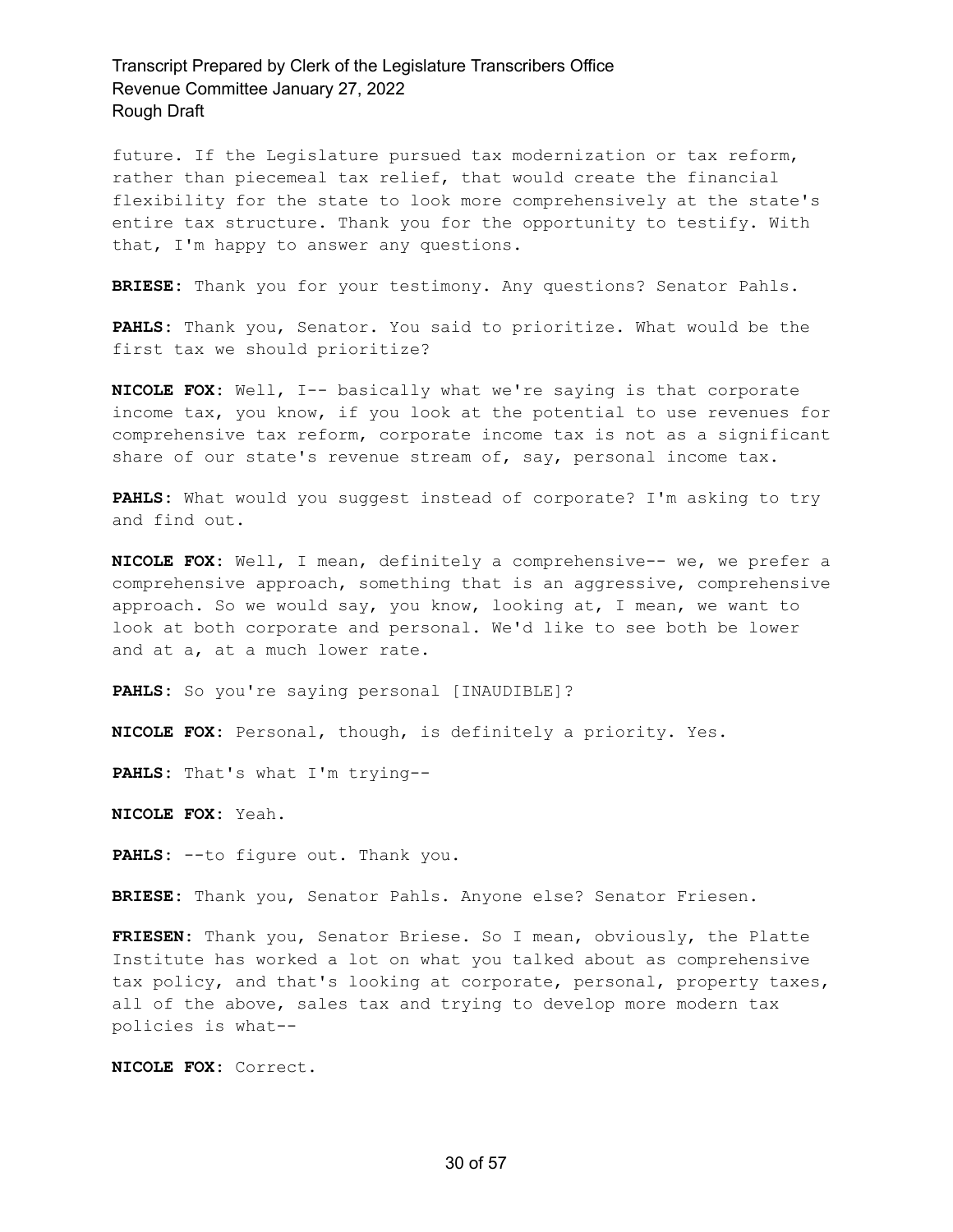**FRIESEN:** And so I know there's been Blueprint Nebraska was supposed to be our guide. So again, we're, we are trying to piecemeal, you might say, because of the revenue situation we're in now. And so if I heard correctly, the individual rates would impact the most Nebraskans, and that would be a priority?

**NICOLE FOX:** Well, I think, you know, again, we want something very comprehensive because our entire tax code is outdated. And so if we can look at ways to increase the amount of revenue that we can use for tax reform, you know, we can be much more competitive. Because if you look at our surrounding states--

FRIESEN: So a priority would be to hold down spending?

**NICOLE FOX:** A priority, of course, would be to watch spending too.

**FRIESEN:** So we'd have more revenue to-- OK.

**BRIESE:** Thank you, Senator Friesen. Any other questions? Seeing none, thanks for your testimony. Any other neutral testifiers? Good afternoon and welcome.

**ADAM THIMMESCH:** Good afternoon, Senator Briese, members of the committee. Thank you for having me today. My name is Adam Thimmesch, A-d-a-m T-h-i-m-m-e-s-c-h, I'm a professor of law over at the UNL College of Law, where I focus on state and local tax matters. Although I should state at the outset that the views that I express today are my own and do not necessarily represent the views of the College of Law or of the University of Nebraska. I am here testifying neutral today because I understand that tax rates are obviously a matter of legislative judgment that take into consideration a number of factors. And you might be familiar with my prior testimony. I like to stay in my lane a little bit, and my lane is tax policy, not rates. With that said, as somebody who does studies state tax systems, I thought that it might be useful to come over today and talk about a few features of state corporate income taxes that can be counterintuitive and that have risen the number of questions that I've heard today. In general, the way that the modern state corporate income tax is set up, it makes it a relatively poor avenue to provide direct relief to in-state taxpayers in states like Nebraska relative to other types of programs. And it makes it a relatively poor way of providing economic incentives for businesses to relocate again as compared to other types of opportunities that you might pursue, whether cuts or spending. The first feature to note in this regard is that corporate income taxes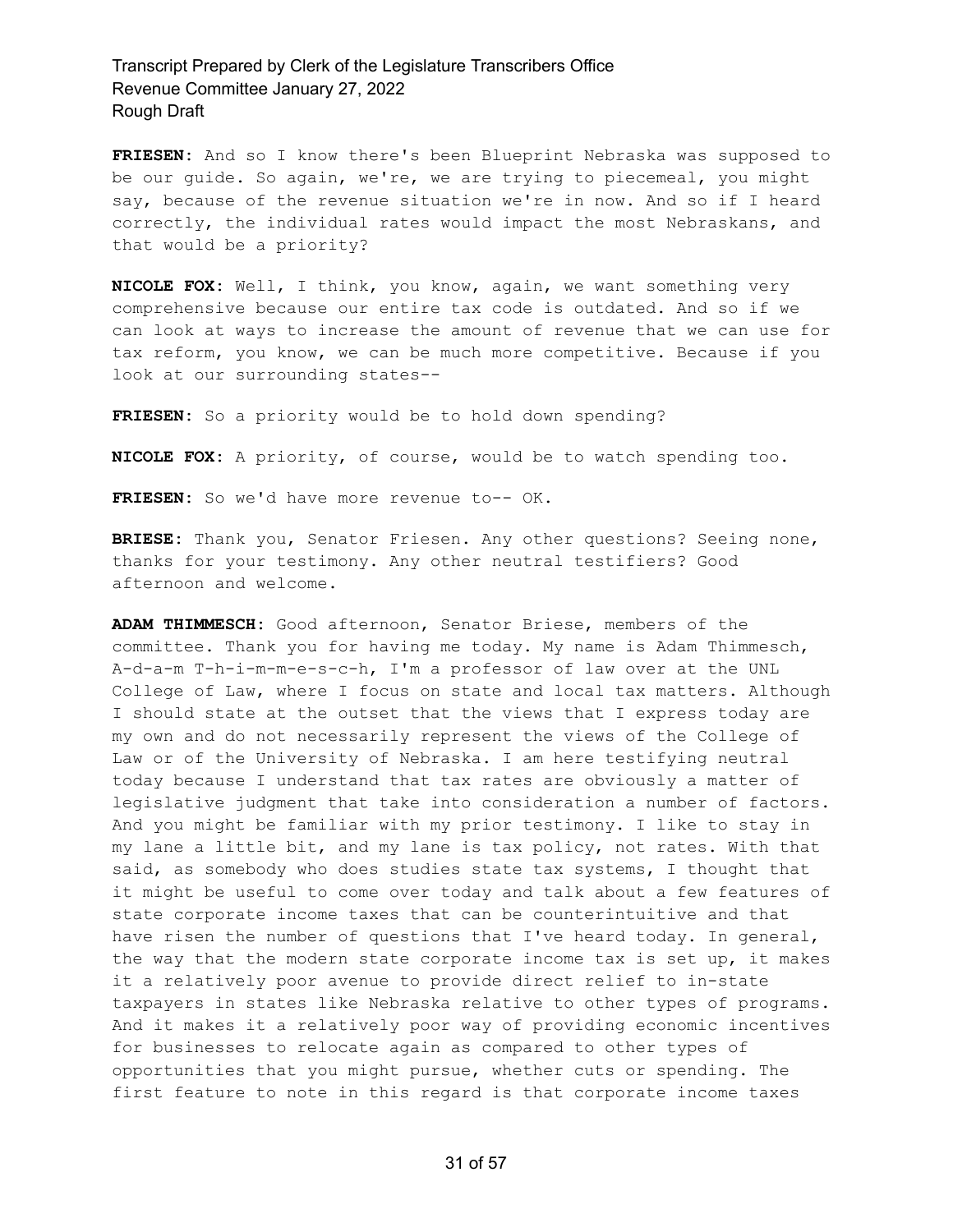remain completely federally tax deductible, and so immediately 21 percent of any state tax cut would go to the federal treasury. And that kind of immediately destroys this sort of parity with tax rates. Only about 10 percent of individuals will itemize and deduct state and local taxes from personal income tax returns. So if you look at the actual effective tax rate here just on its base, you only-- a corporation gets 21 percent back from the federal government when it pays Nebraska state tax. The flip side of that is 21 cents of any tax relief that you provide to a corporation gets paid to the federal government. The rest depends on an allocation of in-state versus out-of-state corporations, as you've heard. It's a reality that the vast majority of corporate income taxes in America are paid by very large national and international companies. Took a look at the most recent IRS data that was available, it was something like 80 percent of all corporate income taxes were paid by companies with over a billion dollars of receipts in a year. And so this is a tax that is overwhelmingly paid by very large corporations, few of which are headquartered here. They make sales here, but wouldn't be headquartered here. And so when you start thinking about the amount of tax reductions that would stay in Nebraska, the corporate income tax is pretty low on the list as compared to something like personal income tax reform, property tax reform. Another rationale that you've heard and some discussion has been about competitive, and whether a corporate income tax would allow more competitive-- Nebraska to be more competitive, incentivize businesses to expand or relocate here. Unfortunately or fortunately, I suppose, depending on your take, in the early 90s, Nebraska went to a single factor sales factor method of corporate income tax apportionment, which kind of gave away that. Nationwide, states move to that to not tax corporations based upon where the property is located or their payroll is located. And that was the maximum incentive through the normal corporate income tax system that states could provide to locate personnel or property in state. That's why states, including Nebraska, did it. What that does, though, is it means that a corporate income tax rate reduction doesn't really do much other than incentive, you know, maybe General Mills wants to sell more boxes of cereal here. But locating the property here, locating payroll here, it doesn't provide any sort of incentive because of that single factor sales factor method of apportionment. So it's just fundamentally a different type of equation. Corporations have to look at things like the personal income tax, property tax, access to energy, technology, transportation, things of that nature. As a final point, I just want to note you've heard conversation or discussion about this. Obviously, it's a choice at any given level of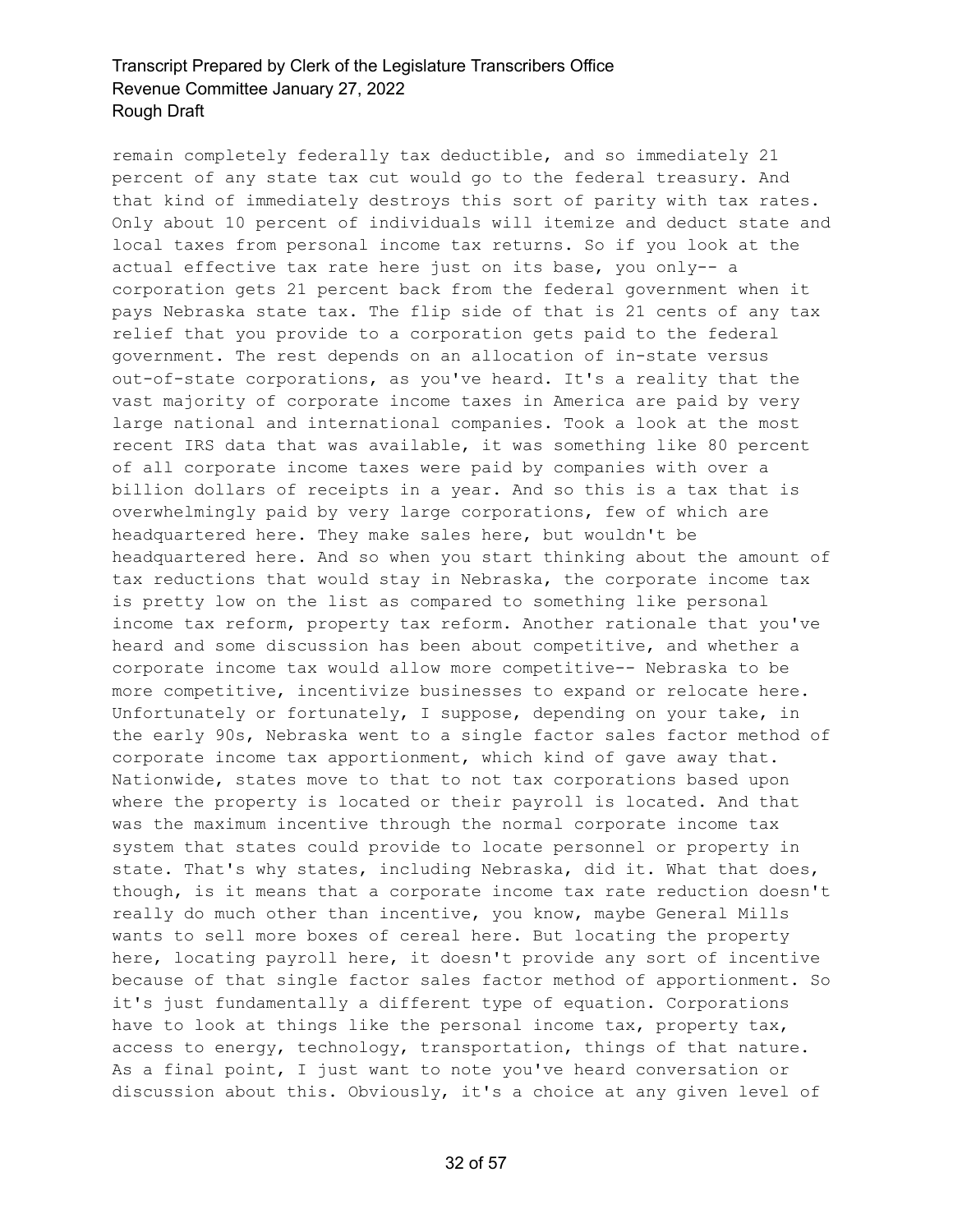spending. You've got to raise it from somewhere. And any corporate tax rate reduction removes your ability to reduce other types of taxes that might more directly impact Nebraskans, given these structural aspects that I talked about. So with that, I'm happy to take questions or go away. Thank you.

**BRIESE:** Thank you for your testimony. Any questions? Go ahead, Senator Pahls.

**PAHLS:** Thank you, Senator. What would, what would you suggest prioritizing, personal or corporate?

**ADAM THIMMESCH:** So I will completely dodge that question. In my capacity as a tax scholar, which is how I am testifying, I don't look at-- I'm not an economist, I don't look at issues like that. I can tell you that if you want to reduce the taxes paid by Nebraskans most effectively, I would have you look at the Department of Revenue and see what data you have available to see what percentage of taxpayers are Nebraskans. In the corporate context, it's likely a fairly low context percentage of taxes paid by corporations headquartered here. Vast majority of business entities in Nebraska, like nationwide, are not C corporations that would pay this tax. And those that are are those very large multinational national organizations. So I can't give you, I can give you my personal priority, but I don't have a professional opinion on that.

**PAHLS:** Thank you.

**BRIESE:** Thank you, Senator Pahls. Senator Friesen.

**FRIESEN:** Thank you, Senator Briese. So over the years, I've enjoyed visiting with you and learning more about tax policy. And I know we've talked at length about corporate taxes and whether corporations would locate here or locate in another state. And so could you describe situations, I guess, where a corporation would choose to locate in Nebraska but their sales were probably either national or international? And the tax ramifications for them versus a company that's located in Texas and they're doing business in Nebraska, and most of their sales are in Nebraska. So how do those two corporations get treated by Nebraska when they're doing business?

**ADAM THIMMESCH:** I'll try to answer that. I did kind of blackout after somebody complimented me and saying that a discussion about tax policy was an enjoyable experience. That's the first time I've heard that. So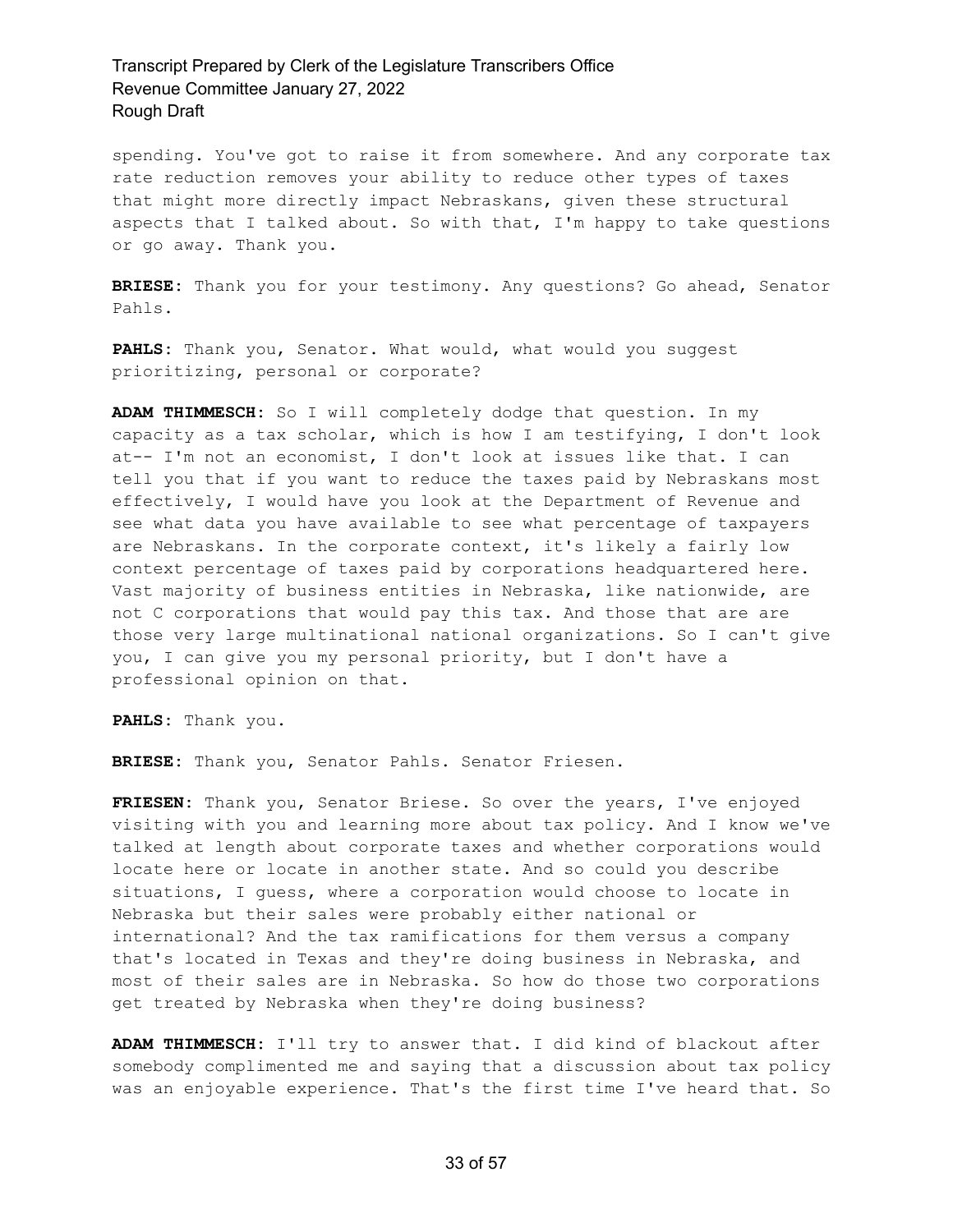thank you. As far as how we tax, given the single factor sales factor method of apportionment, we only tax based upon where your sales are made. So if you are a tech company, for example, making sales across the country, your Nebraska tax burden doesn't depend on anything other than the sales that you make in Nebraska. So whether you locate here or elsewhere, your tax burden doesn't change in Nebraska based upon our tax rate, based on that-- based upon your, your physical location, your expansion here. If you're an out-of-state company selling into Nebraska, right? Your taxes would go down based on the sales in the state, based upon that tax rate change. But your decision of where to locate wouldn't have an effect on that.

**FRIESEN:** So would, would you're doing business in Nebraska-- if you're located in Texas, that means you're doing business here. Do you think it would, our high-tax policy would hurt their sales in the state. Or would they continue to do business here because we're buying their products?

**ADAM THIMMESCH:** Well, and you know, internal economics of firms are different, but assuming you're still making a profit, whether you pay a 7 percent tax and retain 93 percent or if you retain 94 percent, it's still economically advantageous for you to make the sale.

#### **FRIESEN:** Because--

**ADAM THIMMESCH:** Right? So the way that we tax is, if you make a sale, we tax the allocated share of that, right, on the-- your taxable income, that percentage. And so for you to exit the market, we would have to be taxing you more than your return from activity here. And so your decision of whether to make sales into the state or not, depending on a 7 percent tax, 6, 5, whatever it is, presumably you're going to make the sale because you want to keep the 93 cents.

**FRIESEN:** But typically, a corporation would pass those taxes on along the price of their product here.

**ADAM THIMMESCH:** You know, so the incidence of the corporate tax is hotly debated. It's split between the capital owners, labor and the pricing, customers. And so the split of that would, would depend. Depends on the unique aspects of the market, the elasticities of demand and supply and things that, again, are not in my field. What you probably do not see is that Apple has a different price in Nebraska now on the MacBook Pro, price sensitivity to a state corporate income tax. I don't know that we see the firm's price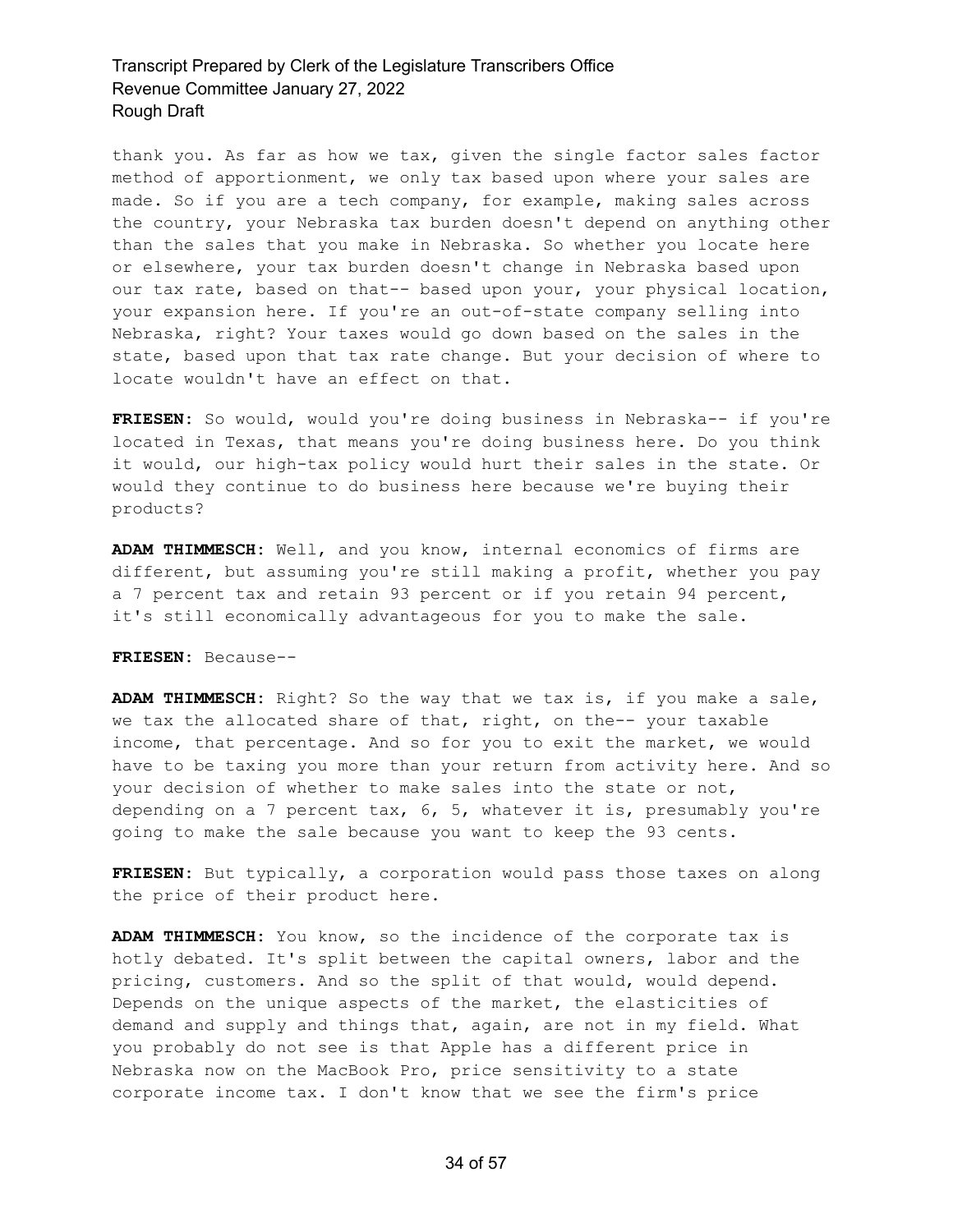differentially across the country based upon a 6 percent or a 5 percent state corporate income tax. Pricing for products is going to depend on so many other factors. Certainly, it could come into play, but capital is a, is usually where a lot of these tax rate reductions would go, or corporate income taxes, where those would flow. And so there you're looking at how much of the capital owners would be in Nebraska. If you assume equal distribution across the country, we have less than 1 percent of the country's population. So maybe our equity holders, there's that percentage. Roughly, I think 30 to 40 percent of corporate equity holders in America are foreign investors, so some of that burden would be borne there and some of the benefits. So there are a lot of factors at play, and I don't want to get too boring. I've exhausted your, your willingness to say that this was enjoyable. The answer that I would give is it's, it's incredibly complicated. What we do know, though, is that given the single factor sales factor method of apportionment, a firm making sales into this state makes the sale into the state and is taxed effectively on that sale. And the location from which they engage in that activity, it doesn't-- it doesn't change that. So relocating here because of a reduction, that's not part of the incentive, except to the effect that it requires increases in other taxes. Right, if it prevents a property tax reduction, then they've got an increased property tax or something along those nature. So all of these things are really intertwined.

FRIESEN: So as far as attracting companies to the state, really, I mean, an incentive program overall, a low-tax policy in general, whether it's personal, property, sales tax would do more to attract those companies than a corporate tax rate?

**ADAM THIMMESCH:** It may. I mean, it depends on what you do with the reduced revenue. I mean, corporations also need infrastructure and workers and access to energy and transportation, things of that nature. So it depends on what you do and what you do with revenue. But as a comparison, what you can track is what a corporate tax rate reduction would do by looking at who is paying the current corporate income tax. You would see where those dollars would flow as compared to the benefits you could provide other people in other ways, whether through other tax reductions or direct spending.

**FRIESEN:** So if 83 percent of the tax revenue is leaving the state, there's not going to be much help for Nebraska.

**ADAM THIMMESCH:** And I can't speak to those numbers, I'm not an economist. But to the-- those sound perfectly reasonable based on what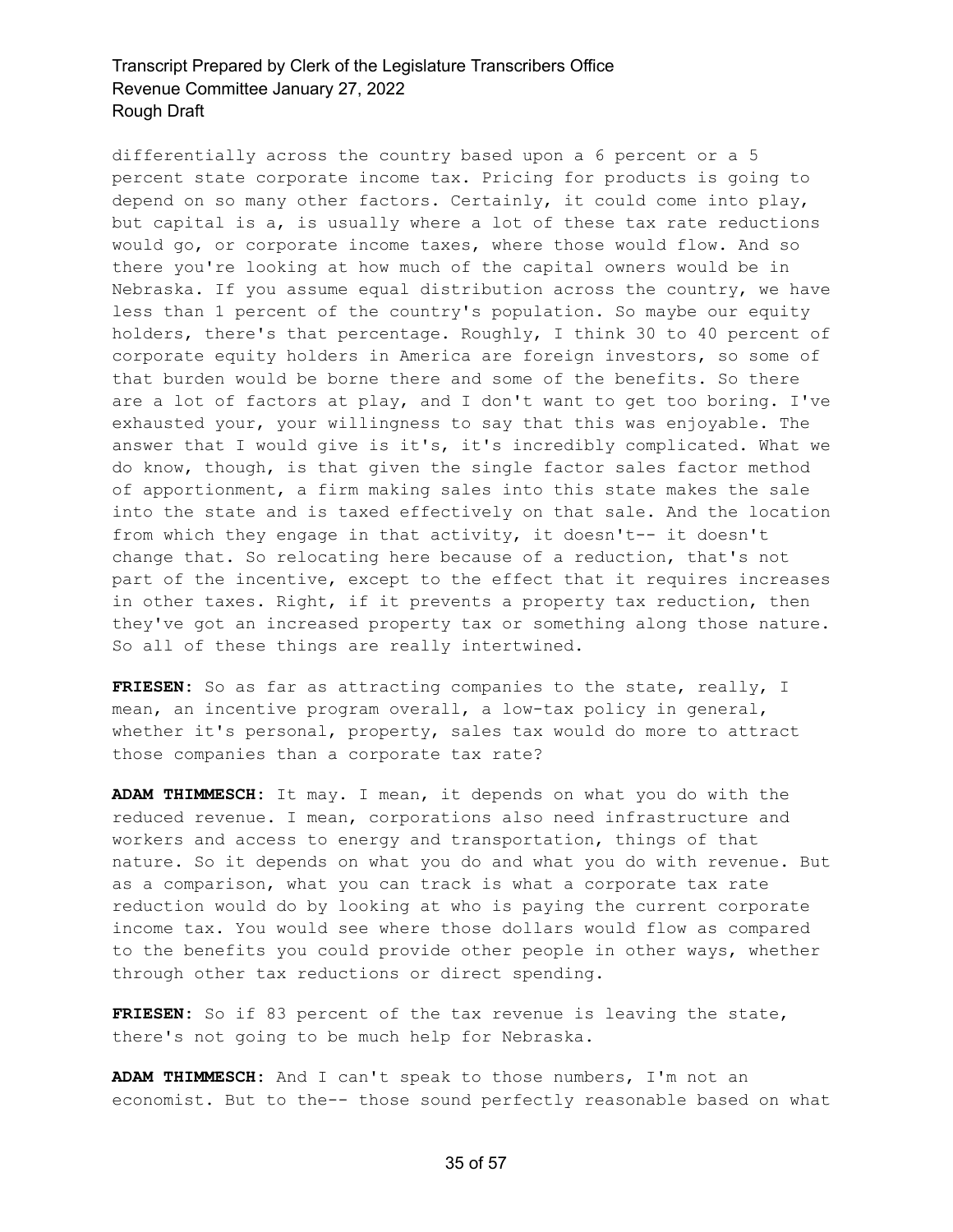I know about the distribution of corporate formation and corporate income. The vast majority would go to corporations and labor and, you know, tax directors who I used to represent, who might get a little boost because of their lower effective state tax rate. That's, that would go a little bit to labor. Probably not in Nebraska. So those are the types of effects at play. For the reasons that I discussed, though, the corporate income tax kind of results in more of those reductions leaving the state than you might see in other areas.

**FRIESEN:** OK, thank you.

**BRIESE:** Thank you, Senator Friesen. Any other questions? But, but it sounds like the bottom line is that you don't think this should be the priority of ours. But there are a lot of benefits to doing this, though, to Nebraska shareholders, Nebraska consumers, in our rankings, nationwide rankings. So there are, there are considerable benefits also, correct?

**ADAM THIMMESCH:** You know, I mean, there are benefits to everything.

**BRIESE:** Sure. OK.

**ADAM THIMMESCH:** You know, I'm not a huge fan of rankings, as somebody who knows how rankings are done, seeing how the sausage is made on some of those things. The question, I think, is the type of impact you can have--

**BRIESE:** OK.

**ADAM THIMMESCH:** --and what your ultimate goals are.

**BRIESE:** Sure. OK, thanks. Thank you very much. Any other questions? Thank you. Seeing none, thank you very much for--

**ADAM THIMMESCH:** Thank you.

**BRIESE:** --your testimony. Any other neutral testifiers? Seeing none, Senator Linehan.

**LINEHAN:** Oh, sorry. Thank you all very much, and I want to thank the chambers for coming in and support, the bankers, NFIB and LIBA. I appreciate them being here. I understand the Platte Institute's frustrated that we're not doing bigger, bigger, bigger. But it's not in the cards this year. I appreciate Mr. Timmesch being here. But he said several times he's not a economist, he's a lawyer. And I haven't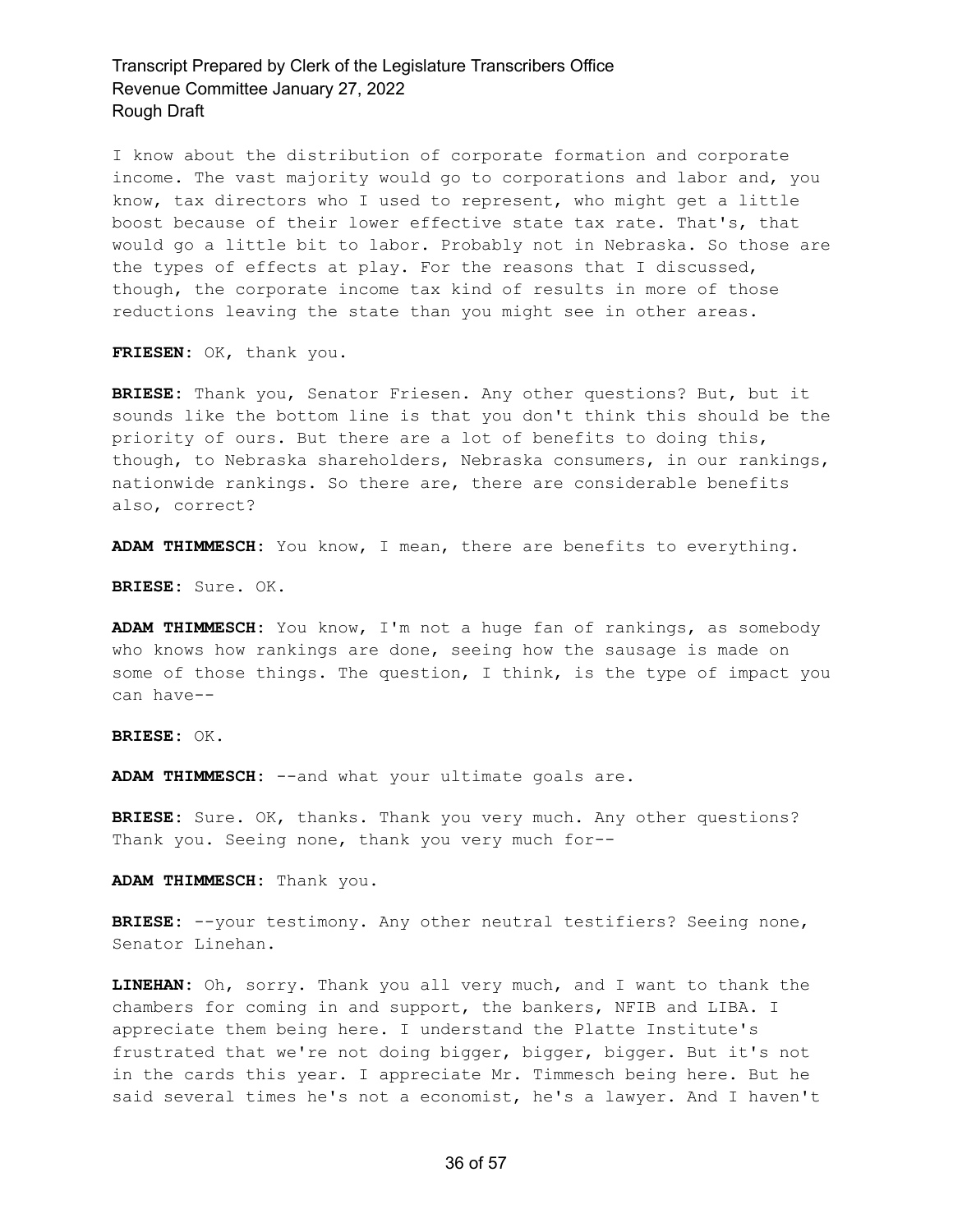talked to an economist that doesn't say we have a tax problem in Nebraska. Senator Bostar, one thing you must-- and I don't know if it was clear, every conversation I've had, rates matter when companies look where they might move, corporate headquarters, personal. People do look at rates, and it's so easy now because it's all on computers. And there's all kinds of studies and we don't do well in any of them. As far as incentives, I think I've made this clear since I've been here, I, I dislike incentives intensely. I would be much, much happier doing what Platte would like us to do, is move away from incentives and have a lower rate. And I-- we-- maybe before I leave will have a chance to do big, big. But this year, this is how much money we have. It's a big deal and we need to start showing our taxpayers that we can move away from incentives and they can trust us that we're going to cut the tax rates. So with that.

**BRIESE:** OK, thank you for that. Any questions? Seeing none, thank you for presenting that to us. And we have no letters or position statements for the record. And that will close the hearing on LB938. And at this point, we will open the hearing on LB939, Senator Linehan.

**LINEHAN:** So this morning I got up, you know, many of you know, I'm an early riser. So I get up and I just went to my computer and said, where do I want to live if I care about taxes? So Kiplinger popped up, and I think this-- I don't know if the State Chamber's-- I've seen this before, so I think maybe the State Chamber had already sent this out. The bottom line for middle income family, we are very unfriendly state. Just read what it says: While the cost of housing is comparatively low in the Cornhusker State, the average property tax rate in the state is quite high. In fact, the statewide average tax on homes is the ninth largest in our U.S. rankings. Since sales and income taxes are very close to average, property tax is the primary reason why Nebraska is on the list of least-friendly states. So I get that we still have more work to do on property taxes. But then I went to the other thing that popped up, and it is a study from PrintFriendly-- it was a whole bunch of them, and right now we have 14 states out of all 50 that have a higher top individual rate than we do, 14. And most of those are New York, Connecticut, where we know their rates are crazy. So what does the bill do? Oh, I'm sorry, I'm Lou Ann Linehan, L-o-u A-n-n L-i-n-e-h-a-n, I'm here to introduce LB939. The bill begins the reduction of the top individual rate, which is currently at 6.84 percent. That top rate kicks in at \$33,184 for taxable income for single files-- filers and at \$64,340 for married joint filers. The top rate hasn't changed since 2002, when it was increased from 6.68 percent. In 2012, the legislation was--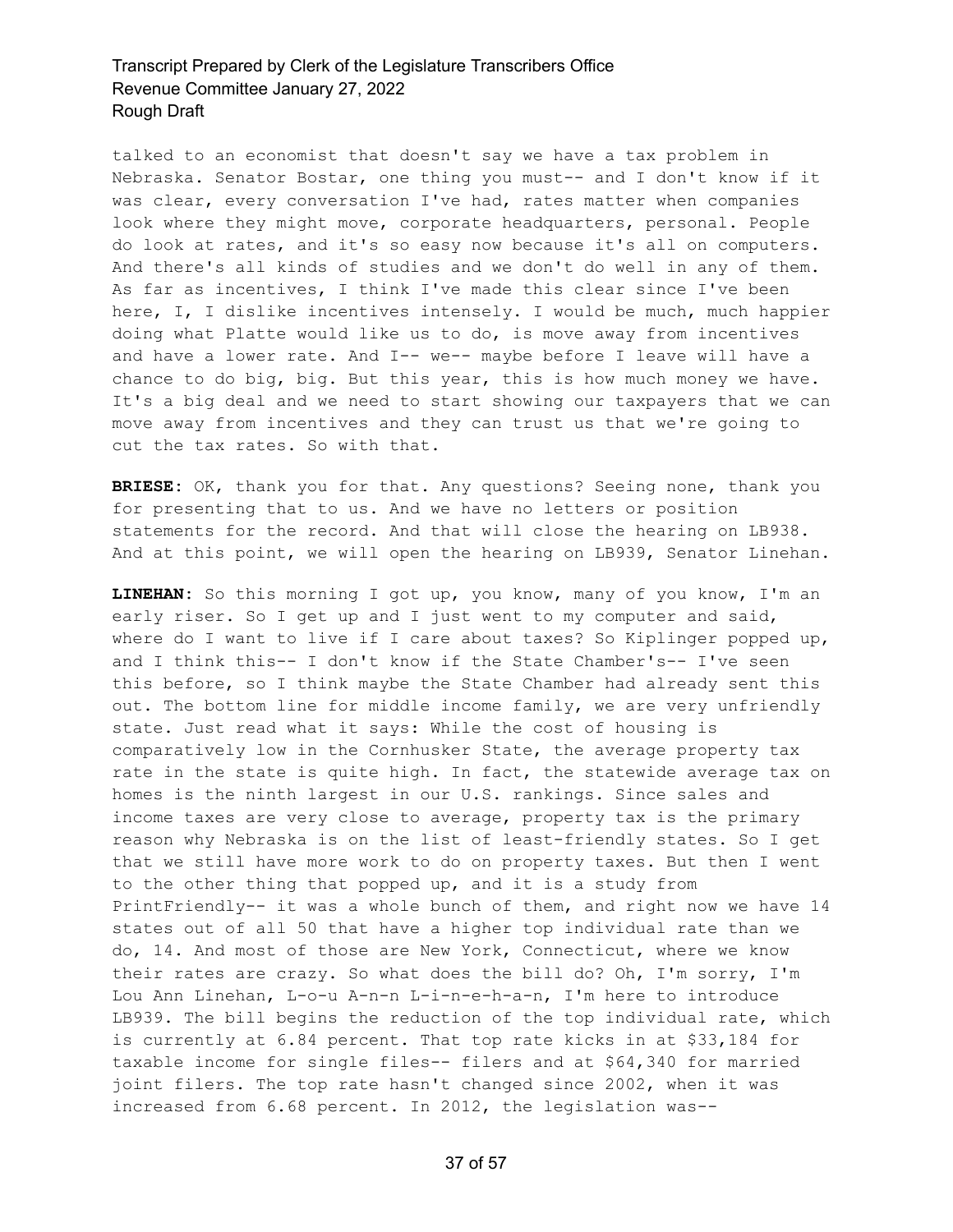legislation was introduced to reduce all four brackets, or all four rates, I'm sorry. But it passed-- but it didn't pass before an amendment was adopted to keep the top bracket at 6.84 percent. So we all know how that happens. You have an agreement, you get to the floor and then you lose votes. And the top rate stayed where it was. It's time to reduce the top individual rate. LB939 would do this over a fairly quick period of only three years. In tax year 2023, we would move it down to 6.34 percent; tax year 20204, 6.14 percent; tax year 2025, 5.84 percent. Under LB938, the top corporate rate would catch up in tax year 2026. This is a companion bill to LB938. Again, the overarching goal of the two bills is to reduce our top marginal tax rates for both corporate and individual income taxes. We're simply not competitive with surrounding states when it comes to our tax rates. South Dakota and Wyoming have no income taxes. Colorado, Kansas and Missouri have lower rates than we do. And Iowa, our only neighboring state with an individual rate higher than ours, is working to lower there. I think the governor's goal there is 4 percent, to get down to 4 percent. So even if we did this, we're still going to be the highest in our neighborhood. Many of the same benefits from reducing the corporate rate apply to reducing the individual rate: creates parity between corporations and flow-through entities. It's more competitive, gets us better rankings and makes us more attractive. It helps attract more businesses and more talent to our state. Allows tax-- excuse me. Allows taxpayers keep more of the money they make, has a multiplier effect when residents spend this extra money in the state. If business-- if business structures, flow-through entities have qualified for incentives, which, you know, many of them do, individual partners or members may have less income tax to pay, and therefore some tax incentives may go unused. So I'm happy to answer any questions.

**BRIESE:** Thank you for your opening. Any questions? Senator Friesen.

**FRIESEN:** Thank you, Senator Briese. So if I'm understanding this correctly, you're not changing any brackets or anything, you're just taking that top rate and moving it down? OK.

**LINEHAN:** Because I love the idea of a flat rate. I do. But again, I'm trying to match what we see in the-- all the tax things that we're doing as the Revenue Committee match pretty closely what the Governor said was available. So kind of like we did last year, let's get what we can, what we've got money to do.

**FRIESEN:** OK. Thank you.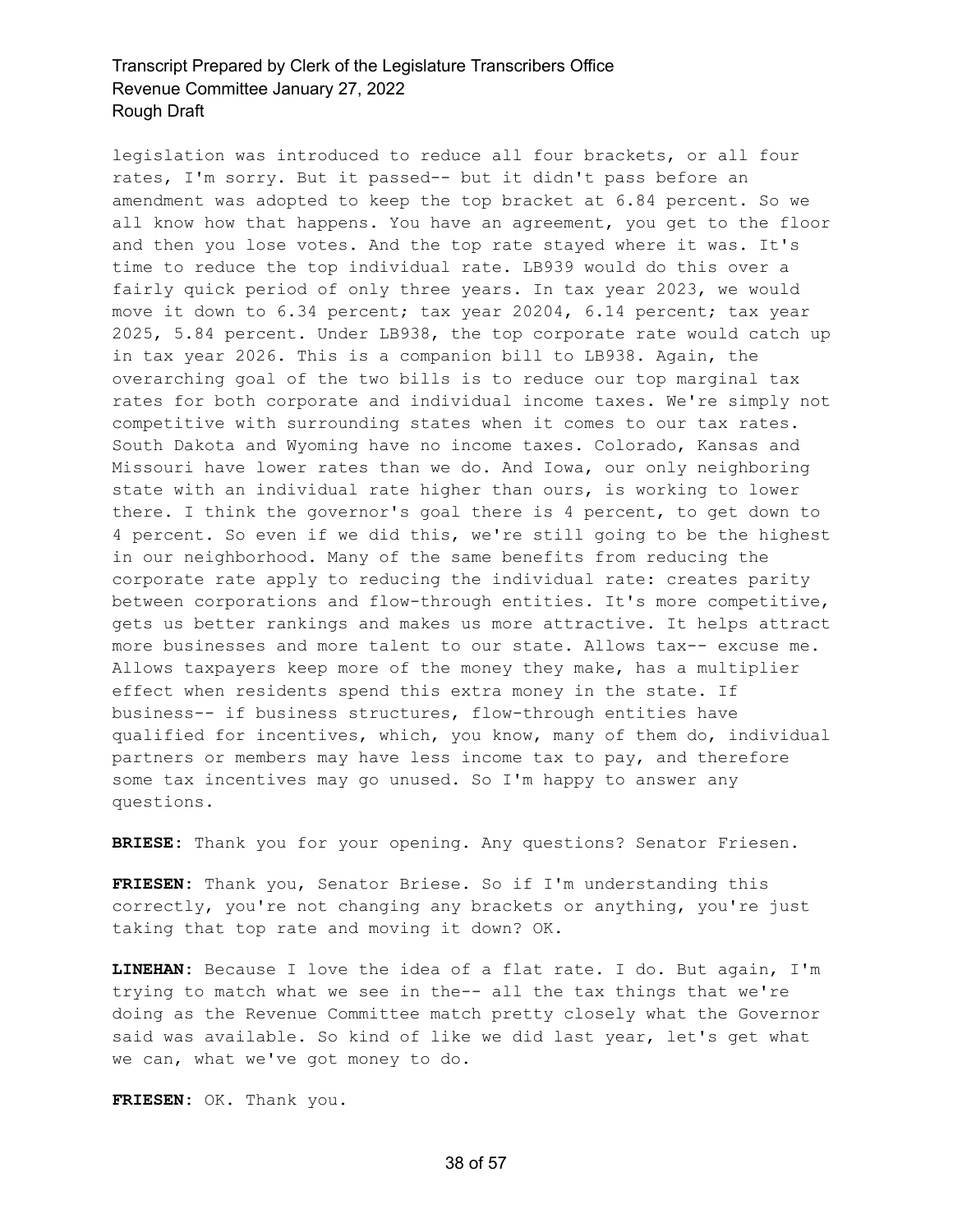**BRIESE:** Thank you, Senator Friesen. Anyone else? Seeing no other questions, thank you. First proponent testifier. Wel-- welcome again.

**BRYAN SLONE:** Mr. Chairman, members of the committee, my name is Bryan Slone, B-r-y-a-n S-l-o-n-e. I'm the president of the Nebraska Chamber of Commerce and Industry. I'm here on behalf of not only the Nebraska Chamber, but also the Greater Omaha Chamber and the Lincoln Chamber of Commerce. These two are very much companion bills and necessary companion bills, and I'll try to illuminate to prior discussion with a little, little deeper conversation on this workforce issue. What has transpired in the last three years is a fundamental change in our economy. It's different than anything I've ever seen in the last 30, 40 years. I guess I've been practicing for 40 years now, and it's here to stay. Workforce will be the determinant in all of our industries of how successful we are, how successful our communities are going forward. The cost structure of our businesses has changed overnight. Immediately before coming to this hearing, I, I taped a show with a, with a university economist and, and we talked about the issue of what the cost structure of doing business is going forward. Labor just went up. And it didn't go up temporarily went up permanently, which is probably a good thing. But for business organizations, their business model in any industry changed overnight. Secondly, this technology issue there is, there's not going to be enough workforce. We have 80,000 jobs open in this state on any given day now. We only graduate 25,000 from high school every year. Even if we retained every single high school student, we could never fill our jobs. There will be a big technology investment in every single industry, some very substantial technology investment. The cost of doing business is going to be very different coming out of this pandemic, and it's going to be here to stay. Nebraska has an incredible ability to be a top 10 growth state in the country if we get this workforce thing right, because we have all sorts of natural advantages from our natural resources to our- the strength of our core industries, to our quality of life, which suddenly is now very, very valuable. But getting this right is, is critical. What does lowering the income tax rate do in that context? And I would say everything. From the standpoint of business, it's clearly, when we were talking corporations, I was talking about some of the larger businesses we have in this state. We represent a lot of the larger businesses, but we also represent hundreds and hundreds of small and midsize businesses around the state. And they're generally formed as LLCs or, or other flow-through organizations and they pay their business tax through, through the Nebraska tax system. To be competitive as a state for them is exactly the same issue. Also to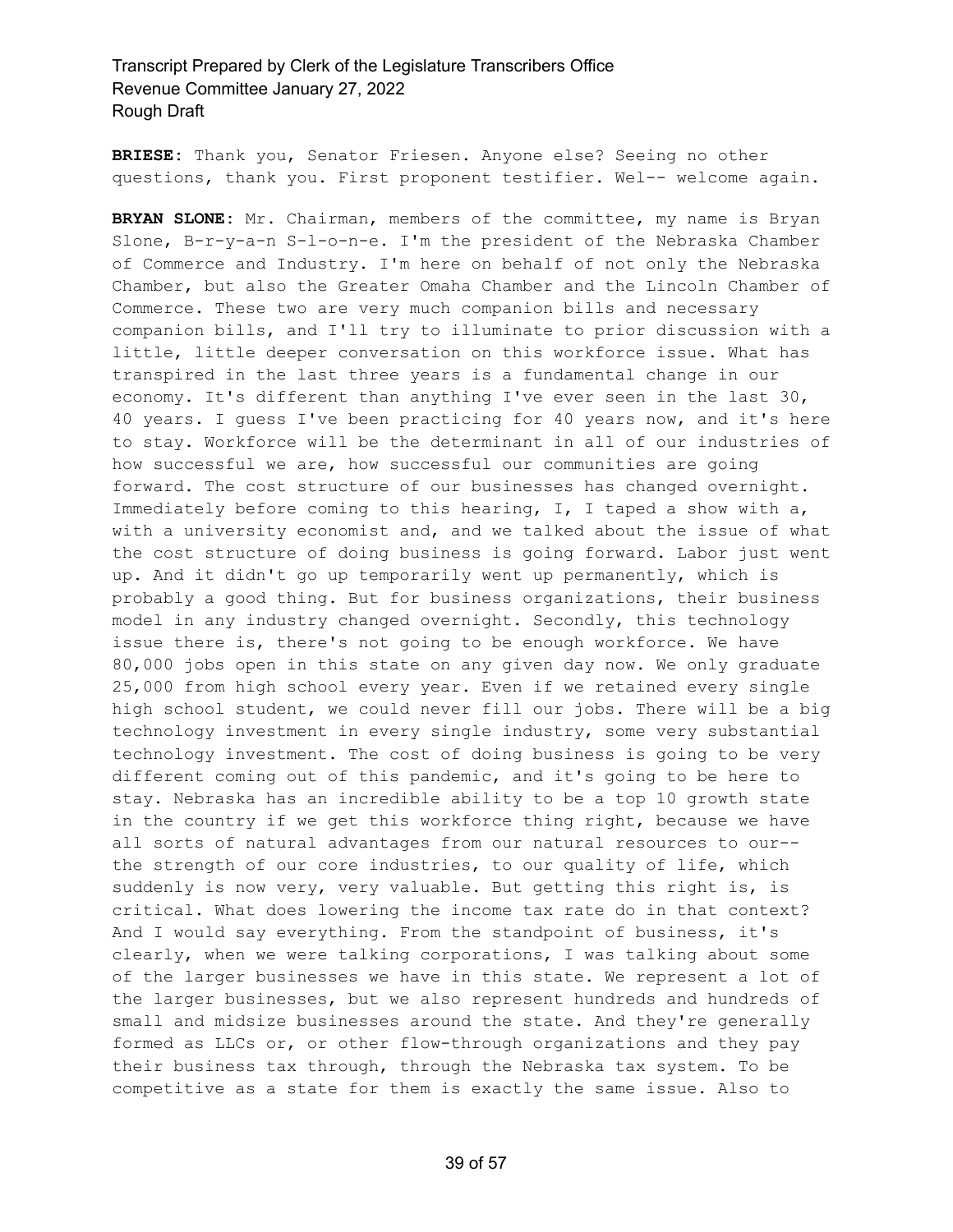attract workforce, and I know people will say, well, do young people really look at income taxes? All is-- all I know is when my son joined the Navy, he suddenly became a resident of Florida. I wasn't quite sure how that worked. Yes, they do pay attention to taxes, nearly 7 percent, currently, of your pay is a lot when you're making low and middle income. This matters. To some of the earlier comments, they're as true in the individual side as corporate side when we look at businesses that are flow-throughs. If we were just selling product, and I think I now understand your question a little better. If we were just selling product, I understand where you're coming from. The value in our businesses anymore, the value in your farm and the value in the businesses anymore that we have is increasingly not going to be in the commodity. It's going to be the technology. And the companies that we create and the businesses we create are going to be creating valuable technology. And the number one reason when I was in practice that I didn't put people in corporations is when you, when you have technology in a corporation and now you try to sell that technology, it's where your corporation is, is the place of sale. And generally, if you're not leasing it. And the gains that you pay on your sale of your subsidiary or whatever you created are taxable there. It's no secret why Austin is the technology capital right now. It's no secret why all the California technology companies are moving to Salt Lake. They decreased their individual rates to 4.0 and their corporate rate to 4.0. That's what we're competing with. So I just want to put this conversation in context. These two bills need to go hand in hand. These are game-changers for Nebraska in a very necessary way, and they will affect our workforce issue pretty dramatically. So with that, I'd be happy to take any questions.

**BRIESE:** Thank you for your testimony. Any questions? Seeing none, thank you for your testimony today.

**BRYAN SLONE:** Thank you very much.

**BRIESE:** Appreciate it. Next proponent testifier.

**JERRY STILMOCK:** Thank you, ma'am.

**BRIESE:** Good afternoon, again.

**JERRY STILMOCK:** Acting Chair Briese, members of the committee, my name is Jerry Stilmock, J-e-r-r-y S-t-i-l-m-o-c-k, testifying on behalf of my clients in the National Federation of Independent Business and the Nebraska Bankers Association in support of LB938 [SIC]. Thank you to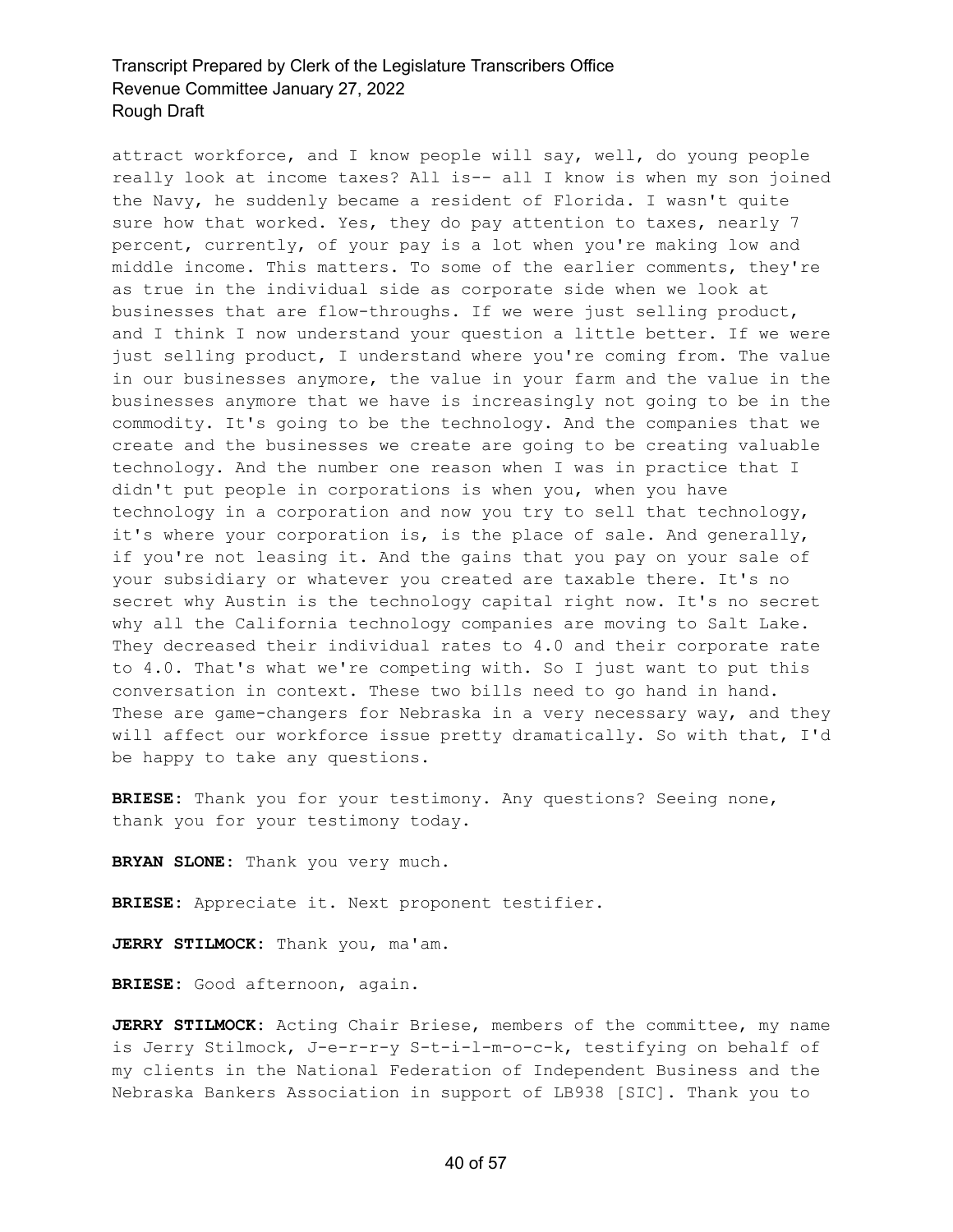Senator Linehan for bringing the measure and, you know, the items of parity, the items of more competition, the-- the items of earning money and putting it lower back in the hands of the taxpayers. Those are all items that we talk about at NFIB and the Nebraska Bankers Association. And those are the reasons why I'm here this afternoon, throwing our support to the measure brought by the senator. Thank you.

**BRIESE:** Thank you, Mr. Stilmock. Any questions?

**JERRY STILMOCK:** Thank you.

**BRIESE:** Seeing none, thank you again for your testimony.

**JERRY STILMOCK:** Very well. Thank you, Senators. Good afternoon.

**BRIESE:** Next proponent testifier. Good afternoon, again.

**JESSICA SHELBURN:** Thank you. Good afternoon, my name is Jessica Shelburn, J-e-s-s-i-c-a S-h-e-l-b-u-r-n, I'm the state director of Americans for Prosperity Nebraska. I'm often here in opposition to bills, so this feels really weird testifying-- testifying on two bills as a proponent right away. I don't need to say it again, but I'm going to. We have a tax problem in this state. We all know that, we've talked about it for several years. We are no different than Senator Linehan, the Platte Institute and Senator Briese, Senator Friesen, you've been on this committee for a long time. You've heard us a couple of years ago testifying for a more comprehensive approach with a bill that Senator Ben Hansen had brought. We would love nothing more than to go to flat rates, to get rid of incentives, to adjust property taxes. But we understand that taking steps in the right direction is sometimes the best way to get there. And we couldn't agree more with Mr. Slone when he said these are companion bills, 98-- LB938 and LB939 need to go together, and that could be huge for Nebraska. We hear a lot of senators and folks talking about how much Nebraskans are hurting right now. They've been hurting for the last couple of years. It's been a tough couple of years. We know that. This bill will help those that are struggling. Let's put this in perspective. You have a first-year teacher who's making \$33,000 and they're paying the same rate as a CEO of a large company. Now, I'll be very frank with you, didn't pay attention to taxes when I first got out of college. It probably wasn't until I was listening to debate in the Legislature when I was a staffer here, when I was a struggling single parent living paycheck to paycheck and discovered that I was one of those that was barely in that top bracket but paying the same rate as a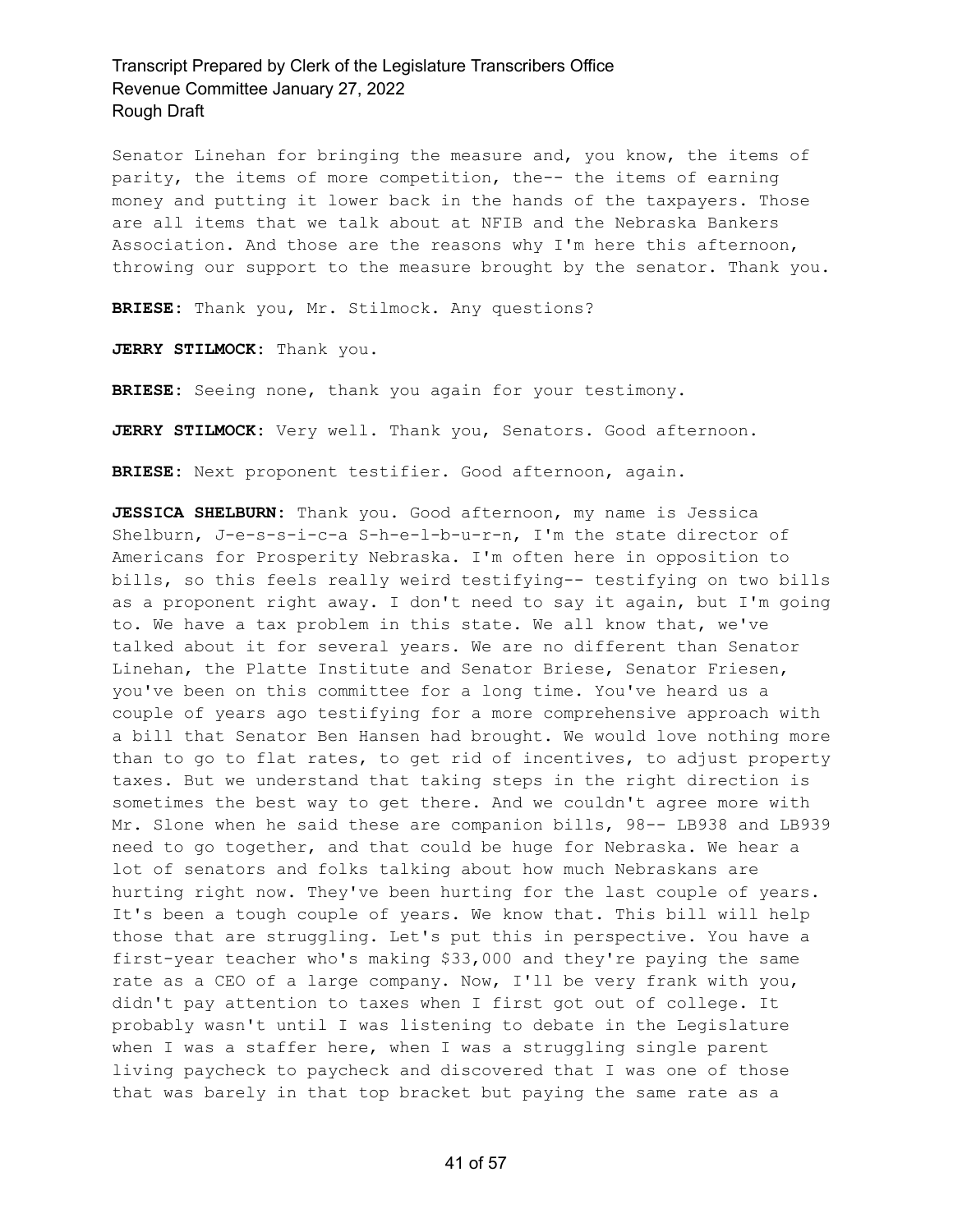large CEO. So if you want to do something for Nebraskans, lower this rate, take steps in the right direction. Help Nebraskans put more money in their pockets so that they can pay for their rent, so that maybe they can save for a house. They can get clothes for their kids, they can put food on their table. Maybe this will allow them to go out and do something fun, take a vacation with their kids. These are steps that you can take right now. I never thought I'd be saying this at this point in time, but I was wrong. Our economy has not taken the hit like I honestly thought it would. I've sat in this committee and said at some point we're going to take a hit. We have not seen that. Our revenues are strong. This is the time for this committee to take action. Send this to the floor of the Legislature and let's help Nebraskans.

**BRIESE:** Thank, thanks for your testimony. Any questions?

**JESSICA SHELBURN:** Thank you.

**BRIESE:** Senator Friesen.

**FRIESEN:** Thank you, Senator Briese. What, what is the average income in Nebraska?

**JESSICA SHELBURN:** I couldn't tell you that right offhand.

**FRIESEN:** OK.

**JESSICA SHELBURN:** I want to say it's in the 56 range, but I can check and get back to you on that.

**FRIESEN:** OK. Yeah. I mean, I'd like to know what the average is and what the tax savings would be. Nobody has really talked about the numbers there yet of what the average person would get in the tax breaks. I think that's important when people are hearing you talk about what this is going to do for the average working person. And you hit it right on the head, I think is, is our top bracket too low to where the top bracket is hitting the average person, versus a bracket that's set up differently?

**JESSICA SHELBURN:** I think that's a fair question. I'm more than happy to look into that and get you the numbers.

**FRIESEN:** OK, thank you.

**BRIESE:** Thank you, Senator Friesen. Senator Bostar.

#### 42 of 57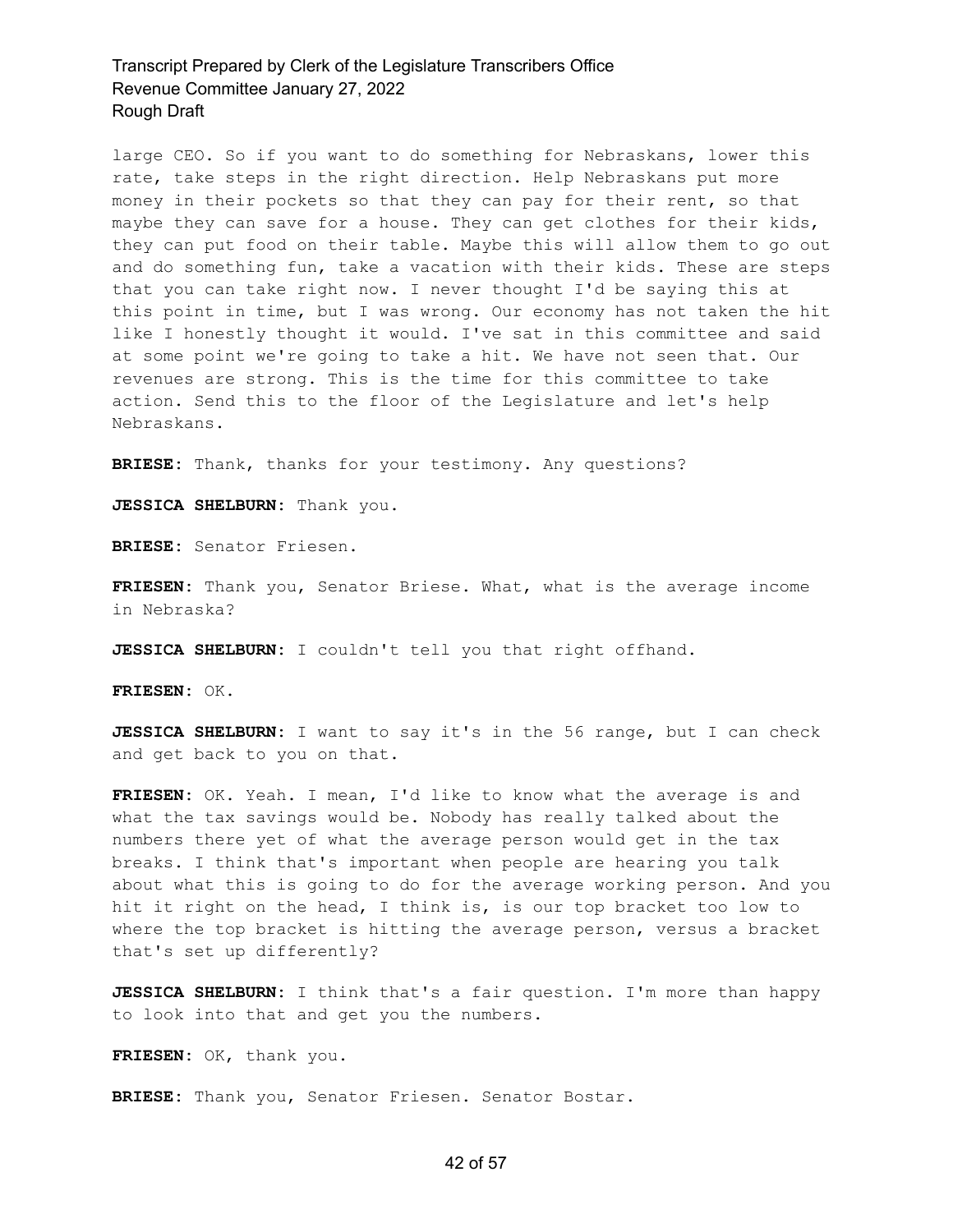**BOSTAR:** Thank you, Senator Briese. Thank you for coming in today. You talked about how ultimately what you are in favor of is a flat rate tax. I guess I'm not under-- so at the same time, the complaint was made that a CEO was paying the same tax rate as a teacher. But isn't, isn't that ultimately exactly what you're looking for?

**JESSICA SHELBURN:** The one thing that I did not state in that is if we went to a flat rate, increasing those deductions for those that are in that lower income. And that's, I mean, we've looked at economic modeling, and I would be more than happy to sit down with you and share some of that with you.

**BOSTAR:** I'd appreciate that.

**JESSICA SHELBURN:** OK, I will--

**BOSTAR:** And I guess sort-- and sort of-- and thank you for the context add there, that was throwing me off. And I-- this should be a further conversation that we should have, but a flat rate with further deductions, wouldn't that essentially just simulate a progressive tiered taxation system? Or am I misunderstanding?

**JESSICA SHELBURN:** I'm not 100 percent sure how to answer you on that one.

**BOSTAR:** OK.

**JESSICA SHELBURN:** So let's, let's schedule a time. I'm more than happy to sit down and talk with you and, and iron some of this out. But what I will say is we want to grow the state. You mentioned that earlier.

**BOSTAR:** Absolutely.

**JESSICA SHELBURN:** In, in order to grow our state, to keep our, our youth here, we need to become more competitive and we have to do something about that. And when all the states around us have lower rates for income tax, for the corporate rate, so businesses aren't wanting to necessarily come here, we have to have the incentive programs, it doesn't create a climate that allows us to grow. And like Mr. Slone said, we have a great state. We need to create a climate that will entice people to come here. And if we do that, I think that we solve a lot of the problems. You have more people, there's more folks paying taxes, there's more money in our economy and it's a win-win for everyone.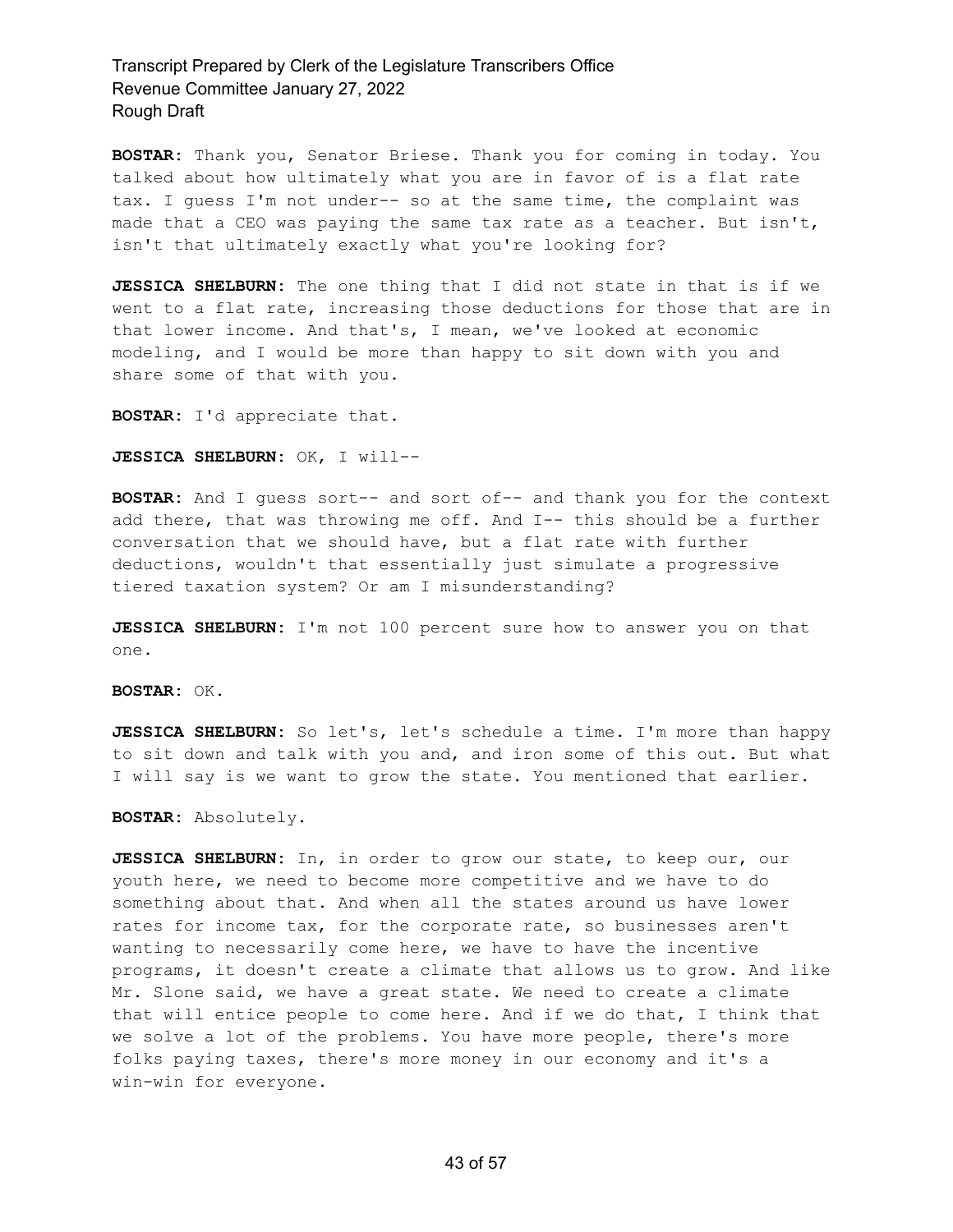**BOSTAR:** I would say that I think we want the same thing.

**JESSICA SHELBURN:** Yes, it's just a matter of how we get there.

**BOSTAR:** And I appreciate you answering these questions.

**BRIESE:** Thank you, Senator Bostar. Senator Albrecht.

**ALBRECHT:** I thought it would just help you out so you don't have to look this up. I think Senator Friesen had asked what the average was of a 2019 number, is that what you had--

**JESSICA SHELBURN:** Yeah.

**ALBRECHT:** --of \$31,933 and a couple at \$61,439. So close.

**JESSICA SHELBURN:** So we're pretty close.

**BRIESE:** Anyone else? Seeing no other questions, thank you for your testimony.

**JESSICA SHELBURN:** Thank you.

**BRIESE:** Next proponent testifier. Any other proponents? Any opponent testifiers? Wel-- welcome again.

**CRAIG BECK:** Thank you, Senator Briese. Members of the Revenue Committee, my name is Craig Beck, that's C-r-a-i-g B-e-c-k, and I'm the senior fiscal analyst at OpenSky Policy Institute. We're here today testifying in opposition to LB939 because it would disproportionately benefit the highest paid Nebraskans without any guaranteed economic growth. I think some of the dialogue so far, I'll hopefully be able to provide a little bit of context for that. So as you can see from the handout that's making its way around, this measure would cut taxes for the wealthiest Nebraskans without offering much help for lower and middle-income families. The average tax cut across the 80 percent of Nebraskans paid less than \$125,000 per year would be \$62.75. I'm going to say that again. So the average tax cut across the 80 percent of Nebraskans paid less than \$125,000 per year would be \$62.75. For the highest one percent of Nebraskans, the cut is 142 times greater at \$8,904 annually. The more than \$360 million, this will cost the state by fiscal year '27 is very unlikely to come back to the people in this state via economic growth. For one, changing the tax code is not going to draw thousands of people to Nebraska. Research has not found a conclusive link between taxes and migration.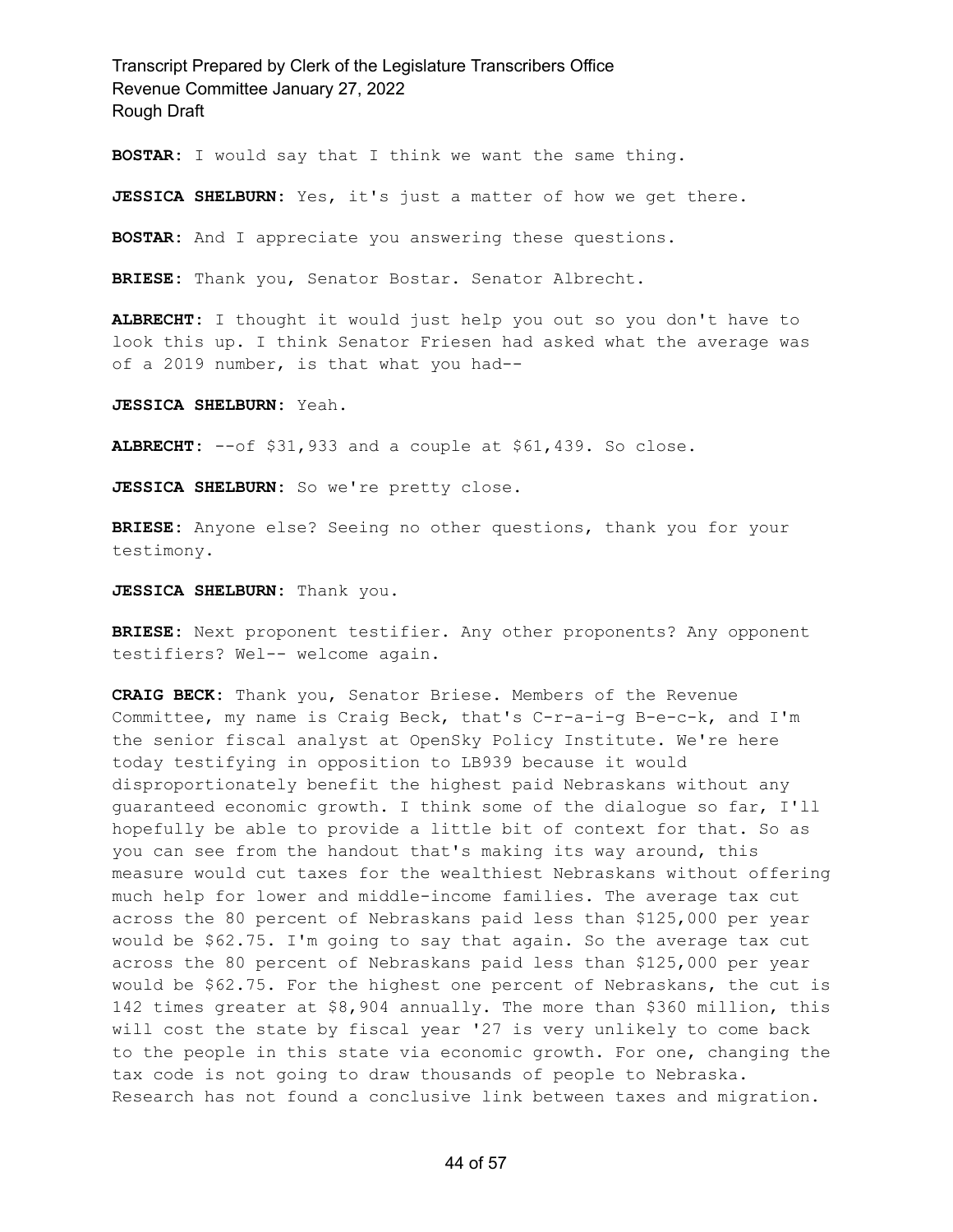And furthermore, the idea that cutting taxes can drive growth in general is undermined by the experiences of Wisconsin and Minnesota, two remarkably similar states in terms of populations, demographics, culture and industry composition. Yet in 2010, they headed down divergent paths, with Wisconsin cutting taxes and shrinking government; and Minnesota raising the minimum wage, strengthening its safety net and increasing investments in infrastructure and education paid for by tax increases largely falling on the wealthy. As of 2017, on virtually every metric, Minnesota workers and families were better off than their counterparts in Wisconsin, according to an Economic Policy Institute report. Minnesota saw stronger growth in jobs, wages, median house-- household income, overall economic growth, growth per worker and population growth. And despite raising taxes on the wealthy, Minnesota saw no erosion of its income tax base or the taxable income of its wealthy residents, both of which actually grew in the three years following the increase. Wisconsin, on the other hand, lagged the national average across most of these metrics and experienced a net population loss. And as we've said, we understand that we are in a unique revenue circumstance right now, but would nonetheless urge extreme caution in implementing measures like this that cut such significant amounts of future revenues. Thank you for your time, and I'm happy to answer any questions.

**BRIESE:** Thanks for your testimony. Any questions? Senator Bostar.

**BOSTAR:** Thank you, Senator Briese. Thank you, sir, for your testimony. How much income do you need to make in order to start paying taxes into our top bracketed tier?

**CRAIG BECK:** Sure. So for a married filing jointly taxpayer, it would be somewhere around \$78,000. I can get you that exact number. It's lower for single filers. But to that top bracket, the top mark-- or, excuse me, the top bracket that is in statute, you have to add the standard deduction. That's where you get the standard deduction for married filing jointly taxpayers is roughly \$13,000, so \$13,000 plus the top income level that that, that 6.84 percent bracket kicks in that is where--

**BOSTAR:** And for an individual?

**CRAIG BECK:** It would be-- the standard deduction is \$6,750, I think, so roughly \$38,000, \$39,000, somewhere in there. I can get those specific numbers to you, Senator.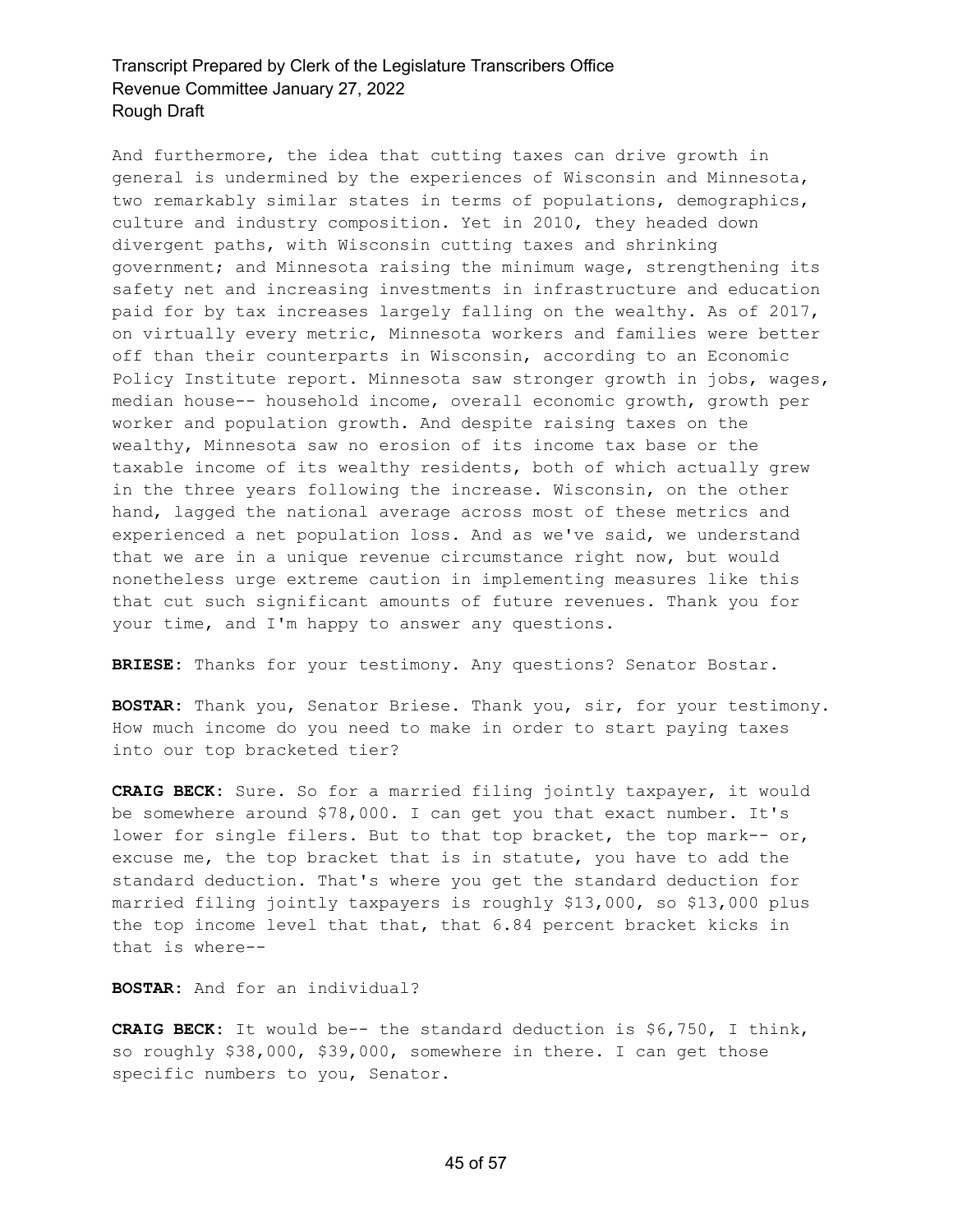**BOSTAR:** Thank you. I think, you know, I, you know, obviously with a very strict interpretation of the word, you know, highest income earners, this tax definitely does impact them disproportionate to the others, because we're not doing it for-- with the other brackets' rates.

#### **CRAIG BECK:** Correct.

**BOSTAR:** But you know, someone making in the 30-whatever-thousand dollars a year as an individual, I'm just not sure about the characterization of saying, you know, of saying that this is this would be specifically a tax deduction targeted to the wealthiest Nebraskans when we're talking about people who fundamentally aren't making very much money. Now, and, you know, as we go through and we evaluate all these things, my intention is to put the limited resources of the state into what will have the largest impact. But I don't know, that's just sort of my feedback on where this is targeted. Now, my position is that the-- that where our brackets are don't make any sense whatsoever and that earning 30-something-thousand dollars a year doesn't. seem to make-- there's no logical reason for that to equate to the highest tax bracket we have. Do you have-- is that normal to have your top bracket start so low?

**CRAIG BECK:** You know, Senator, I cannot answer that question right now. I can definitely look into that and get back to you. I think from our perspective, first off, those, those income rates that are advertised that the top income kicks in at are higher than, than they are in fact in statute. So that's one. And then two, just the fact that this tax cut only touches the top bracket means, by definition, that it will only flow to the people who pay at that high rate. As we've shown in our modeling, the, the impact on particularly the wealthiest one percent of Nebraska taxpayers vastly outpaces what would be afforded to the individuals or families that you are talking about at those lower income levels.

**BOSTAR:** Thank you.

**BRIESE:** Thank you, Senator Bostar. Any other questions? Seeing none, thanks for your testimony here today.

**CRAIG BECK:** Thank you.

**BRIESE:** Any other opponent testifiers? Seeing none, anyone wishing to testify in the neutral capacity? Good afternoon, again.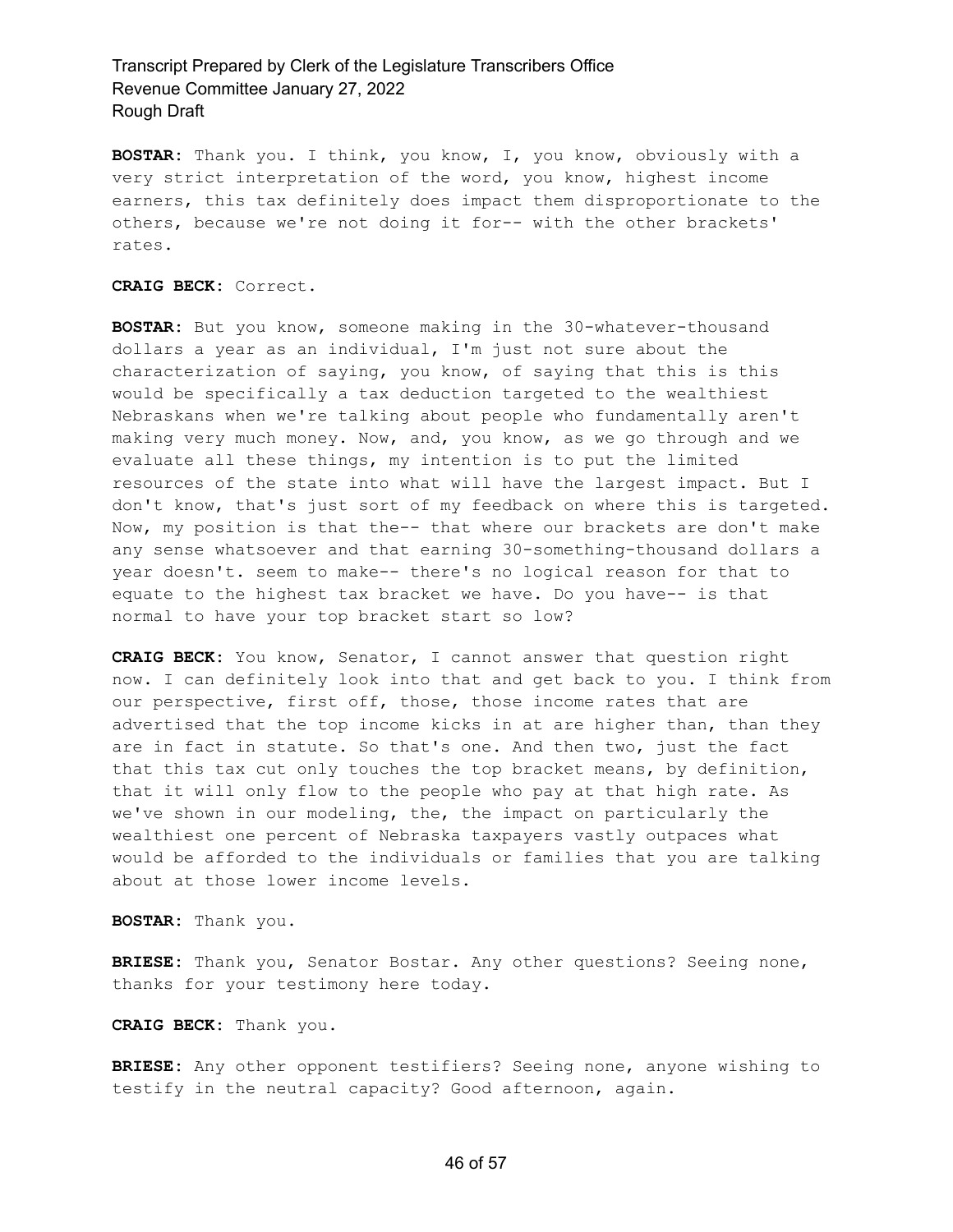**NICOLE FOX:** Good afternoon. Nicole Fox, N-i-c-o-l-e F-o-x, representing the Platte Institute and testifying on LB939 in a neutral capacity. While we applaud efforts to reduce income taxes, we are concerned that this bill does not provide the best means to reduce tax burden on our workforce and improve Nebraska's economic competitiveness. In 2021, the Platte Institute became an alliance partner with Blueprint Nebraska, and has worked in concert with Blueprint's leadership to develop and promote a comprehensive framework for bold and sustainable tax modernization. This plan was developed through gathering insights from Nebraskans and by conducting independent economic analysis on the impact the plan would have on our workforce and economic growth. Particularly, tax modernization should be deliberate in focusing on reforms that significantly increase our competitiveness with peer states, incentivize our recent graduates to remain in Nebraska, and encourage more people to migrate to our state and join our workforce. Tax modernization, as opposed to piecemeal tax relief, is necessary to achieve these objectives. Changes to our tax system must be bold and sizable enough to generate economic growth and to sustain Nebraska's other financial commitments, which includes property tax relief. For example, by strategically broadening our sales tax base and removing preferences from our tax code, we can produce new revenues to support significant and sustainable tax reform. We believe these features of tax modernization are essential to the prosperity of our state and are best provided for in LB1264, the Blueprint Nebraska plan that will be heard in this committee in the coming weeks. And just as an example, the teacher example that was discussed earlier, a teacher making \$33,000. Under the Blueprint plan, that teacher would pay no taxes under LB1264. With the state's strong financial position, now is the time to boldly reform the state's tax code and to rethink the underlying incentives of Nebraska's tax structure. Tax modernization would make Nebraska a better place to earn a paycheck at any level, to own property or a business, and to retire. And with that, I'm happy to address any questions.

**BRIESE:** Thank you for your testimony. Any questions? Seeing none, thank you again. Anyone else wishing to testify in the neutral capacity? Seeing none, Senator Linehan, would you like to close?

**LINEHAN:** [INAUDIBLE] down. Thank you all. Again, I want to thank the Omaha, Lincoln and State Chambers for being here and the Nebraska Bankers, NFIB and Americans for prosperity. I appreciate them being here very much. On the OpenSky thing, Senator Bostar, I think you were making the point, but I just want you-- you can't cut taxes for people that don't pay taxes, income taxes. And I-- some of these, the lowest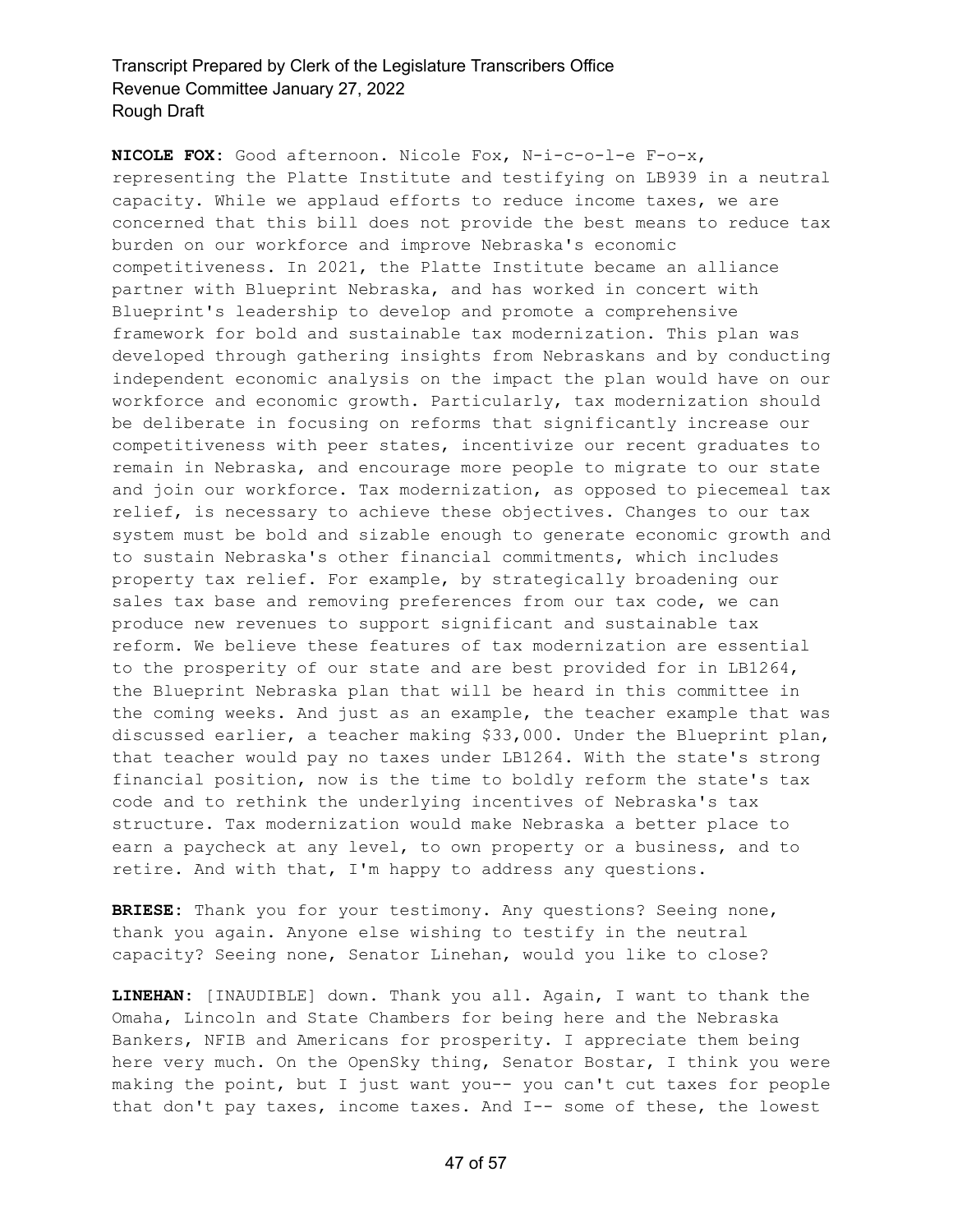20 or the second 20, they're not-- hopefully, they're actually getting refundable tax credits back. So I agree. As far as now I'm going to go to-- I get OpenSky and blueprint mixed up. Blueprint, I know that their plan and I like this, but there is not enough money to do it right now. If we have to keep-- because I think we've discovered in this committee, you got to do something for everybody. You can't just do income taxes or just do property, you need to do-- so their plan would have, and we'll hear this from Senator McDonnell, they would- anybody making \$50,000 wouldn't pay income taxes. Family would under \$100,000, \$100,000 or less wouldn't pay income taxes. But to pay for that, they put taxes on food and medicine. So it, it's kind of a wash. I don't know. I'm not saying I'm against it, but it's-- we don't have, we don't have the people in the right places right now to do big reform. So I think this is and maybe we do the brackets too, Senator Friesen. I have to look what that costs. This is simple. It seems like simple, when we get to the floor, simple is always easy. And as we also all know, what we send to the floor is not usually what we get at the end. So I'm trying to make it simple and then we can talk about it when we exec. But thank you all very much, I'm open for questions. I'm sorry.

**BRIESE:** I think we have a question over here. Senator Bostar.

**BOSTAR:** Thank you, Senator Briese. And just, just to put on the record, because I asked the question, and thank you for the information you handed me. There are nine states that have a, that have income taxes that have an income tax top bracket that is lower than ours. So every other state either doesn't have an income tax or their top brackets go higher, which makes sense to me.

**LINEHAN:** Right. So one of the things I didn't pass out, but if you'r--e I think you're for your family of \$80,000, you're better off living in California than you are in Nebraska. But then if you're making a million, you don't live in California.

#### **BOSTAR:** Right.

**LINEHAN:** So there and again, we'll exec, we'll go through it. But right now we, we are not competitive in all our-- and you know, you have young friends, family, young people look at taxes when they decide where they're going to live.

**BOSTAR:** Thank you.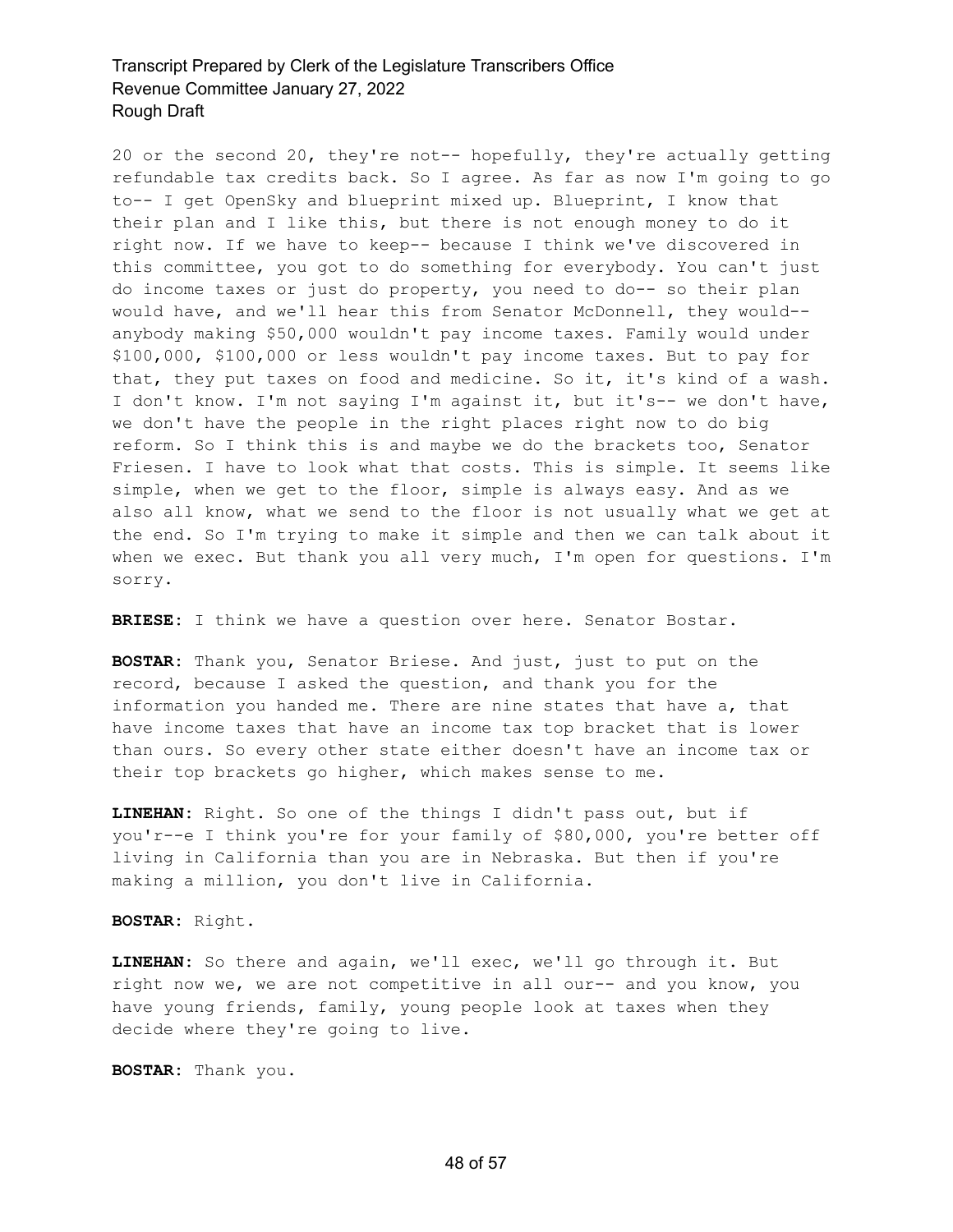**BRIESE:** Thank you, Senator Bostar. Questions? Seeing none, thank you for that, Senator Linehan.

**LINEHAN:** Thank you.

**BRIESE:** And we have no letters or submitted, submitted papers on LB939, and that will close the hearing on LB939.

**LINEHAN:** Good afternoon.

**M. CAVANAUGH:** Good afternoon. Are you ready for me?

**LINEHAN:** Yeah, we're ready.

**M. CAVANAUGH:** OK. Good afternoon, Chairwoman Linehan, and members of the Revenue Committee. For the record, I am Machaela Cavanaugh, M-a-c-h-a-e-l-a C-a-v-a-n-a-u-g-h, representing District 6, west central Omaha, Douglas County. Last year, I had a conversation with Chairwoman Linehan about the need to address income tax in our state. At that time, I said I was committed to cutting income taxes for the middle class. I've introduced LB832 as a means to achieving this goal. LB832 begins by cutting the current lowest tax bracket, merging the next two tax brackets at the lower rate and adding to one-half percent increase. Sorry, so out of breath, a little bit. Increases in newer, higher tax records. This would become effective in 2023. The largest benefit would flow to the low- and middle-income folks. In looking at the economic impact of how our current tax income tax structure is working, the lowest wage earners are proportionally paying significantly more in income taxes, while also struggle to provide for themselves and their families. This bill will keep more money in their pockets and hopefully more food on the table. And that's pretty much it, so I'm happy to take any questions you have.

**LINEHAN:** OK. I'm sorry. Are there any questions from the committee? Seeing none.

**M. CAVANAUGH:** OK.

**LINEHAN:** Do we have proponents?

**M. CAVANAUGH:** I don't think we do.

**LINEHAN:** Do we have any proponents? Do we have any opponents?

**M. CAVANAUGH:** I'm going-- ask to go close in another hearing--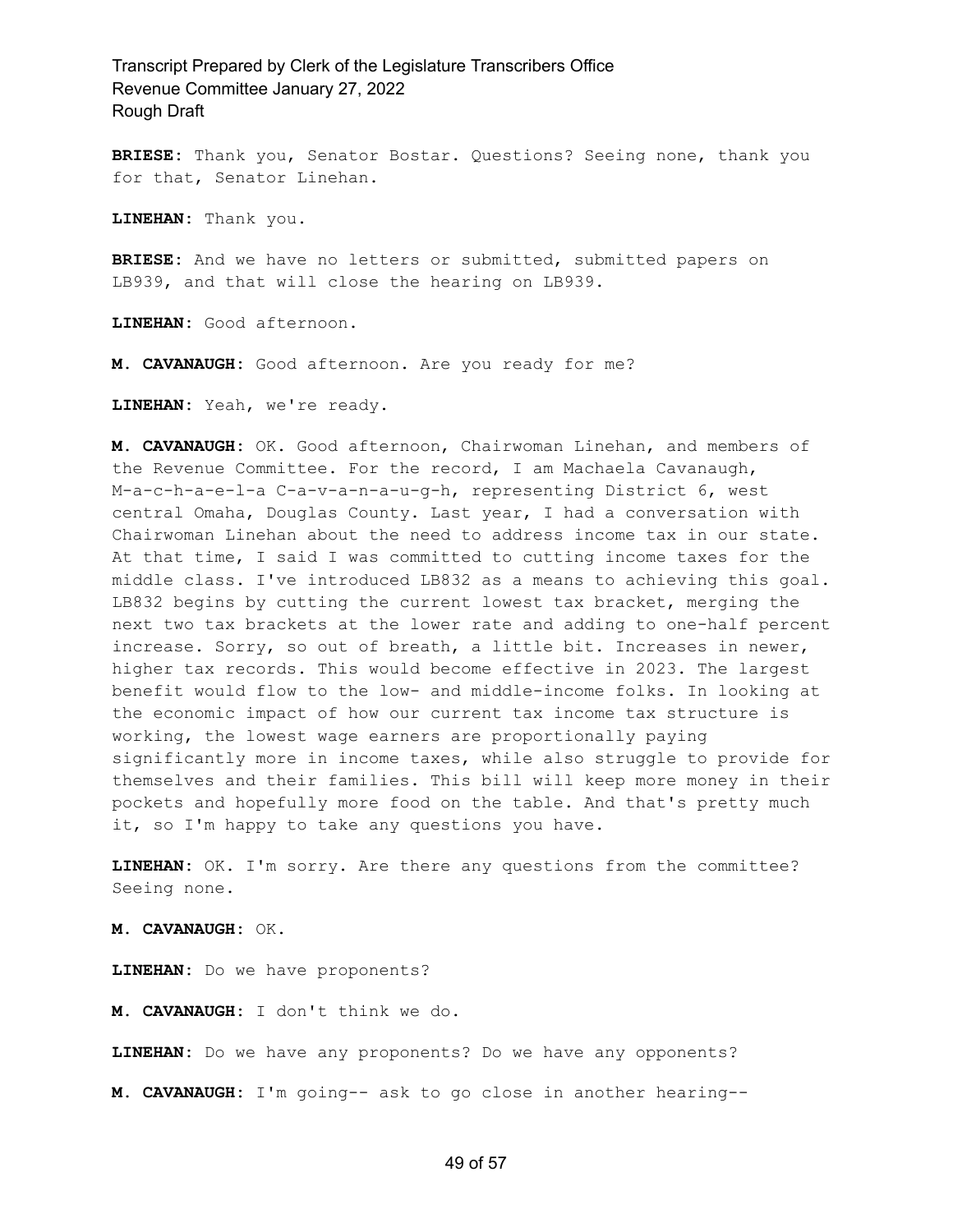**LINEHAN:** OK.

**M. CAVANAUGH:** --so I am leaving closing.

**LINEHAN:** OK. Can I ask first some questions then? So I don't understand. So you draft-- I'm looking at the fiscal note and trying to figure out.

**M. CAVANAUGH:** Yes.

**LINEHAN:** You're saying, so up too--

**M. CAVANAUGH:** Do you want me to walk through it quickly? I can.

**LINEHAN:** Yes.

**M. CAVANAUGH:** OK. So I'm eliminating the lowest tax bracket. So if you are an individual, that would be anybody who makes under 3,339, filing jointly \$6.659. And then if you make over the 3,339, then you're to first-- the first tax bracket would start at 3.51 percent, up to an income of 33,000 for single, 64,000 for filing jointly. The next tax bracket, 6.84 percent, would be 32,000 to 99,000 for single and 64,000 to 199,000 for joint. Then we start a new tax bracket at one hundred- or at 200,000 for a joint and 100,000 for single. And then we have another tax bracket at one million and over for single, two million for joint

**LINEHAN:** OK. I'm looking at the fiscal and I don't quite-- you studied the fiscal note?

**M. CAVANAUGH:** I did, but it was-- let's see here.

**LINEHAN:** So I don't know how you lose revenue.

**M. CAVANAUGH:** Oh, yes, you do. You definitely do. Back to my opening statement. You lose revenue because when you stop taxing poor people, that's where we get most of our money.

**LINEHAN:** Actually making the things, sounds right. I mean, I'm sorry. I'm sorry.

**M. CAVANAUGH:** I'm--

**LINEHAN:** I'm sorry.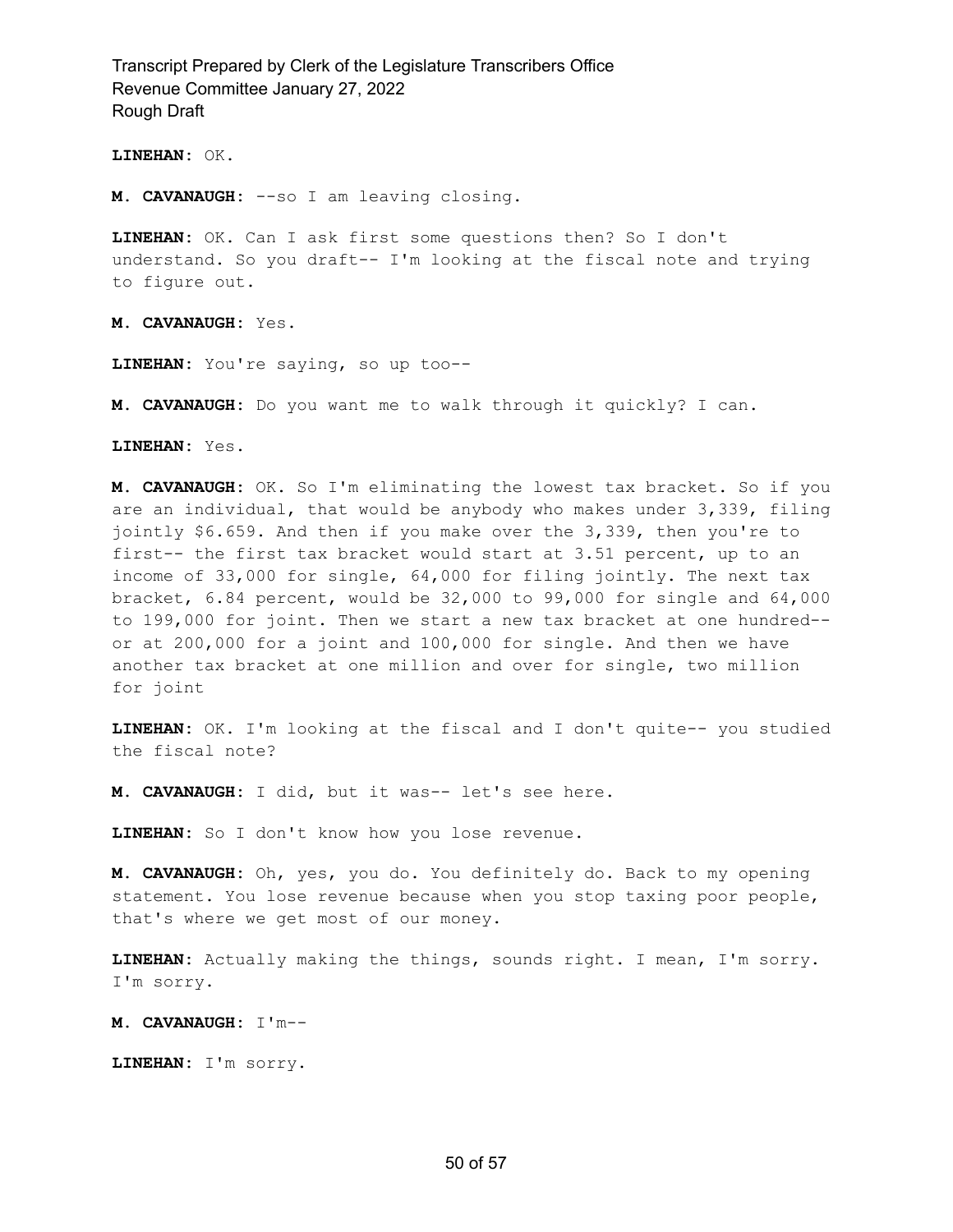**M. CAVANAUGH:** That's OK. So that's like-- so we-- when we-- it's just the tax, even though we raise the tax on the highest level, a million above or two million above, we still are losing a significant amount by the tax change for the lowest income.

**LINEHAN:** OK. All right. I not going to keep you from--

**M. CAVANAUGH:** No.

**LINEHAN:** --in judiciary, but.

**M. CAVANAUGH:** And I can send you the numbers of what we lose at each tax bracket or gain at each tax bracket, and I apologize.

**LINEHAN:** (INAUDIBLE) guy just handed us something.

**M. CAVANAUGH:** Yes, they have it in there and I apologize. I didn't--

**LINEHAN:** That's OK.

**M. CAVANAUGH:** --have that with me.

**LINEHAN:** We'll close, you--

**M. CAVANAUGH:** I'm sorry.

**LINEHAN:** You don't want to go to--

**M. CAVANAUGH:** I do. Yes, I have--

**LINEHAN:** OK, OK.

**M. CAVANAUGH:** I have a musical performance from first grade. It's a very busy day today.

**LINEHAN:** Yes.

**M. CAVANAUGH:** I apologize. But yes--

**LINEHAN:** You're fine.

**M. CAVANAUGH:** It does eliminate a significant amount of income at the lower levels and it does not make up enough income at the higher levels. But I chose not to increase the higher levels to balance it out because I didn't think that that was appropriate either.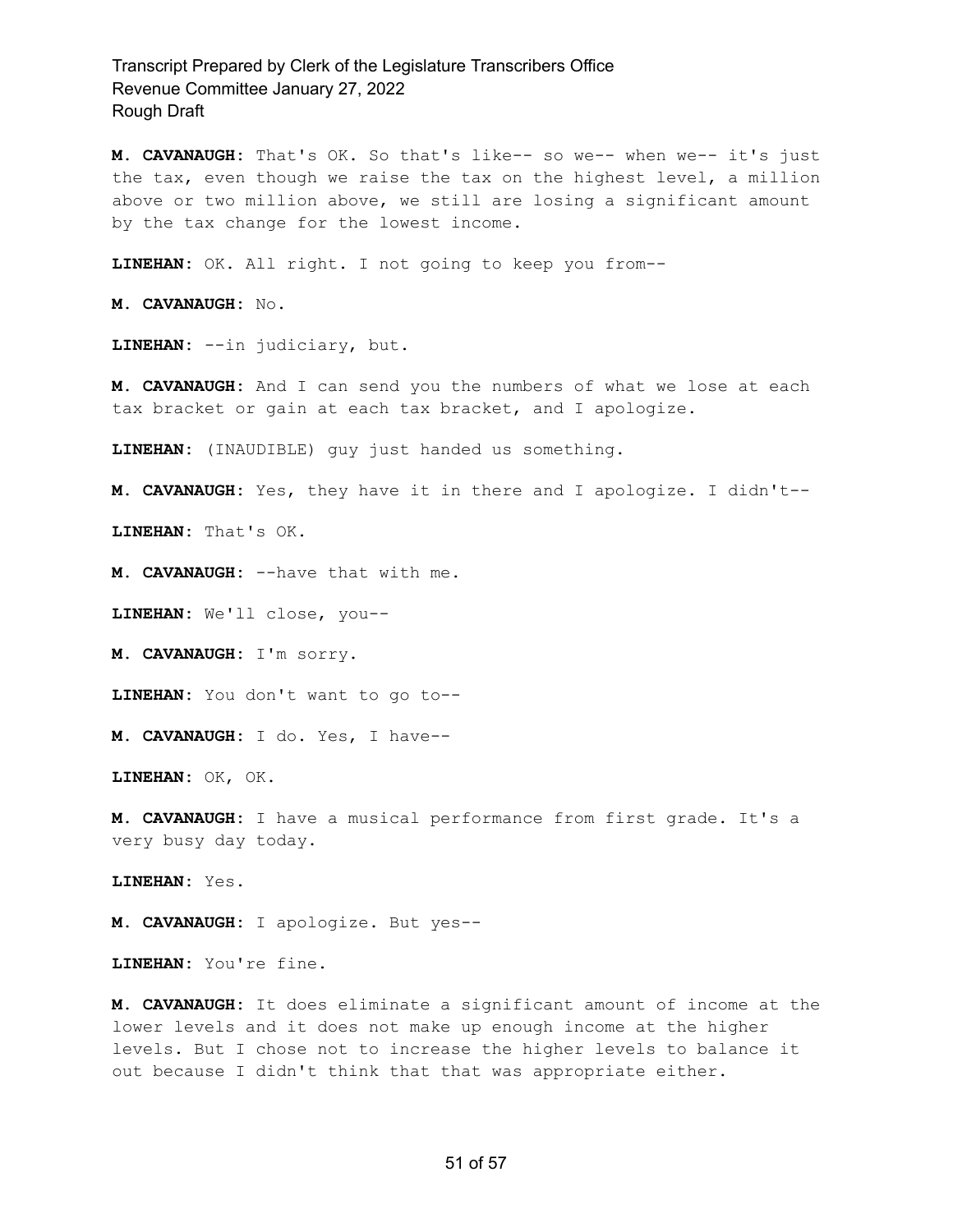**LINEHAN:** OK.

**M. CAVANAUGH:** But it's a starting point for a conversation, and we can always discuss further what other changes we can make.

**LINEHAN:** OK.

**M. CAVANAUGH:** I'd be happy to partner with you on that.

**LINEHAN:** OK, thank you, Senator. I appreciate it very much.

**M. CAVANAUGH:** Thank you.

**LINEHAN:** OK, there's no proponent? Opponents?

**BRYAN SLONE:** Chair Linehan, and members of the committee, my name is Bryan Slone, B-r-y-a-n S-l-o-n-e. I'm the president of the Nebraska Chamber of Commerce. I'm here on behalf of Nebraska Chamber of Commerce and Industry, the Greater Omaha Chamber and the Lincoln Chamber today to testify in opposition to this bill. And I'll-- I'll try to keep this relatively brief. Very much-- I'll use an analogy that I probably shouldn't use, but I will. When I joined the Chamber three years ago, we had an office that was built in 1964 and I wanted-- it wasn't the landlord's fault, it was our fault. We never updated it for those who were in my old office. The entry was up a pair of steps right into the restrooms with carpet that hadn't been changed since 1964, and my desk and table and conference room has been changed and that was the front door to Nebraska for companies from all over the country and all over the world who would come in and were thinking about investing in Nebraska. For those of you have been to our new offices, that became a necessary item because very much the Chamber is the front door for a lot of-- a lot of companies and a lot of people from other countries when they considered-- what they think about Nebraska. The fact of the matter is our top tax rates are the front door to Nebraska when-- when businesses and workers consider Nebraska. Say what you will. They don't look at the brackets. They don't look at anything else. And particularly when our brackets started at 30-some thousand dollars for an individual, our top tax rates are our front door. This legislation would-- would basically close the front door and say at the point that any individual makes \$100,000, you would be deemed rich and therefore your taxes would not only be the rate that we now charge, which is one of the most highest in the country, but we're going to add an additional percent almost to that rate for making \$100,000. That's not a front door that that's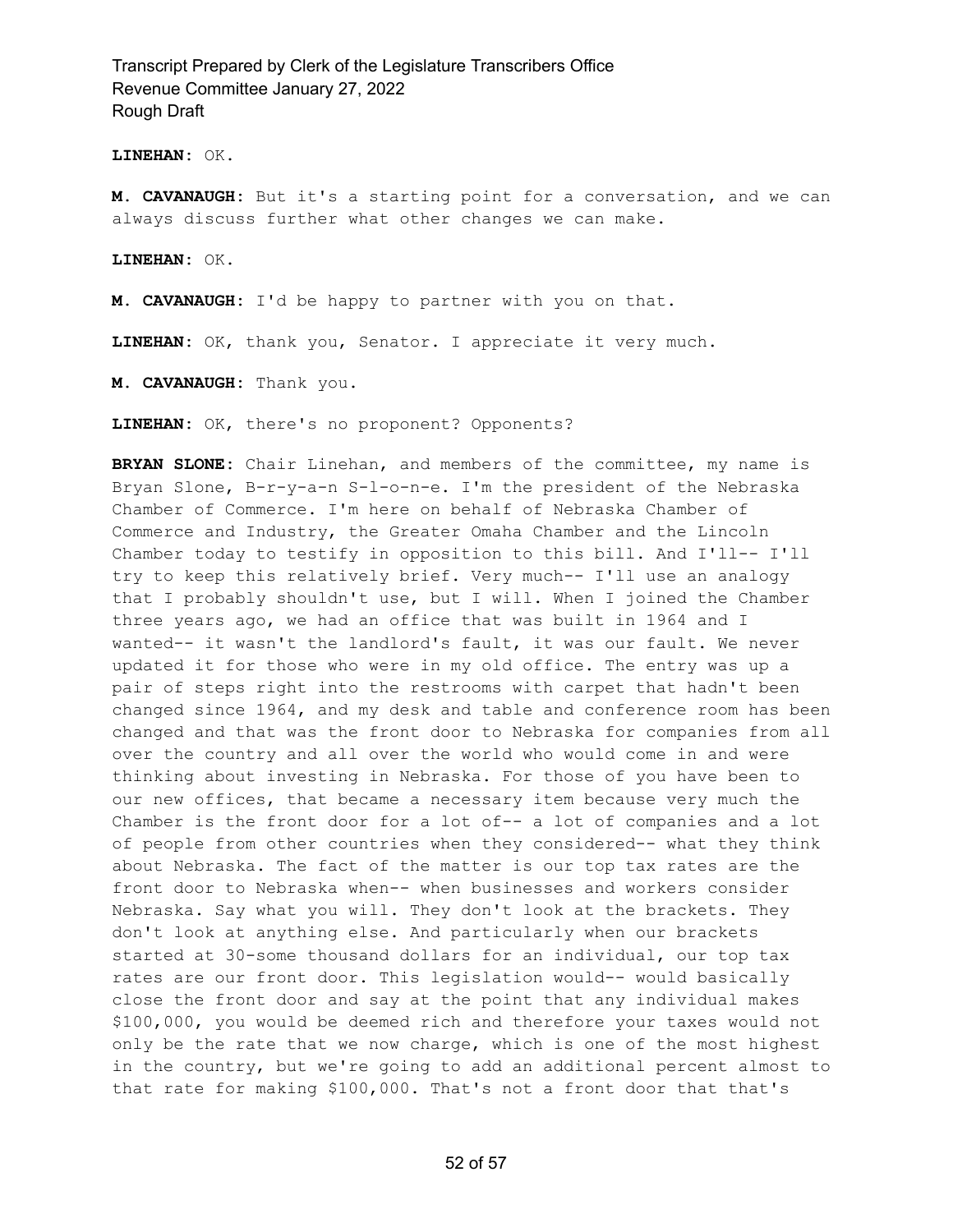going to be attractive. I-- we do like the consideration and I think long-term for this committee in years as we go forward. We need to think about the brackets of people, particularly under the current system. Some of the heavier tax individuals in our state are 75,000 to \$250,000. And those are those are some of the very types of young professionals that we're looking to bring into the state. And so Senator Cavanaugh has tried to address some of that, but the-- the rates in her bracket four and five beginning at 100,000 would-- would again close the front door to the state and so we are in opposition to this legislation. I would be happy to take any questions.

**LINEHAN:** Yes, thank you. Are there any questions from committee? Thank you for being here.

**BRYAN SLONE:** Thank you.

**LINEHAN:** Next, opponent.

**NICOLE FOX:** Good afternoon, Nicole Fox, N-i-c-o-l-e F-o-x, director of government relations for the Platte Institute, and I'm testifying in opposition to LB832. We oppose this bill because it's bad policy. LB832 adds two tax brackets above our current highest 6.84 percent personal income tax bracket. LB832 would impose a 7.75 percent tax on incomes of greater than \$100,000 per year and oppose an 8.25 percent tax on those with incomes greater than one million. Currently, the only states that levy a higher tax rate on incomes of \$1 million or more are California and New York, along with the District of Columbia. States levying higher taxes on income greater than \$100,000 include those same states in addition to Hawaii, Minnesota, Oregon and Vermont. New Jersey levies 8.9 percent on incomes over \$500,000. Two of our border states, South Dakota and Wyoming, have no income tax. And this November, Colorado voters may potentially adopt a flat 4.4 percent personal income tax rate. Governor Tim Reynolds in Iowa is proposing to lower the state's personal income tax rate to a flat 4 percent. The Platte Institute's policy director, Sarah Curry, participates in monthly calls with a network of state tax policy experts. This working group includes state think tank policy researchers from across the country and the Tax Foundation. During her December 2021 monthly call, 20 states reported that their Governors or Legislatures would be introducing legislation to reduce income taxes, either personal, corporate or both. Some of these states had already passed legislation to cut income tax in 2021, and some are looking to completely phase out income tax, most notably Missouri. If the goal is to grow Nebraska's economy by attracting and retaining more residents,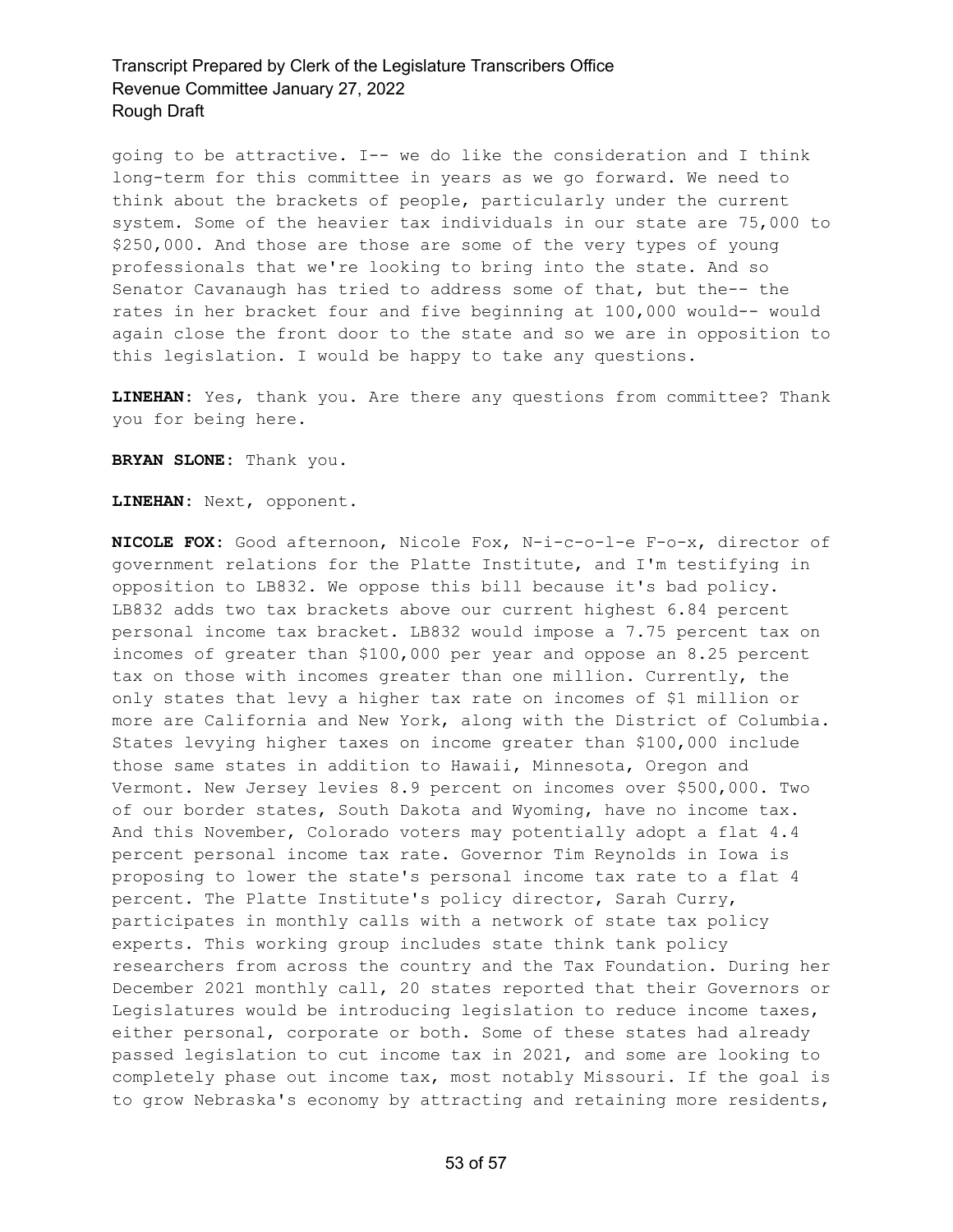imposing the proposed income tax rates and LB832 will not get us there. While this spells-- the bill's intent is to target-- target the wealthiest in our state, the unintended consequences is that it will also put additional pressure on small businesses in Nebraska that file through the individual income tax. Most businesses today are passed through entities where the owner passes on profits through their individual income tax returns. We would be imposing a significantly higher tax rate on our small local businesses who are the backbone of our state's economy and many of our communities. Many Nebraska businesses have already been negatively affected by the pandemic and also by current high inflation rates. So why would we burden them further? We need to instead foster the growth of small businesses who are our job creators. Furthermore, a high tax rate on higher income earners is an economically and fiscally harmful policy because it is a tax on a highly mobile group of people who earn less in bad economic times. Enacting such a tax-- such a tax makes tax-- state tax revenue more volatile and unpredictable. When high income earners flee to lower tax states, this puts more pressure on middle-class families to pay for even more of state government. Earlier this month, the Platte Institute published an article discussing how Nebraska lost more residents than it gained due to migration in 2021. The pandemic has prompted a lot of people to take a hard look at where they want to live and work. People living in high tax states who can work remotely are choosing to move to low tax states. Research by the Tax Foundation confirms this. There are ways to raise revenue and lower taxes for middle-class Nebraskans that don't require making Nebraska's tax code less competitive with other states. Platte Institute would like to see tax modernization that makes Nebraska's tax code simpler and more attractive for businesses to promote economic growth. LB832 does neither, and I ask that you hold the bill in committee. Thank you.

**LINEHAN:** Thank you very much. Questions from the committee? Thank you very much for being here. Are there opponents?

**BUD SYNHORST:** Good afternoon again, Bud Synhorst, B-u-d S-y-n-h-o-r-s-t, president and CEO of the Lincoln Independent Business Association. Appreciate your time today to deliver this testimony in opposition of LB832. I concur with the previous testifiers on their opposition. Passage of LB832 would be a detriment to the progress this Legislature is trying to make with regard to our tax structures. It's important the senators push for more reasonable income tax rates and not to punish those who earn more. This bill will limit investment in our communities, decrease the size of our economy and stifle the creation of jobs. In light of this detrimental effect, in light of the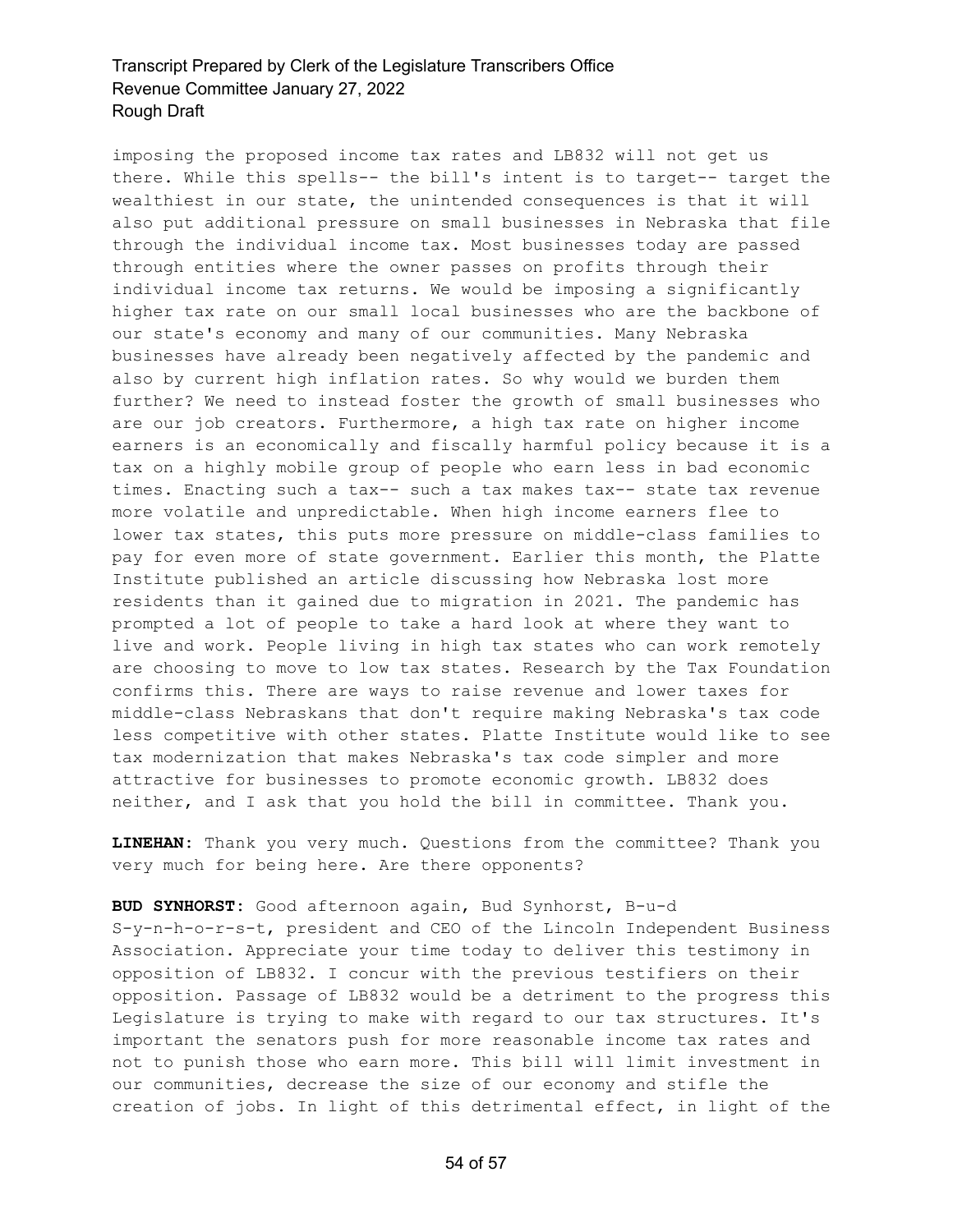detrimental effects of COVID on our economy that crippled and even closed many of our local small businesses who are just now starting to recover, the timing of this proposal could not be worse on our business community. The income tax is already among the most progressive taxes we pay as citizens. Raising the income tax rate will have a negative effect and impact on individuals and our economy. LB832 will reduce the amount of money business owners have to grow their operations and create jobs, reduce the number of individuals seeking to become entrepreneurs, and decreasing the amount of capital consumers have to spend at local establishments. As I stated earlier, we rate 35th on the Tax Foundation's 22 state-- 2022 state business tax climate. An unfortunate marker for our state. Nebraska needs to identify creative ways to cut spending and ease tax burdens, not just raise taxes on the citizens. LB832 as presented will make a less competitive state. Attracting and retaining businesses and talent in our state is a major priority. By raising taxes, we send the wrong message to those who want to come to our state, start a business and raise a family. Business owners have had an incredibly tumultuous few years, and LIBA feels it is the duly-- the duty of our elected officials to do what they can to create an environment of opportunity and demonstrate a growth mindset. For these reasons, we encourage opposition in leaving LB832 in committee. I appreciate your time today and be happy to answer any questions.

**LINEHAN:** Are there any questions? Thank you. Are there any questions from the committee? Seeing none, thank you.

**BUD SYNHORST:** Thank you very much.

**LINEHAN:** Other opponents? Anyone want to testify in the neutral position?

**CRAIG BECK:** Good afternoon, Chairwoman Linehan, and members of the Revenue Committee. My name is Craig Beck. That's C-r-a-i-g B-e-c-k, and I'm the senior fiscal analyst at OpenSky Policy Institute. We're here in a neutral capacity on LB832 because while we appreciate the progressivity of many of the changes, we have concerns about the overall revenue loss that would result. I will deviate a bit here. So Senator Linehan, to your question earlier about why there was such significant revenue loss, I think you figured it out, but our modeling indicates that the elimination of that first bracket, as well as the combining of the second and third brackets, would result in a \$240 million revenue loss. And then the-- the amount of money that is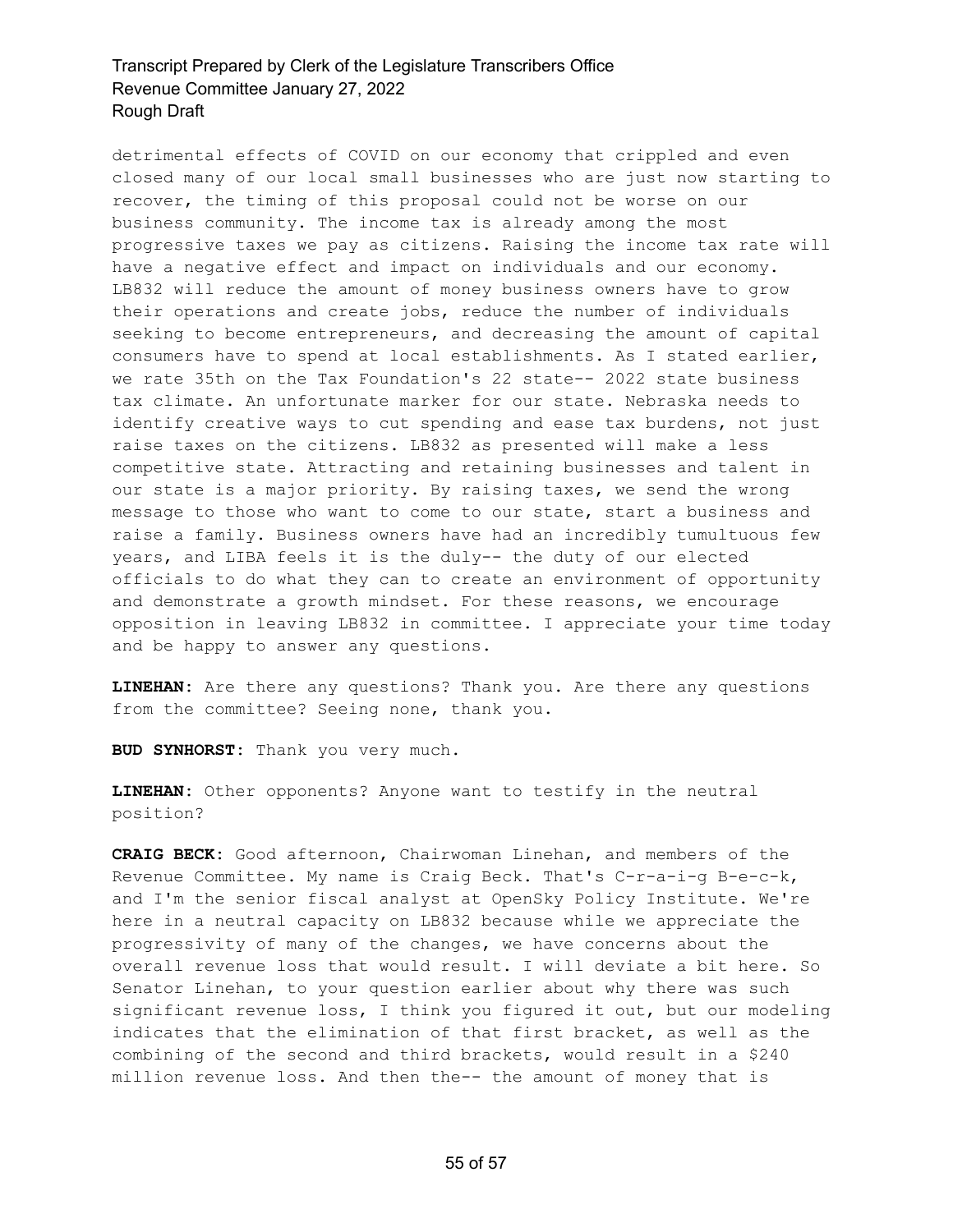raised from the additional two brackets just doesn't pay for the amount of revenue that-- that is lost as a result--

#### **LINEHAN:** How much does it, Craig?

**CRAIG BECK:** The additional bracket above 100,000 and at the seven- for single 200,000 MFJ at the 7.75 rates, \$101 million annually. And this is again from the Institute on Taxation and Economic Policy. And then the high earner bracket would raise \$8 million annually. So by eliminating the lowest, as I just went through that, we expand-- we support expanding the brackets to higher income since the top taxpayers in Nebraska have very high adjusted gross income and pay a relatively low effective rate on such income. According to the most recent Neb-- excuse me, Nebraska tax burden study published by the Department of Revenue, the 500 tax returns reporting the highest incomes in the state paid an effective tax rate of just 3.82 percent in 2018 and had an average adjusted gross income of nearly \$6.4 million. However, as can be seen from the fiscal note, the increased revenue that comes from the new brackets isn't enough for the proposal to reach revenue neutrality, and so we cannot support the bill as written. I do also want to take a second, just to clarify some of the comments that Senator Bostar and I had on that last exchange as they apply to this bill as well, I will follow up with him as he is obviously not here. The top income rate that we apply to in the state of Nebraska under our personal income tax code, only kicks in above the top income in that rate. So we always look to the Tax Burden study, which is published by the Department of Revenue. In 2018, the first seven deciles of the state of Nebraska, so the first seven- below seven deciles in Nebraska, taxpayers paid an effective tax rate of 1.91 percent. So nowhere near close to that 6.84 percent top marginal rate. The similarly, I think it's interesting to point out that the top 500 returns, so the 500 wealthiest returns paid 3.82 percent. And again, this comes from the Department of Revenue. I'd be happy to send it to the committee. That also, interestingly, is the top 500 to have a lower effective tax rate than the top-- the top tenth decile, which is 4.95, largely due to tax incentives, is the assumption there. So thank you, Senator Linehan, and with that, I'm happy to answer any questions.

**LINEHAN:** I'm not fond-- fond of the (INAUDIBLE). Are there any questions? Thank you for breaking this down. I'm going to ask the Department of Revenue break this down for us too, to see how this works. I think I was confused. Do you-- this is the-- this isn't after their deductions, their--